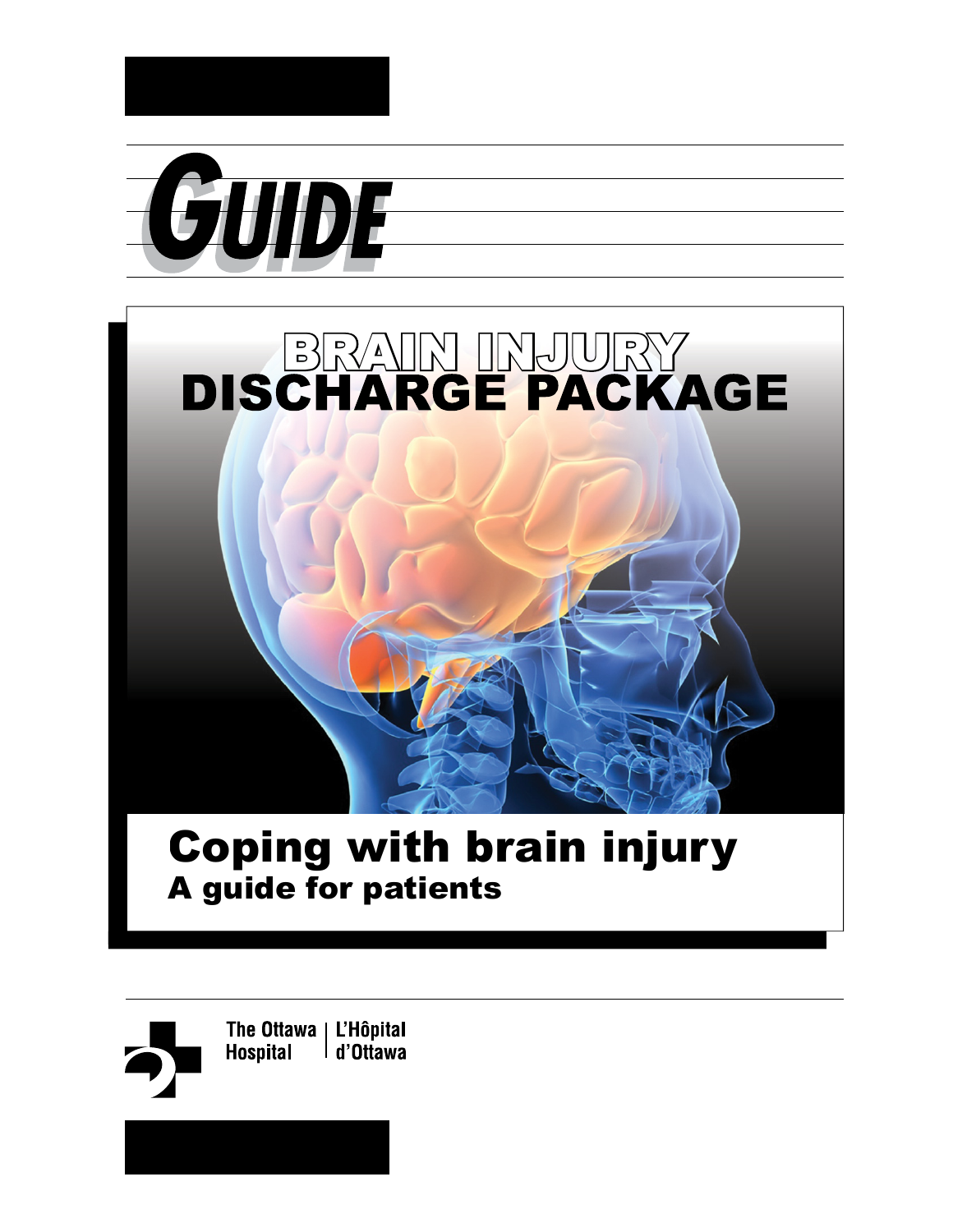#### *Disclaimer*

*This is general information developed by The Ottawa Hospital. It is not intended to replace the advice of a qualified health-care provider. Please consult your own personal doctor who will be able to determine if this information is appropriate for your specific situation.*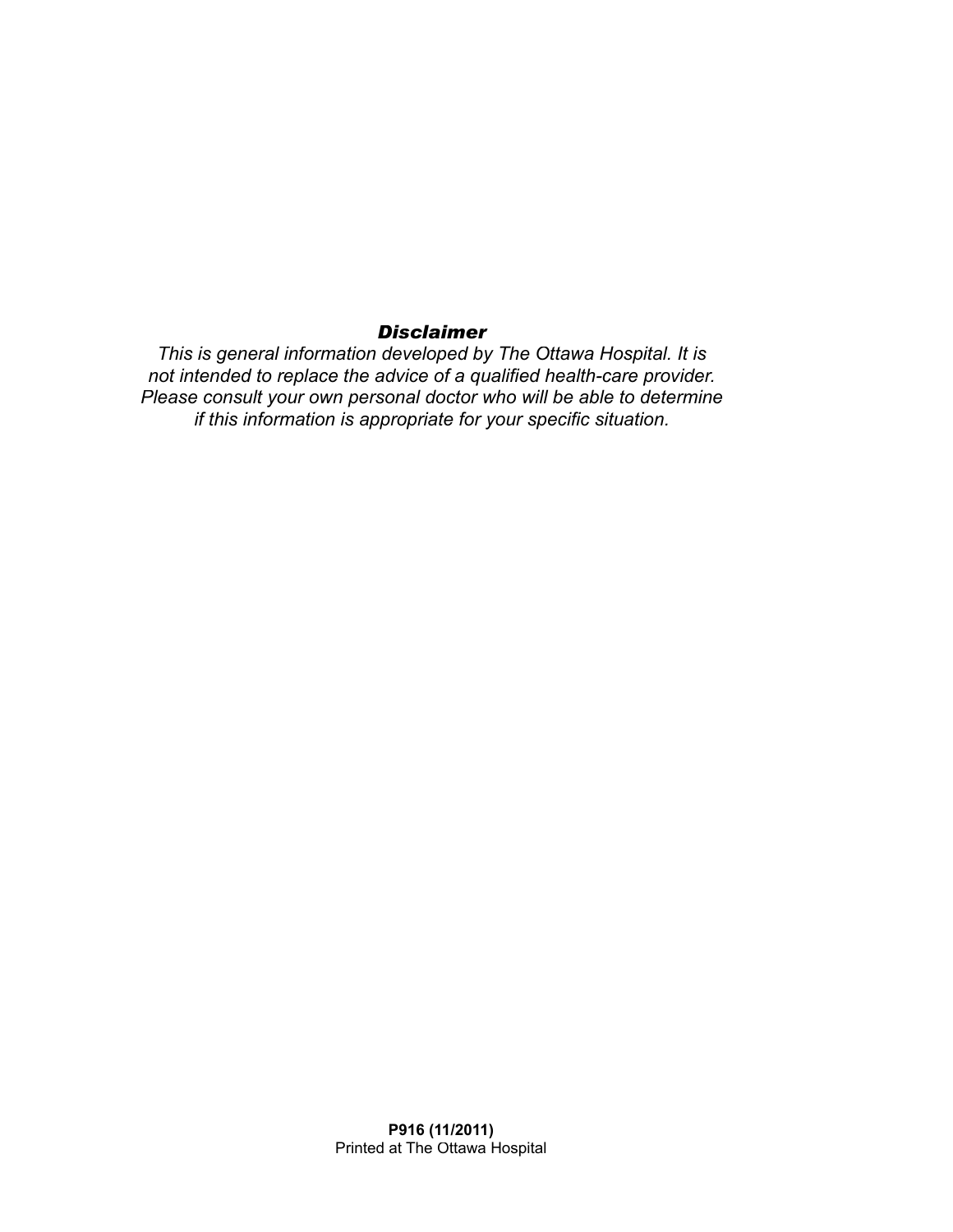# Going home after a brain injury

In this booklet you will find information on:

| Additional tools (medication calendar, |  |
|----------------------------------------|--|

Along with this booklet you will f nd your personal health record. Read this and share it with your doctor and family.

Remember to share the caregiver information package with your family and/or caregiver(s).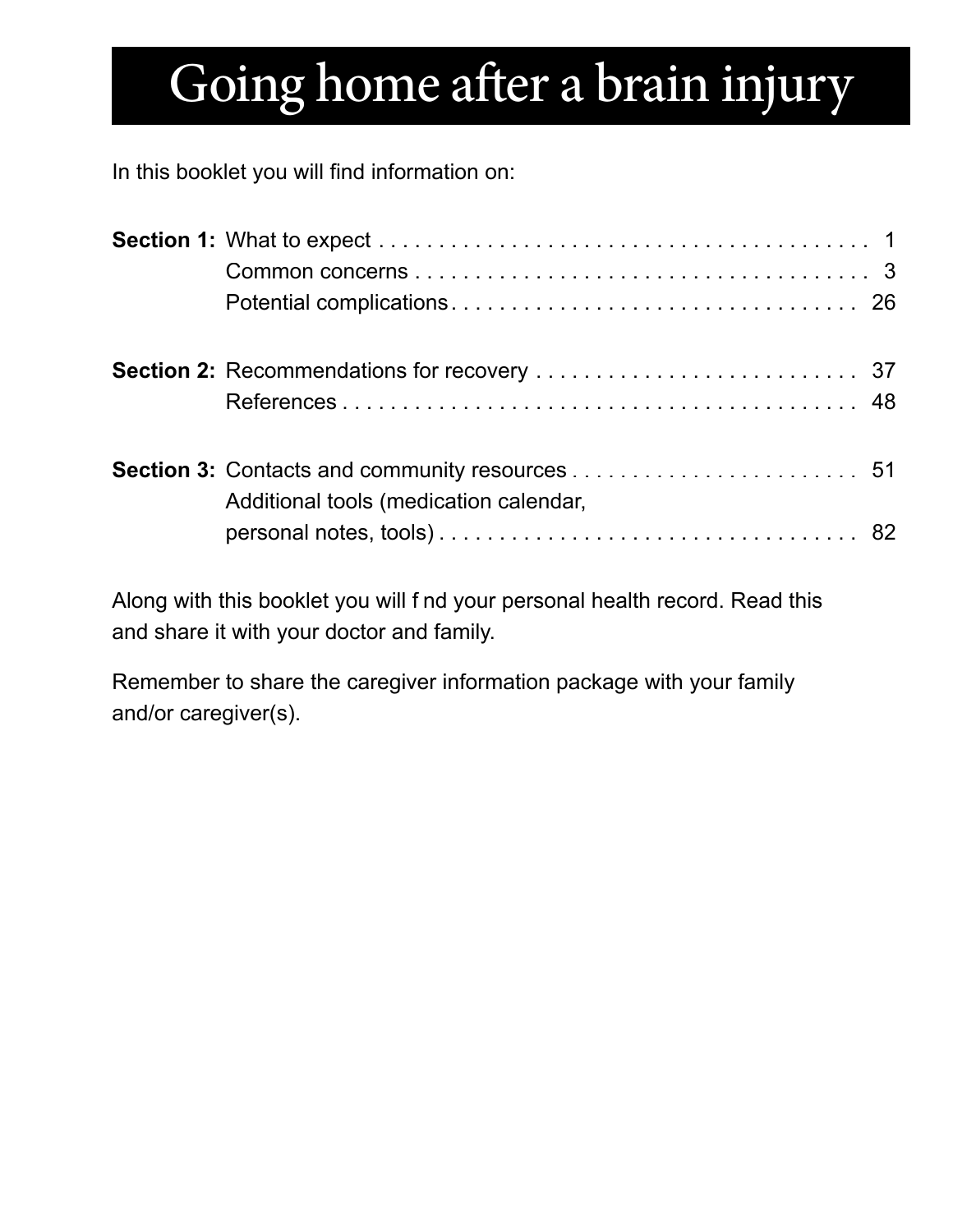# Table of content

| $\mathbf 1$ . | $\overline{\mathbf{1}}$ |
|---------------|-------------------------|
|               |                         |
|               |                         |
|               |                         |
|               |                         |
|               |                         |
|               | 12                      |
|               | 14                      |
|               | 16                      |
|               | 18                      |
|               |                         |
|               |                         |
|               |                         |
|               |                         |
|               |                         |
|               |                         |
|               |                         |
|               |                         |
|               | 34                      |
| 2.            |                         |
|               | 39                      |
|               |                         |
|               |                         |
|               | 44                      |
|               | 46                      |
|               | 48                      |
| 3.            |                         |
|               |                         |
|               |                         |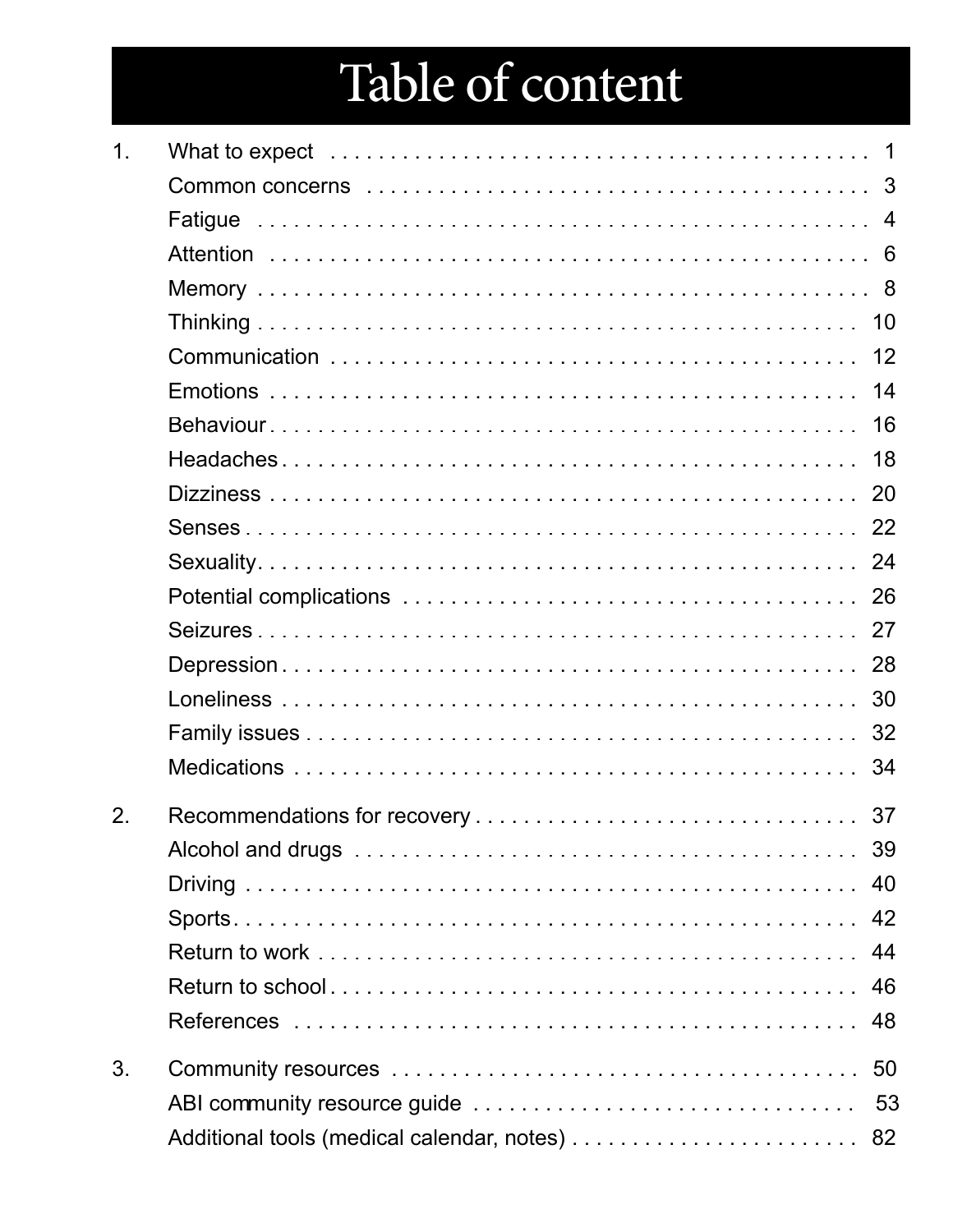# Section 1 What to expect

<span id="page-4-0"></span>This section helps you to understand why you feel the way you do, what changes to expect and what signs to watch out for.

#### Common concerns

- Fatigue
- Diff culty paying attention
- Memory problems
- Thinking initiation, organization, planning and problem solving
- Communication problems
- Emotional changes
- Irritability/Agitation
- Impulsivity
- Sexuality
- Changes to taste, touch, vision, hearing and smell
- Headache
- Dizziness

#### $\wedge$  Potential complications

- Diff culty taking your medications
- Family issues
- Depression
- Wanting to be alone/feeling lonely
- Seizures
- Vision problems that get worse
- Increased confusion
- Loss of feeling in your arms, legs or body
- More pain than usual
- Headaches that will not go away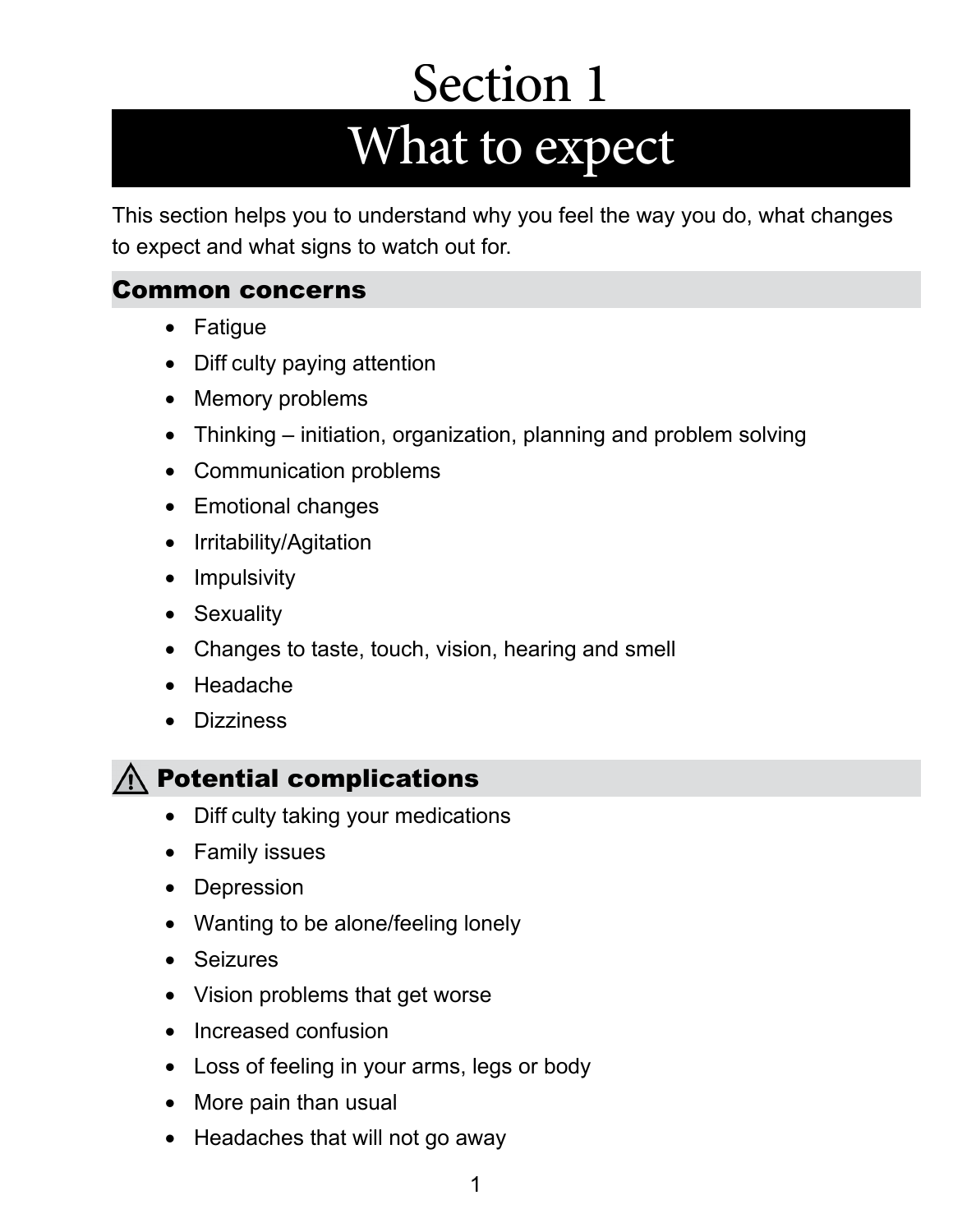- Over or under eating
- Sudden changes in behaviour
- Vomiting
- Fluid or bleeding from the ear or nose
- Blacking out
- Slurred speech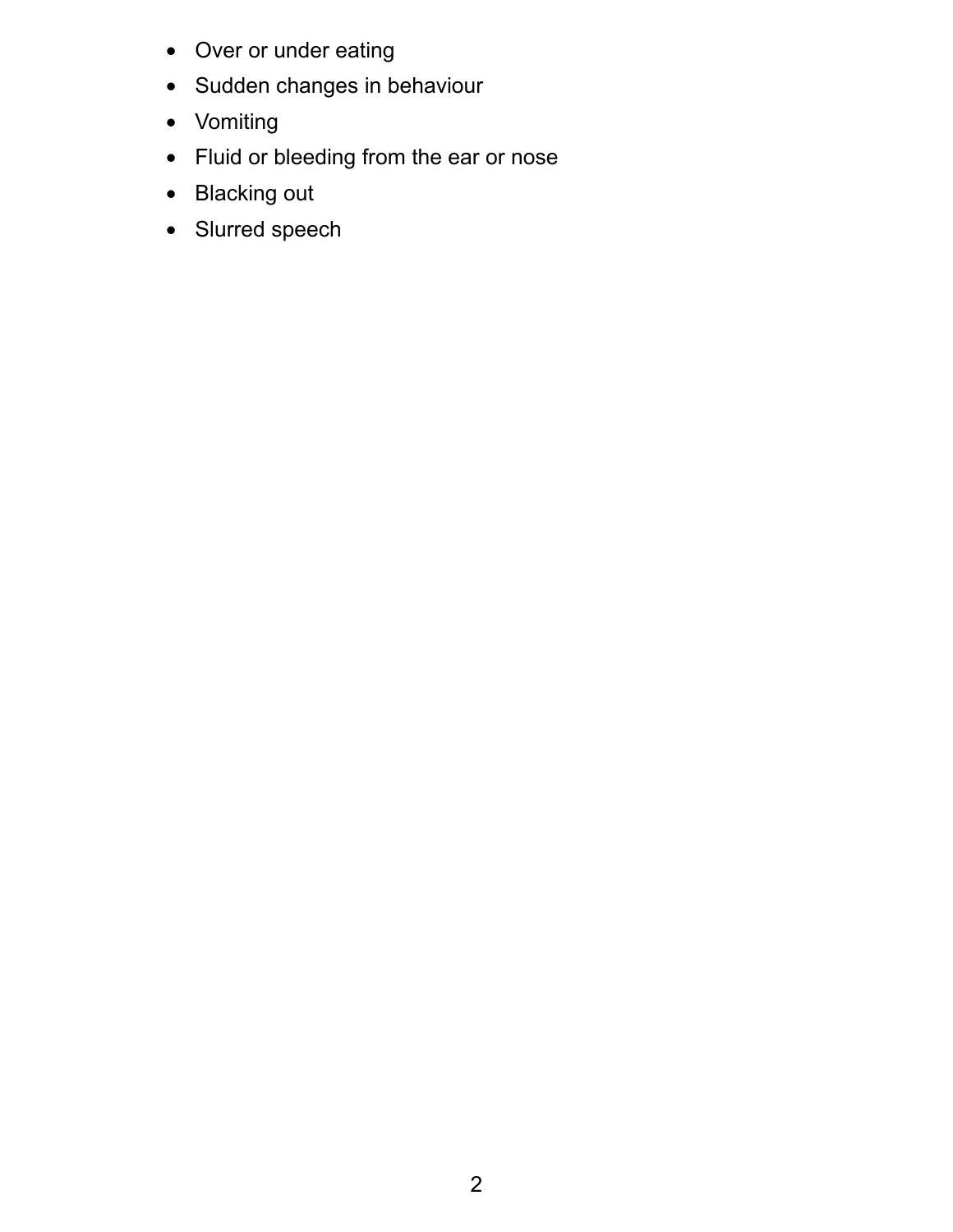# Common concerns

# <span id="page-6-0"></span>You (after a brain injury)

After a brain injury you may notice some changes in yourself. For example, many physical, thinking and personality changes can occur after a brain injury.

#### When will I feel like my old self?

Some of the changes you are noticing now will go away soon. Others will last longer and some could even last forever. You should ask your doctor how long you should expect your symptoms to last.

#### Common concerns

In the next pages you will f nd information about some of the most common concerns following brain injury.

It is important to know that you may experience some or all of these. Exactly which symptoms you experience depends on which area of the brain was hurt and how badly it was injured. You may want to discuss this with your doctor.



If you are having trouble dealing with your concerns or you start to feel worse, call your doctor.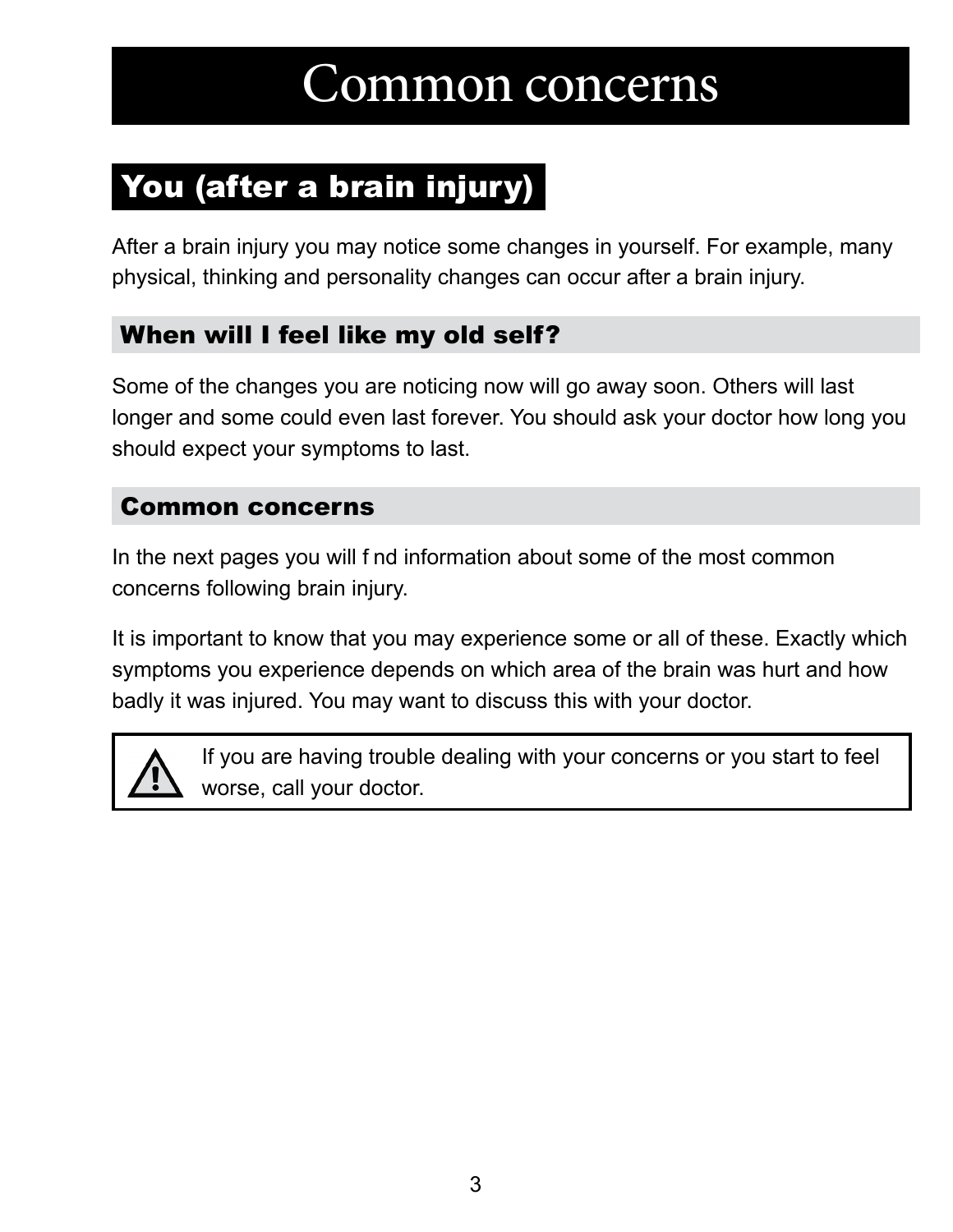# <span id="page-7-0"></span>Fatigue

Fatigue and loss of energy are common after brain injury.



*l* It is important to understand that this is a *real* symptom and not a case of mind over matter.

#### What is fatigue?

Fatigue is a feeling of tiredness, exhaustion, or a lack of energy.

#### What causes fatigue?

Fatigue may occur at any time. You might experience fatigue after light activity or hard work. Both physical and mental activities can make someone feel tired. It may even occur for no obvious reason.

#### There are two types of fatigue:

#### **1. Mental**

The occurrence of mental fatigue is often what surprises people after a brain injury. Activities that were easy like reading or studying may be more diff cult now.

**2. Physical** 

Some physical activities that you were doing might be diff cult now. It might be diff cult to work or do other activities like mowing the lawn and gardening.

People can experience mental and physical fatigue at the same time or separately.

#### Am I fatigued?

Everyone feels tired sometimes but it could be fatigue if you:

- Have daytime sleepiness
- Are getting more headaches
- Are more cranky than usual
- Get upset more easily
- Are more forgetful
- Feel anxious
- Are less able to concentrate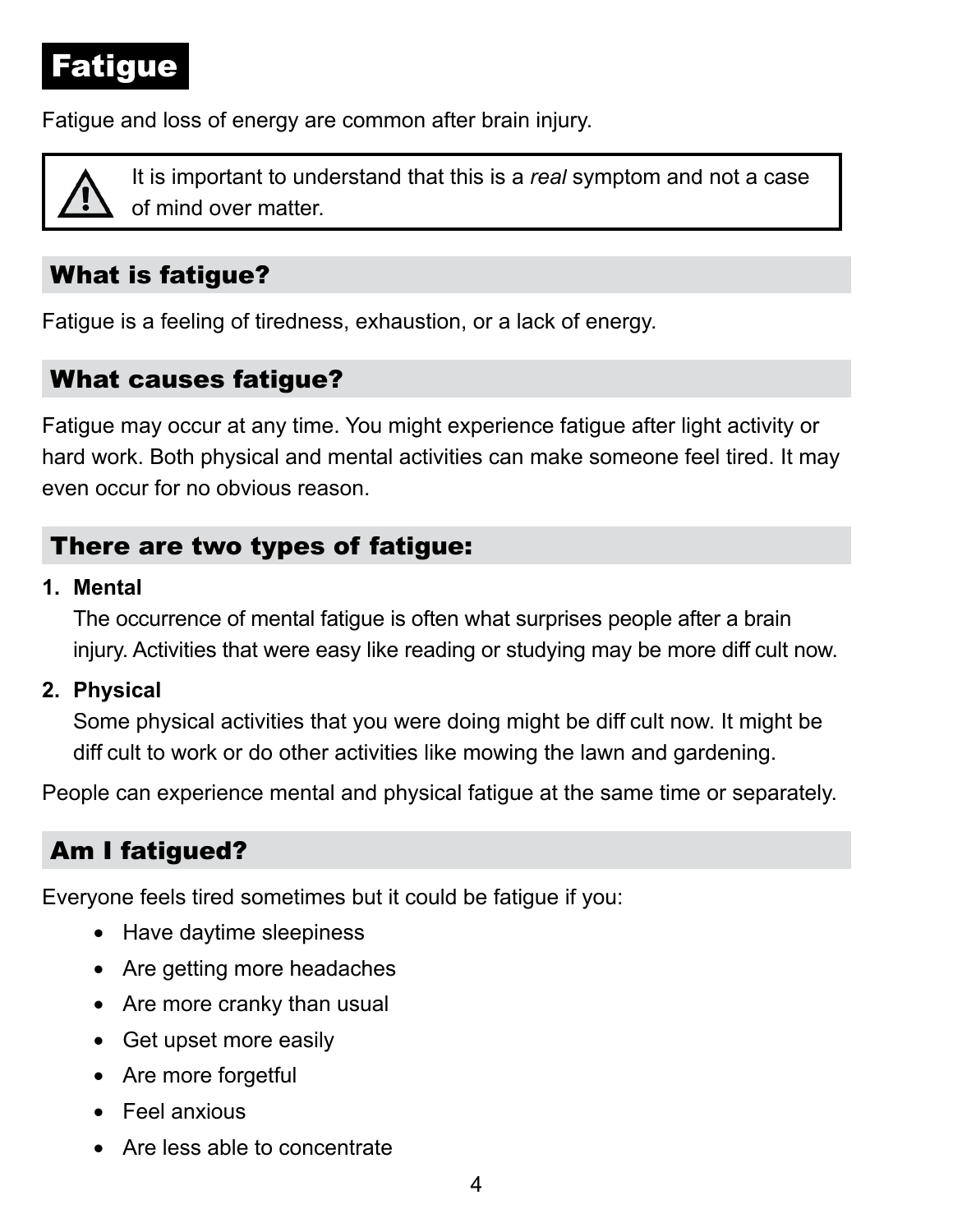#### What can I do?

- **Make a schedule.** Some people may experience fatigue at certain times of the day; not all the time. If you have more energy in the morning, do your most diff cult tasks at this time.
- **Schedule daily rest periods**. If you are "resting", you should be doing nothing at all (no TV or reading).
- **Sleep**. Try to maintain a regular sleep pattern. Some people f nd they may also need to take a nap during the day.
- **Set priorities.** Do not try to do it all. Instead, focus only on the things that must be done and let the other things go.
- **Pace yourself**. Take things slowly. If you are returning to work, return gradually. You might want to start off part-time.
- **Break it down.** Break larger activities into smaller tasks. By completing things one step at a time you will have the chance to rest while you work.
- **Exercise**. If your doctor says it's okay, do some exercises. Be sure you talk to your doctor or physiotherapist about what exercise is best for you. Too much activity can sometimes make symptoms worse.
- **Eat healthy foods**. Don't skip meals. This should help to give you energy.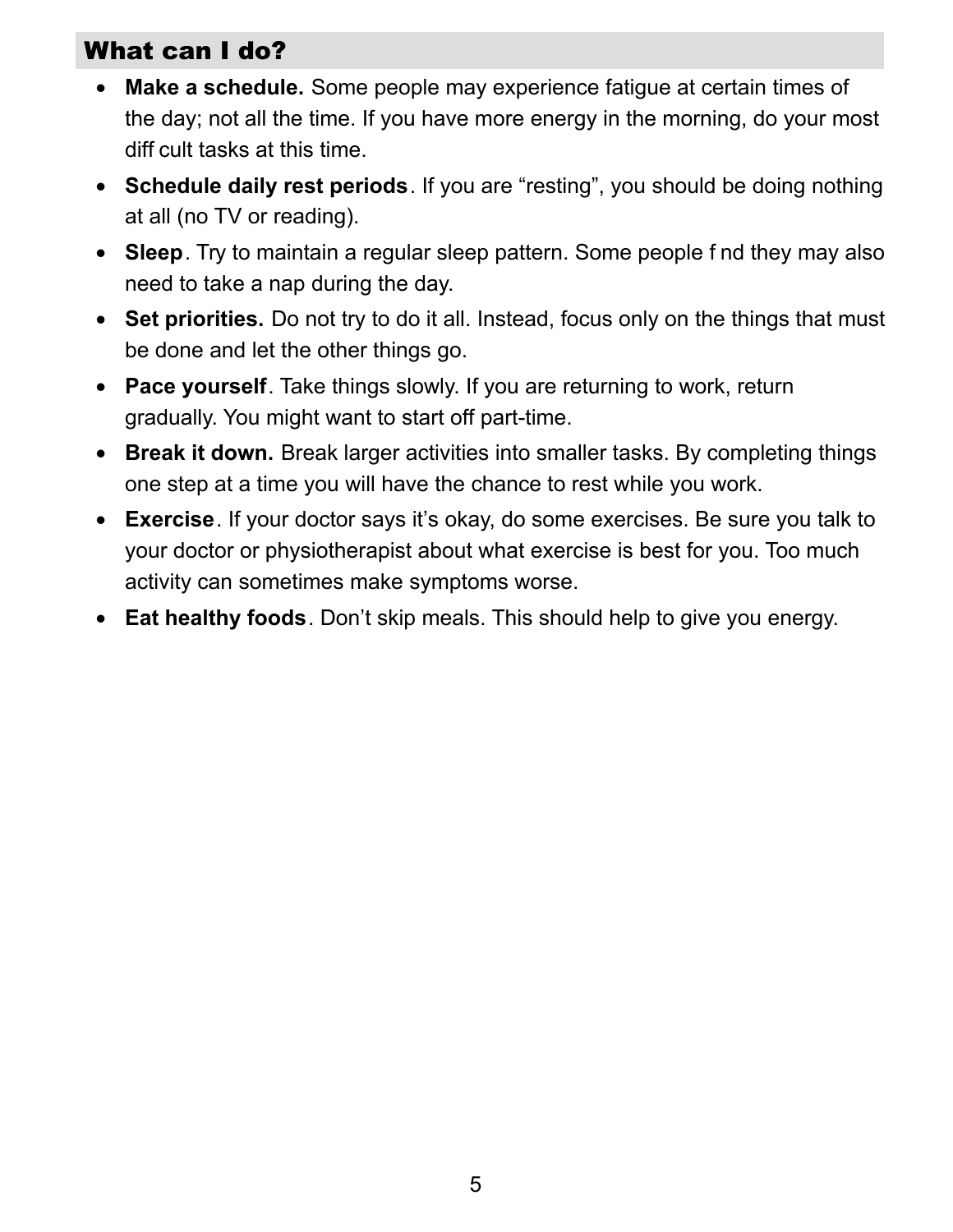# <span id="page-9-0"></span>Attention

After a brain injury, it is often diff cult to focus on a specif c task. This may be because the injury affects a person's ability to pay attention or concentrate.

#### What is attention?

The word 'attention' describes the ability to focus on one thing for a period of time. For example, you are paying attention when you are listening to only one person talk in a loud, crowded room.

#### What causes attention problems?

To be able to pay attention or concentrate, you need to be able to block out other distractions like noise. When the brain is injured you may not be able to do this as easily.

Other effects of a brain injury including fatigue, stress and illness can make attention problems worse. Some medications can also make it more diff cult to pay attention.

#### Do I have attention problems?

People with attention problems may f nd it hard to:

- Listen to other people talk
- Read a story, magazine article or book chapter from start to f nish
- "Tune out" distractions
- Watch a TV show or movie
- Drive This is because it is harder to pay attention to the other cars, signs and other factors around you

#### What can I do?

Try some of these suggestions if you think you are having problems with attention:

• **Take a break**. If you feel you're having trouble paying attention, take a break from your task and return to it.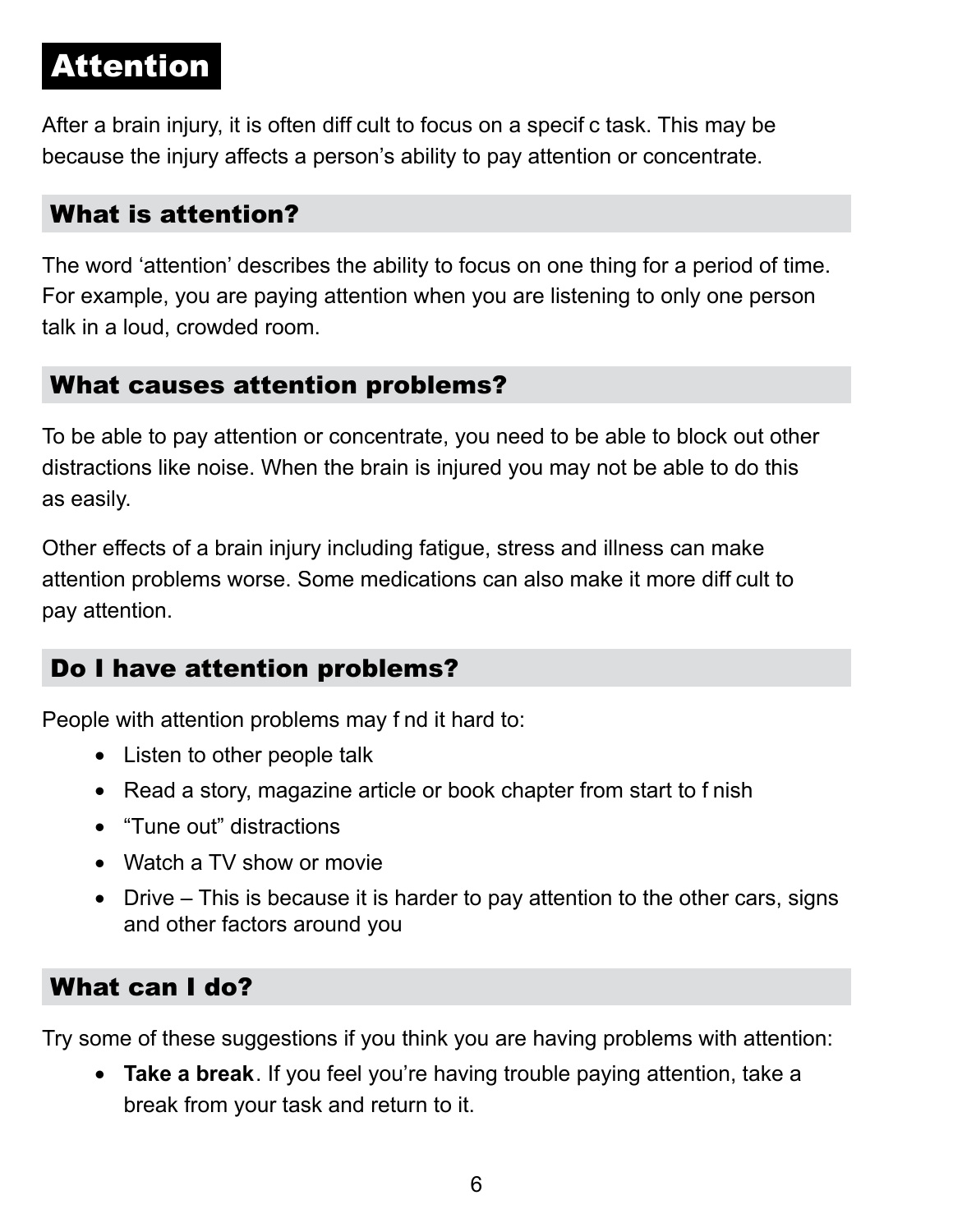- **Schedule.** There may be certain times of the day when it's easier for you to pay attention. Try to do things that require concentration during this time.
- **Take it slow**. It is okay if it takes you longer to do things now. Taking frequent breaks and taking time to sort through your thoughts should help you to f nish the task at hand.
- **Get lots of rest**. It is harder to concentrate when you're tired. To avoid fatigue, take naps and try to maintain a regular sleep pattern.
- **Exercise and eat healthy foods**. It's easier to pay attention if you are feeling well and energized. Exercise also helps to relieve stress, making it easier to pay attention.
- **Avoid multi-tasking**. Doing more than one thing at a time can be diff cult if you are having trouble concentrating. Instead, try focusing on one thing at a time.
- **Use aids**. If you need them, wear glasses or hearing aids.
- **Change the environment and minimize distractions**. Make sure the room is bright enough to see what you are doing. If you are distracted by noise, turn off the radio or TV. If it's still too noisy, try wearing ear plugs. Reduce distractions by working in a clean, uncluttered area.
- **Practice**. You may need to work at it. Make sure you face the person you are talking to. You may need to remind yourself to focus and repeat key ideas back to them or take notes.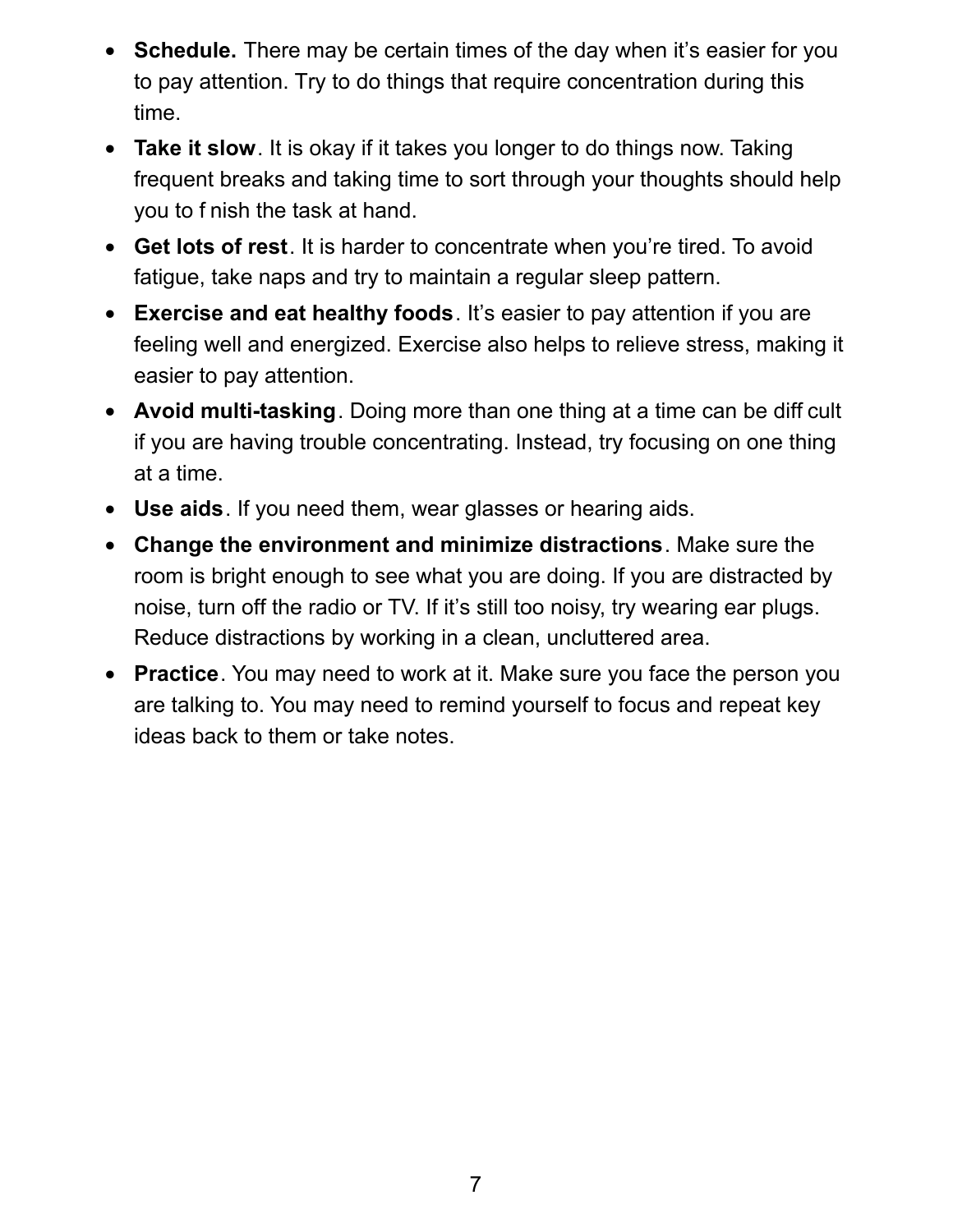# <span id="page-11-0"></span>Memory

Memory problems are probably the most common concern after a brain injury.

#### What is memory?

Memory is the ability to take in and keep information. It also allows a person to think back to things they have done, seen or learned before.

#### What causes memory problems?

There are certain areas of the brain that are important for memory. If these areas are injured, they may not work as well as they used to. This could cause new memory problems or it could make old memory problems worse. Things like fatigue, depression and medications can also make it diff cult to remember.

#### There are two different kinds of memory:

- 1. **Remote memories** are pre-injury memories; things that happened before your brain injury.
- 2. **New memories** allow you to remember things that just happened, or that happened after your injury.

After a brain injury, new memories are mostly affected, including short and long term memories. It is remote memories that are preserved.

#### Do I have memory problems?

Everyone forgets things sometimes but people with memory problems forget things more often. For example, after your brain injury, you may have more diff culty remembering:

- Names
- Appointments
- Where you put things
- Conversations
- Details
- Directions
- Telephone messages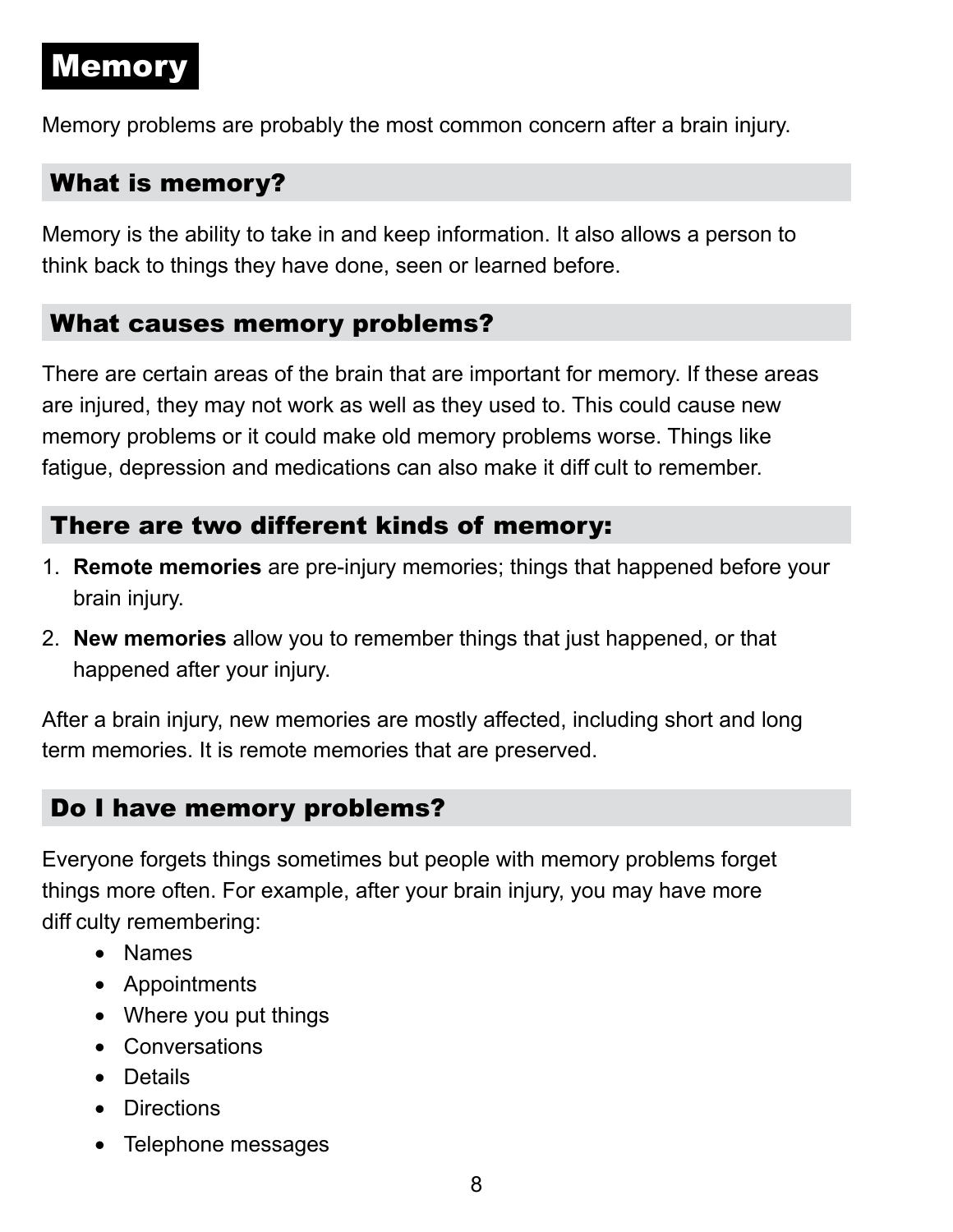#### What can I do?

Although some of your memory problems will get better with time, there is no cure for them. The best way to deal with memory problems is to f nd ways to make up for them.

- **Write it down**. Using a calendar or journal will help you to remember important things like appointments and other things you do each day. Try using a notepad beside the phone and a "cheat sheet" with important information on it.
- **Use labels**. Putting labels on your things and/or cupboards may help you f nd things more easily.
- **Make a schedule**. Having a plan for each day and each week should help you to remember important things like taking your pills and going grocery shopping.
- **Organize.** Being organized can make it easier to remember. For example, you may want to make a list of things you need to do and check them off when you're f nished. Having one place to put each thing in your house will help you to remember where to f nd it next time.
- **Pill organizer**. Using a pill organizer will help you keep track of your medicines and remind you when to take them.
- **Use signals.** Try using a timer, alarm or beeping watch to remind you about when to take medications, go to appointments or do other activities.
- **Ask for help**. You may need to ask a friend or family member to try to remember too. Ask a family member to come to your doctors appointments with you. They may be more likely to remember what your doctor said or they may even be willing to take notes for you.
- **Break it down**. It's often easier to learn and remember one thing at a time. Try breaking information down into smaller parts.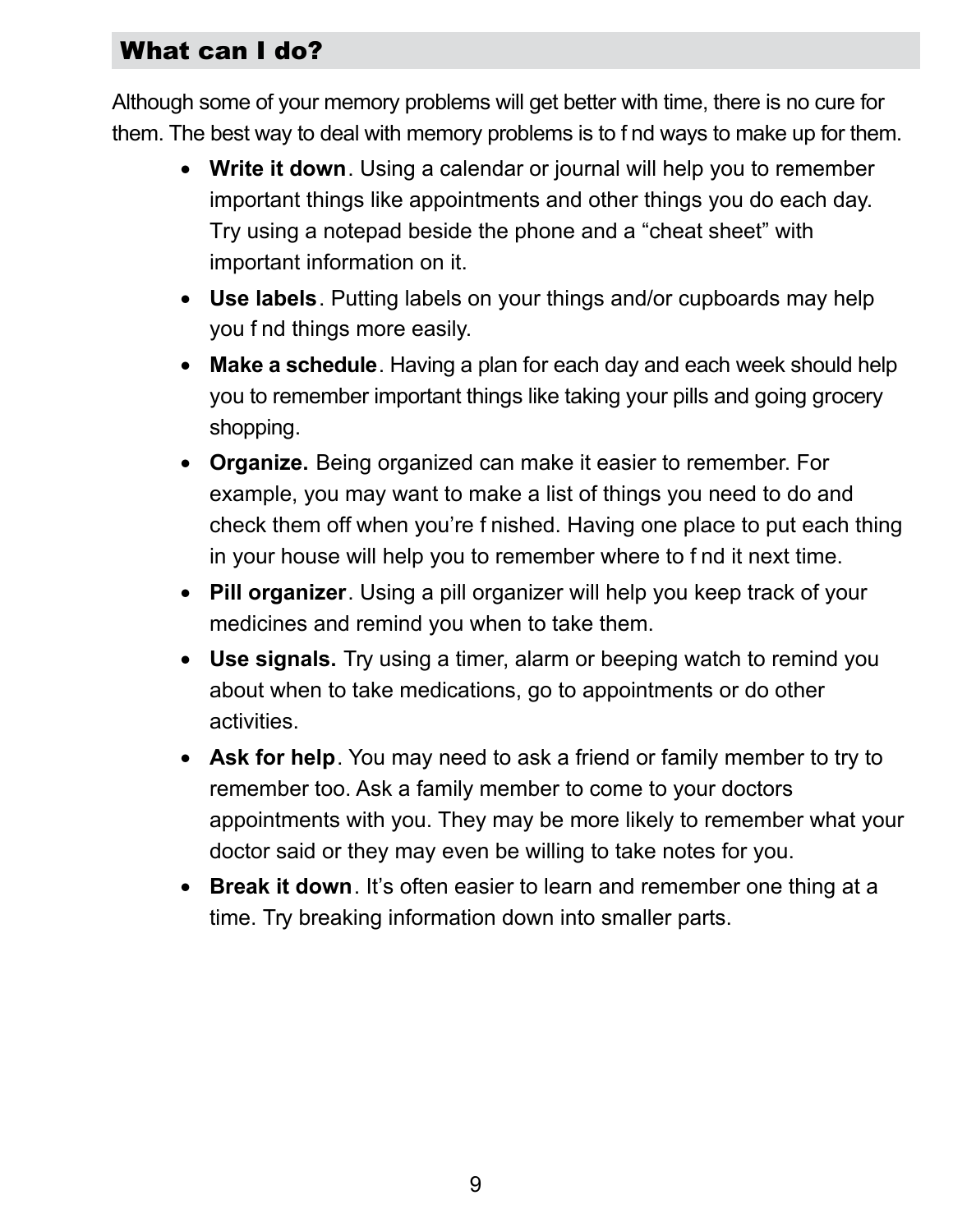# <span id="page-13-0"></span>Thinking

People are more likely to have problems with complex or "higher level" thinking after a brain injury.

#### What is complex thinking?

Complex thinking is a term used to describe thinking activities that require a lot of brain power. This includes things like: initiation (starting things), planning, problemsolving, and/or organization.

#### What is initiation?

Initiation is the ability to start doing something and maintain the task. It requires seeing what needs to be done, making a plan about how to start doing it, and putting the plan into action.

#### What is problem-solving and planning?

Problem-solving and planning skills help you to decide how you will do a certain task.

Problem-solving is the ability to think ahead of time how a task or activity will turn out.

Planning includes things like making a list of each step involved and deciding what you will need to do it. You should also have some idea about how long it will take to complete the task.

#### What is organization?

Organization is the ability to put all of the steps of a task in the correct order.

It is also the ability to keep things in appropriate places so that you can f nd them later.

#### What causes problems with thinking?

Complex thinking depends on other mental skills like memory and attention that are controlled by certain areas of the brain. Because a brain injury can affect any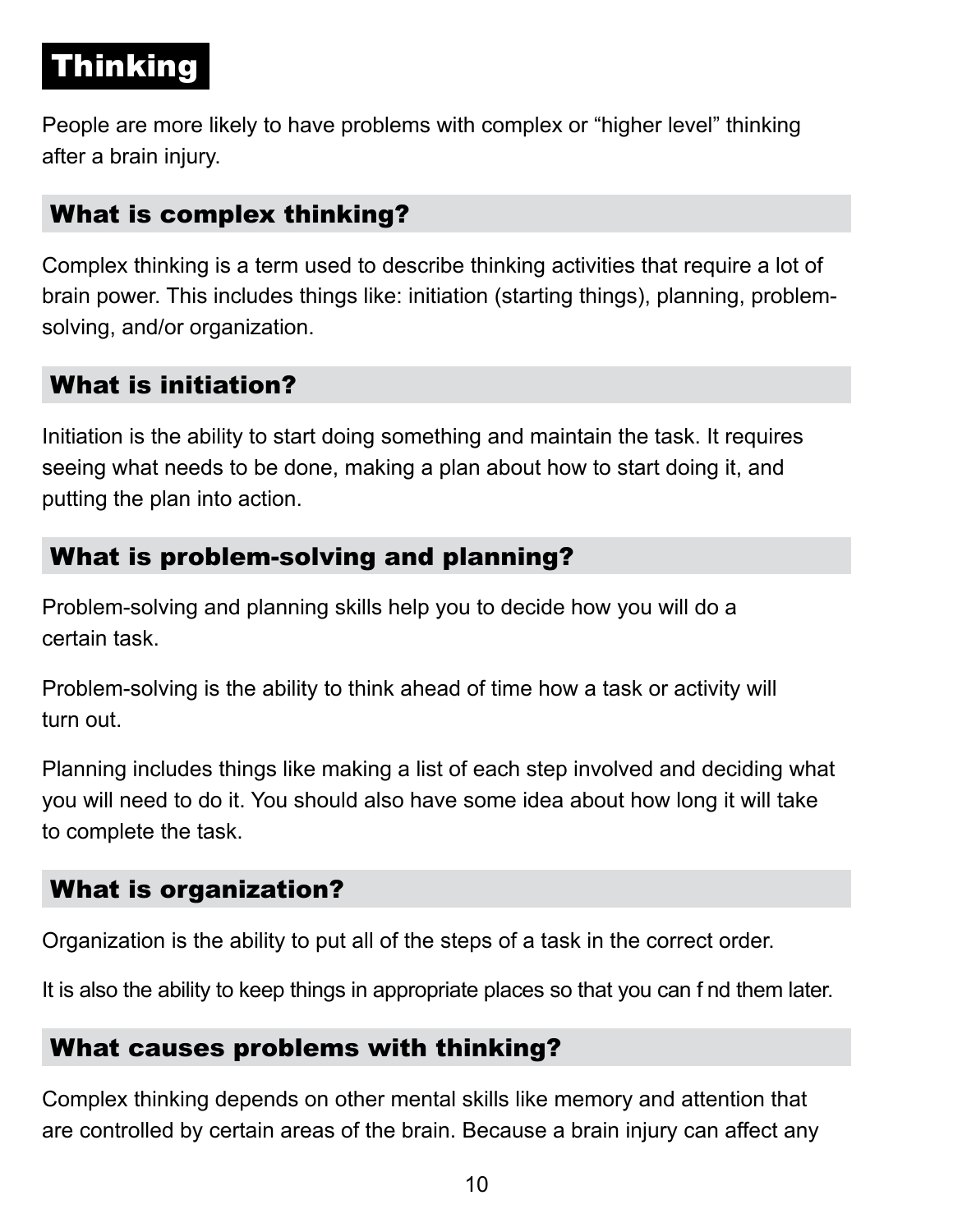of those areas, it can also make complex thinking more diff cult. Fatigue, stress and medications can also contribute to problems with thinking.

#### Do I have problems with thinking?

If you are having problems with thinking, you may f nd that:

- Other people seem to think you are not motivated.
- You have a hard time starting and f nishing things.
- You sometimes get stuck on one thought or activity.
- It is diff cult to do things that used to be easy (i.e. getting dressed or doing an assignment)
- It is diff cult to try new ways of doing things.
- It is harder now than before to do more than one thing at a time.
- It is diff cult to keep the steps in order.

#### What can I do?

Try these suggestions if you are having problems with thinking.

- **Avoid multi-tasking**. Focusing on one thing at a time will give you more time to think things through.
- **Break it down**. Break large, diff cult tasks into small steps. Def ne each step clearly and write it down. To help you keep track, check each step off as you f nish it.
- **Clean up.** Putting things away when you are done with them will help you to keep organized. If you already know where something is, you will have one less thing to think about.
- **Ask for help.** You may need someone else to remind you when you need to do something. If needed you can have them tell you when to start each task.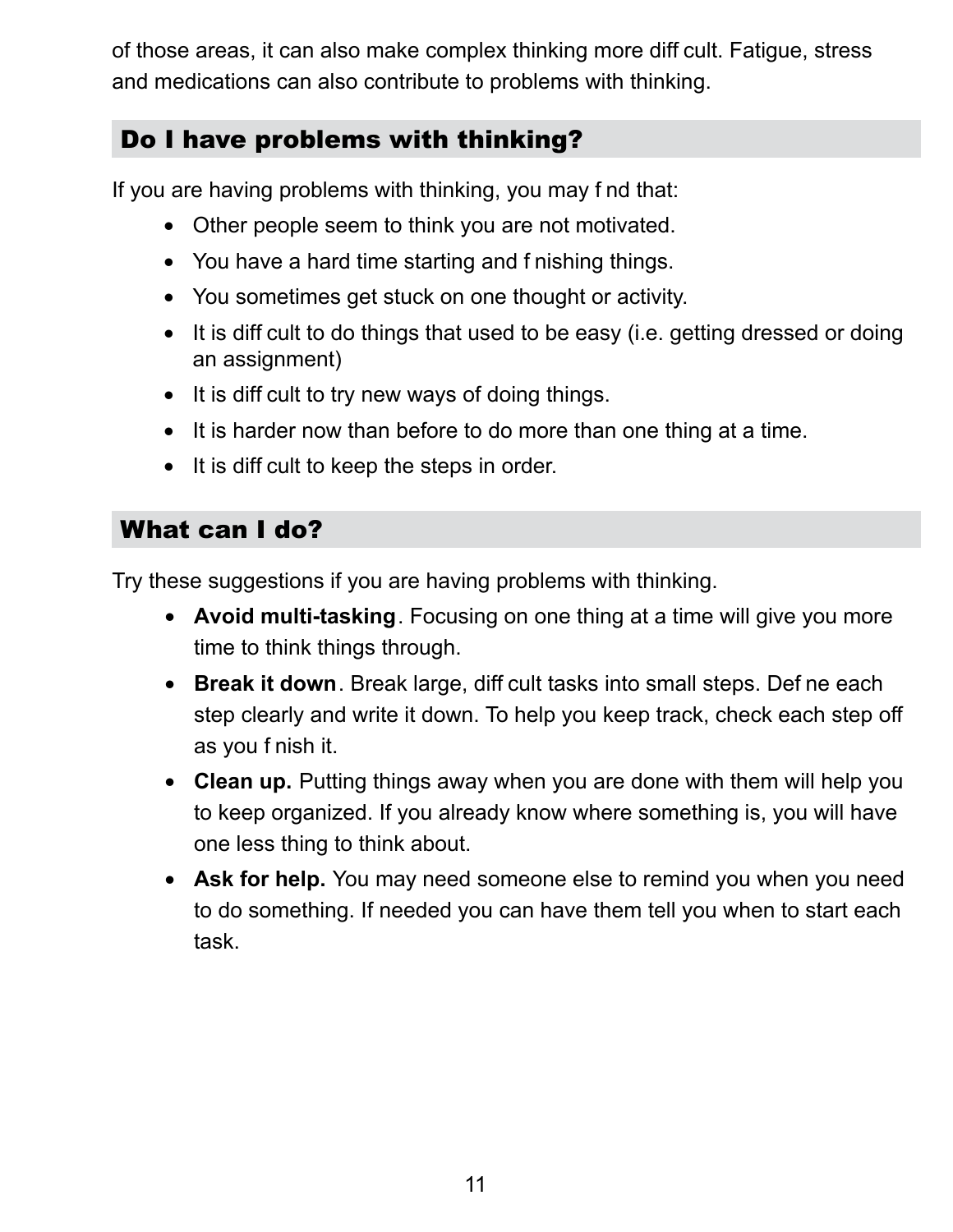## <span id="page-15-0"></span>Communication

A person's ability to communicate can change after a brain injury.

#### What is communication?

Communication is the use of listening, speaking, reading, writing and even certain body movements (i.e. a head nod or hand gestures) to understand or express a thought or idea.

#### What causes communication problems?

Changes in your ability to communicate depend on where your injury is and how badly you were hurt.

Other effects of brain injury including pain, fatigue and changes in mood can make communication more diff cult. Some of your medications could also have side effects like drowsiness that make communication problems worse. For example, some people f nd that they slur words.

#### Do I have communication problems?

After a brain injury, most people are not able to speak as well as they did. It is common for people to have trouble understanding and expressing ideas. In addition, communication problems could also be diff culty understanding other people's facial expressions and gestures. The following may be signs that you are having communication problems:

- Diff culty remembering certain words/f nding the right words to say or write
- Often need to ask others to repeat themselves
- A hard time understanding or remembering what you have read
- Diff cult to remember and follow instructions
- More trouble with spelling than you did have
- Need more time now to understand what others are saying
- It takes longer to read now than it did before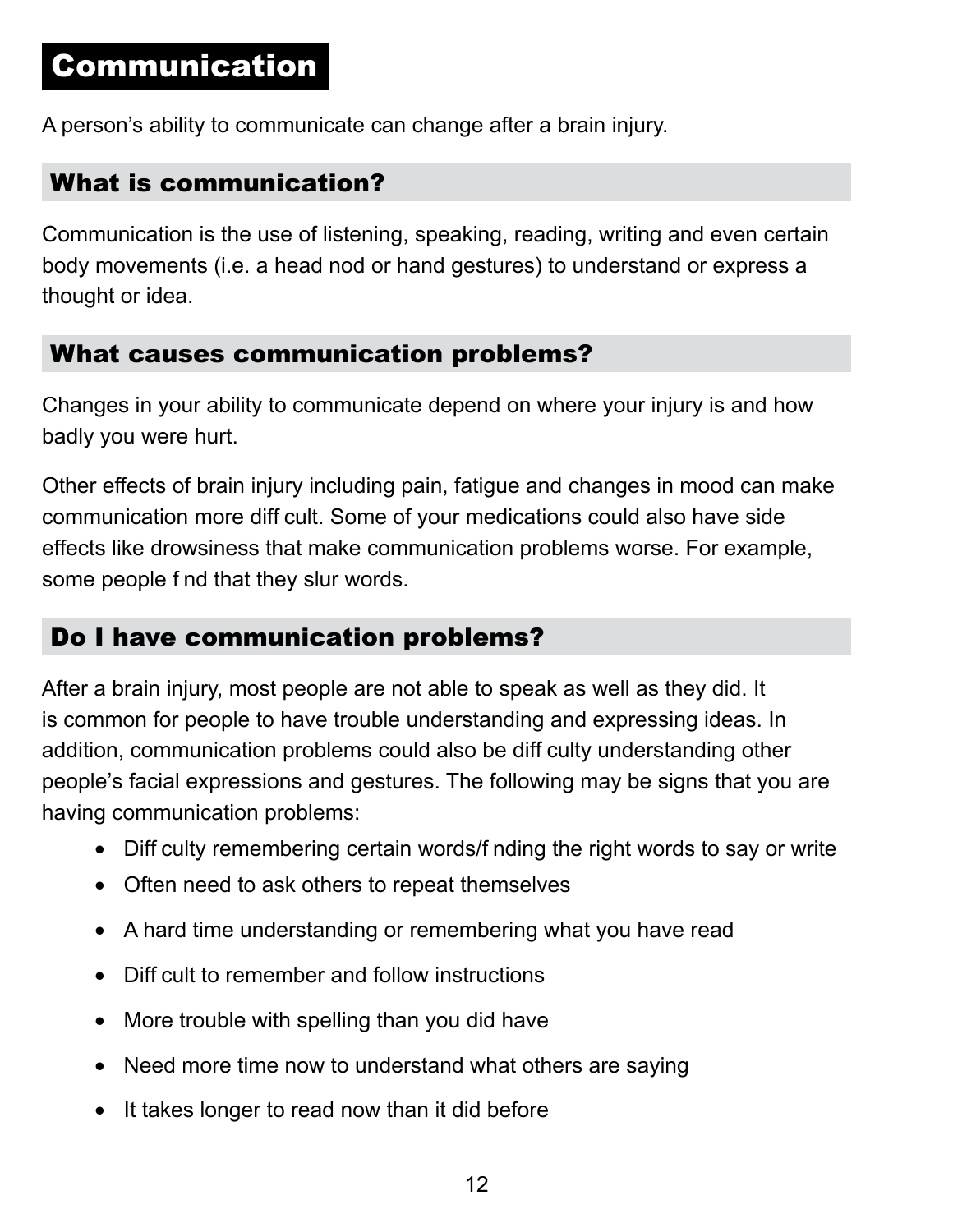#### What can I do?

If you think you are having trouble communicating, try following some of the suggestions in the list below:

- **Use other ways to communicate**. For example, if speaking is diff cult, try writing your message on a whiteboard, computer or notepad.
- **Keep it simple**. Try to use short, clear sentences that get to the point.
- **Use a quiet place**. Try to have your conversations in a quiet room. With less background noise (i.e. radio or TV), you will be able to focus on what is being said.
- **Avoid fatigue**. It is best to communicate with others when you are feeling rested and alert so that you are better able to pay attention.
- **Be happy.** Try to communicate when you are in a good mood. This may prevent frustration and make it easier for you to pay attention.
- **Try to be patient**. Communication problems are common after a brain injury but they can be frustrating for you and for other people. In order to deal with these problems, patience is needed on both sides. Ask others to slow down, to repeat, and to look directly at you if necessary.
- **Don't rush**. Take your time and think about what it is you are trying to say. If you need to, ask questions so that you can understand what is being said by others.
- **Take turns**. When you are talking with someone, try to make sure only one person is talking at a time. This will make the conversation easier to follow.
- **Ask for help**. A speech-language pathologist can help you to deal with your communication problems. Call: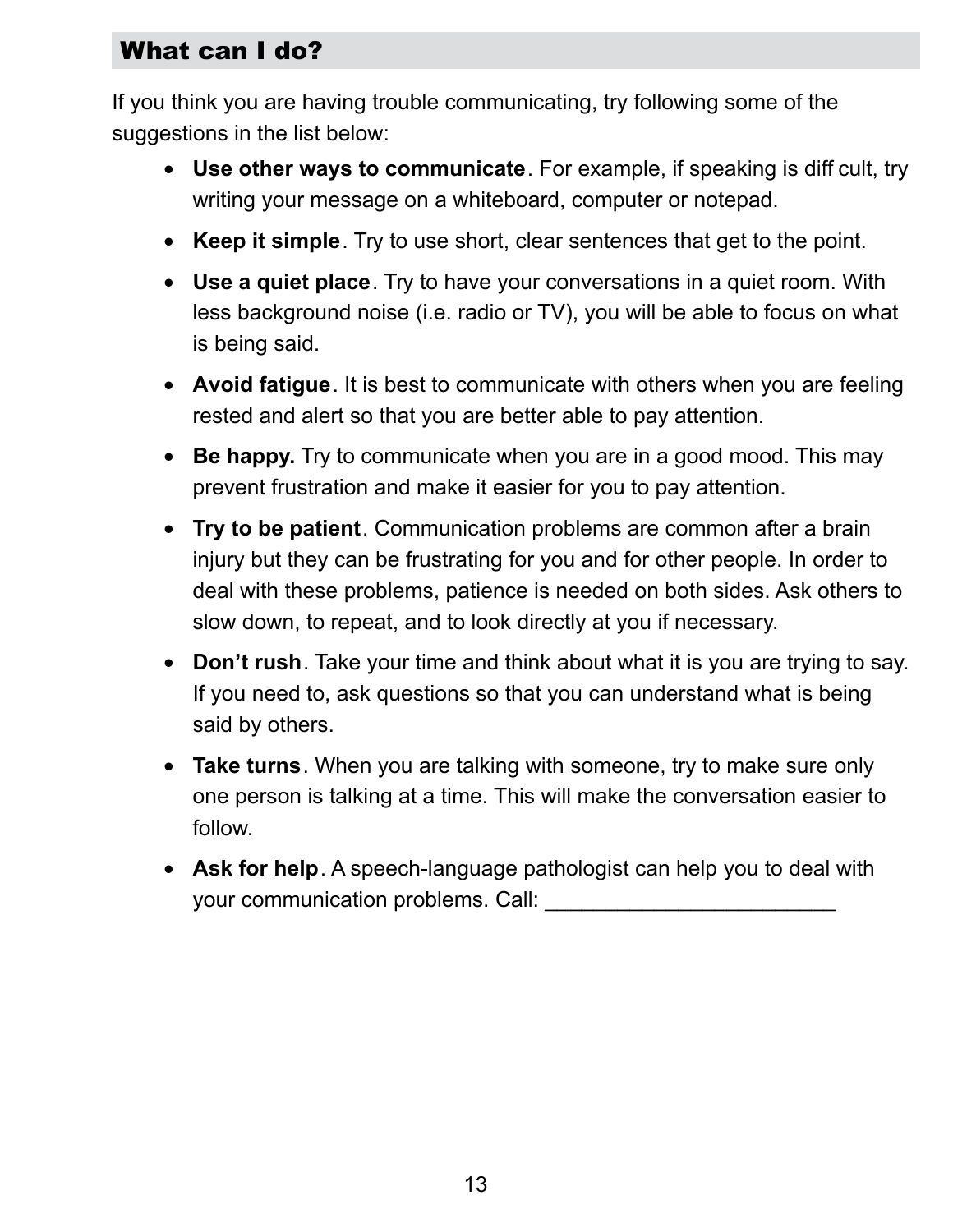## <span id="page-17-0"></span>Emotions

It is natural for people to have an emotional reaction to an injury that impacts their whole lifestyle.

#### Emotional changes

After a brain injury, people notice a difference in how they feel. For example, you may f nd that you are more emotional, have diff culty controlling your reactions, or stop feeling emotions all together.

#### Mood

Mood is a long lasting emotional state. Moods are usually less specif c than an emotion like fear—usually, we talk about being in a "bad mood" or a "good mood".

After your brain injury, you may experience mood swings. That is, you might change from one emotional state to another (i.e. sad to happy) for no obvious reason.

#### Anger and irritability

When people are angry or irritable, it means that they are more easily annoyed or bothered by things around them. They may have trouble controlling their emotions and therefore are more likely to over react. This could result in sudden outbursts, aggressive behaviours (i.e. lashing out) or constant crankiness.

#### Anxiety

Anxiety can be described as a feeling of uneasiness, worry or nervousness. When someone is anxious, they may feel tense or jumpy. These feelings are often related to uncertainty or fear of what's to come in the future.

#### Sadness

Sadness can be considered a temporary lowering of mood and may be experienced as a feeling of loss. Often, people who are sad express themselves through crying. Temporary sadness is normal after an injury but if it lasts for a long time, it could be depression.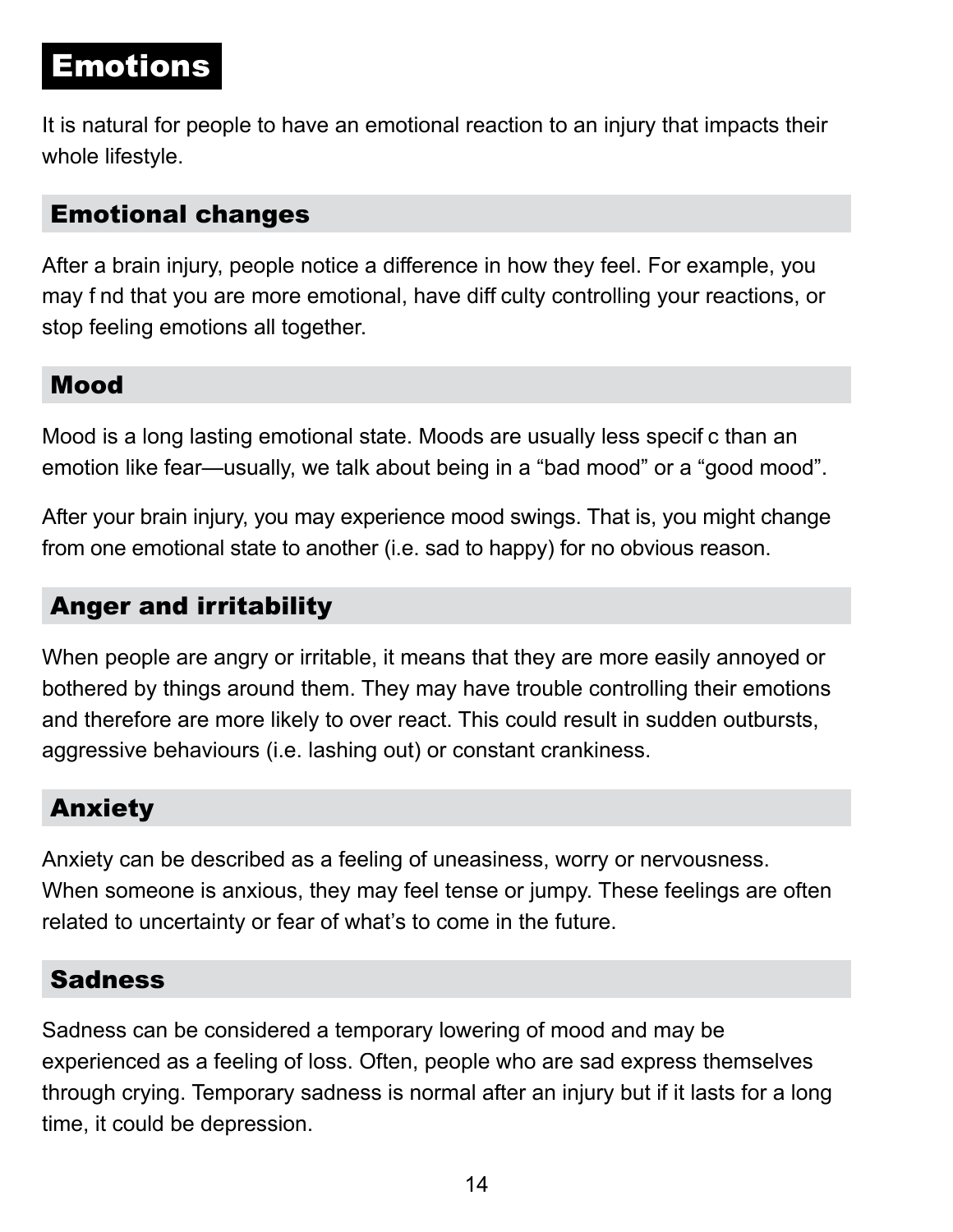#### What causes changes in emotions?

Our brains help us to feel and control our emotions. When our brain is injured, it may not be able to do this as well. As it is working hard to recover, it is more likely to over react or respond to things in an inappropriate way. Pain, frustration, uncertainty, stress and lack of sleep following a brain injury can also affect your emotions.

#### Have my emotions changed?

Signs that your injury may have affected your emotions include:

- Mood swings or lack of emotions
- Trouble sleeping
- Crying more often/more easily
- Feeling more cranky
- Losing your temper easily

#### What can I do?

- **Relax.** When you start to feel angry or upset, take a breath and try to think of something more positive. Try counting to ten, taking a walk or listening to music.
- **Exercise.** Exercising on a daily basis can help reduce tension and frustration.
- **Have a plan.** Decide on which relaxation strategies work best for you. This will help you avoid anger or upset in the future.
- **Take a break.** If you feel like you are becoming angry or upset, stop what you are doing. You can return to the task when you are more relaxed.
- **Express yourself.** Talking about or writing down your feelings and problems can make you feel better. You may want to consider counselling or talking to your doctor.
- **Be positive.** Make a list of positive thoughts to focus on when you're upset. Try to do things that make you happy and avoid people who are negative and/or critical.



If you are concerned that your anger could make you hurt someone, talk to your doctor.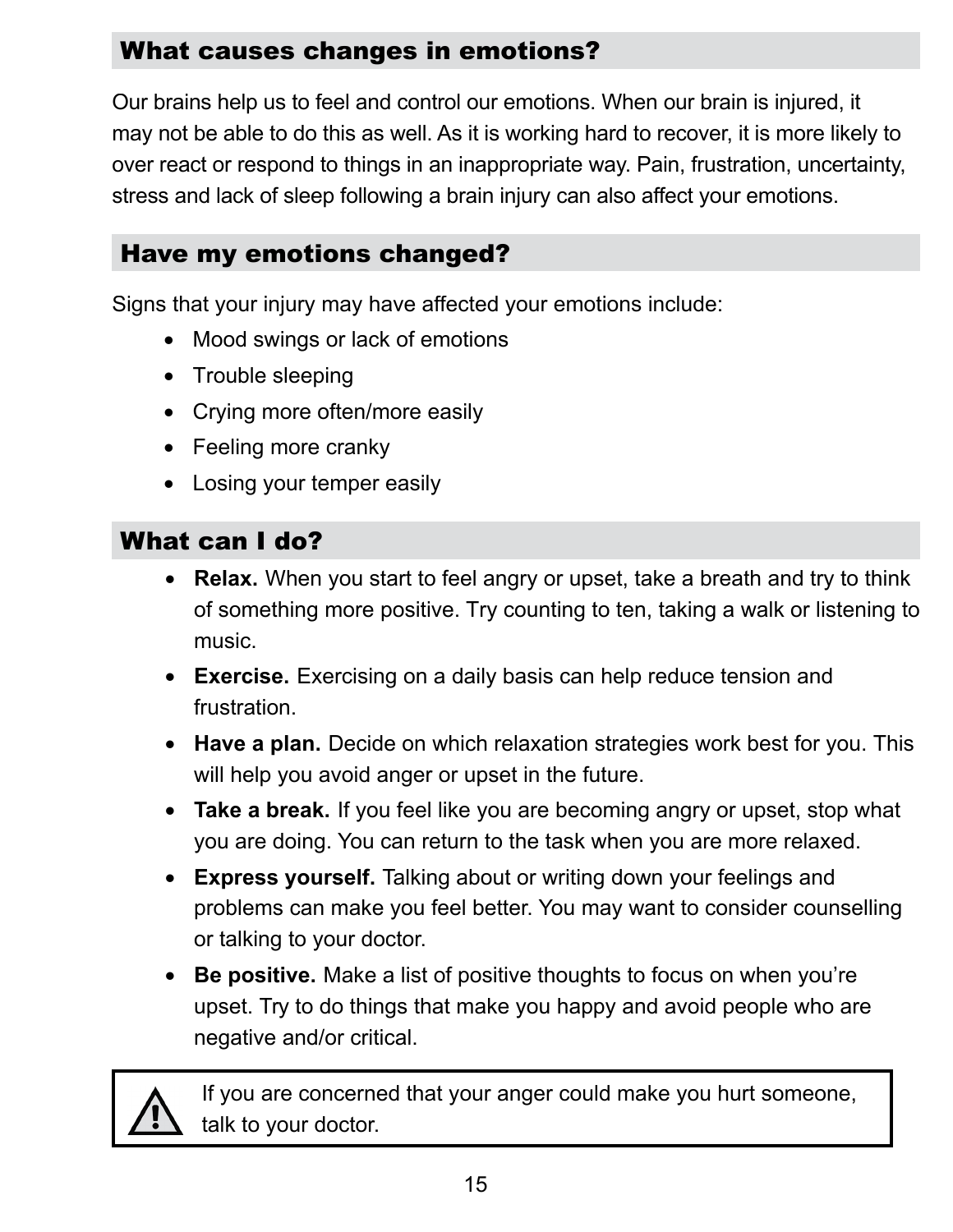### <span id="page-19-0"></span>Behaviour

After a brain injury, people can have changes in the way they behave.

#### What are behavioural problems?

Behavioural problems are acts that are harmful or interfere with recovery.

Whether your behaviour is a problem depends on how harmful it is and how often it happens. Your actions may be considered a behavioural problem if they are hurting others around you, yourself or occurring more often than they should.

#### What causes behavioural changes?

Behavioural changes will depend on the injury. For example, you might behave differently if you damaged the area of the brain that helps you to monitor and control your behaviour. When your brain is unable to direct the way you act, your behaviour can become disorganized.

Because your brain has less control over your behaviour, the environment will have a greater impact on the way you behave. For example, after your brain injury you may f nd it more diff cult to deal with too much noise around you. As a result, you may become agitated more easily. If you are having attention or other thinking problems, you may also be more likely to act impulsively; while feelings of frustration and anger can lead to aggressive behaviours.

Other symptoms of brain injury (i.e. emotional changes, fatigue) can make behavioural problems worse.

#### What is agitation?

Agitation is an unpleasant state of extreme psychomotor activity combined with increased tension, and irritability. It occurs when someone loses the ability to control their own behaviour.

#### What is impulsivity?

Impulsivity is when a person does something without thinking ahead.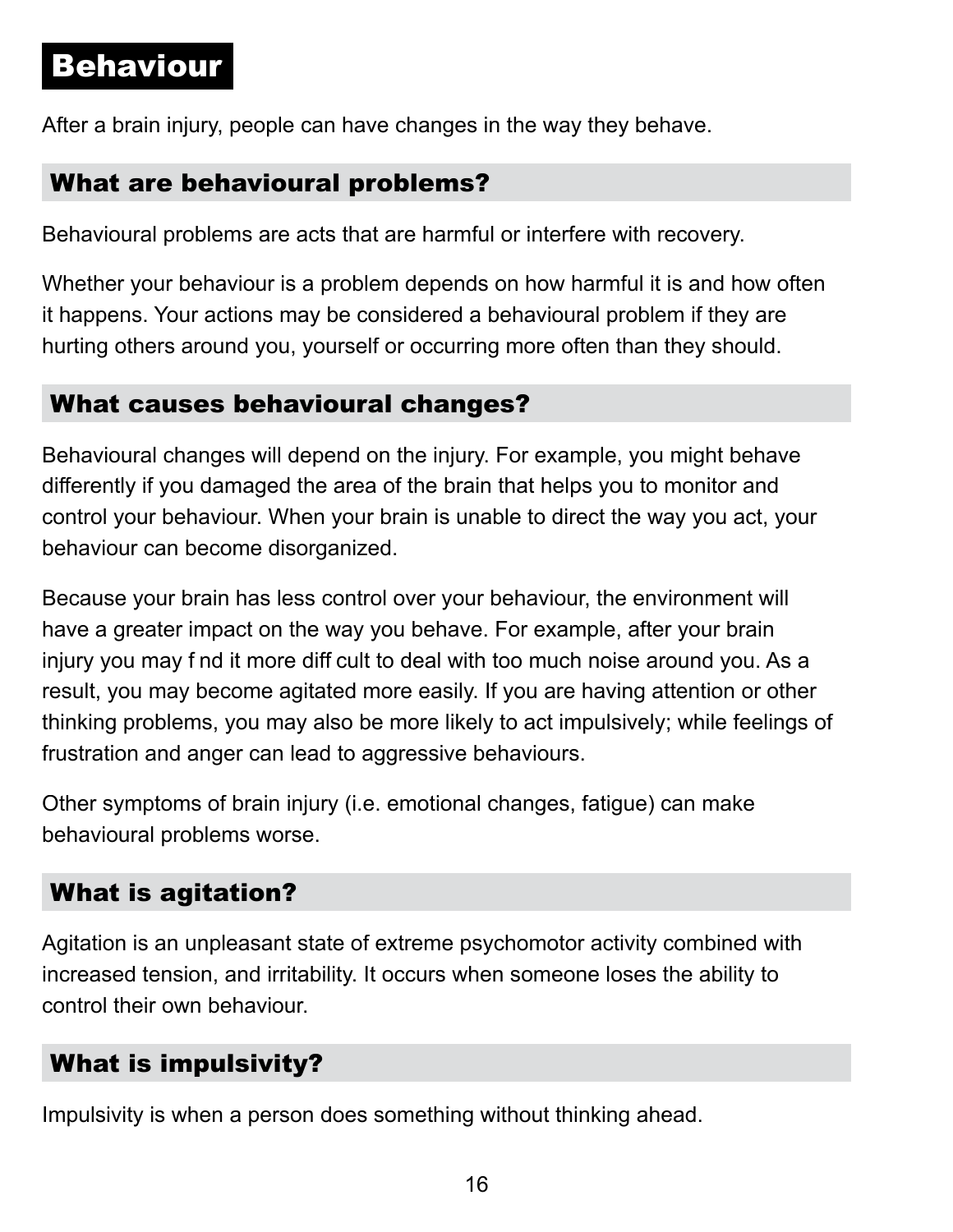#### What is aggression?

Aggressive behaviours are actions that cause physical or emotional harm or injury.

#### Has my behaviour changed?

If you are experiencing any of the following, your behaviour could become a problem:

- A tendency to over react
- Become physical with others (i.e. f ghting, punching)
- Yelling or cursing more often
- Feeling more irritable or angry than usual
- Doing things you wouldn't have done before
- Family or friends have noticed changes in your behaviour

#### What can I do?

It is diff cult to see behavioural changes in yourself. However, if you or your family/ friends are concerned about your behaviour, try following the suggestions below.

- **Make a plan**. Try to identify what situations cause you to behave inappropriately. Once you do, you can come up with ways to prevent your actions ahead of time. For example, taking a break from the situation.
- **Use reminders**. To prevent unwanted behaviours, post helpful tips around the house that will remind you what to do if you are feeling upset.
- **Ask for help**. Ask your family and/or friends to help you gain control over your actions. Decide on a signal that they can use to let you know when you are acting inappropriately.
- **Talk to your doctor**. Your doctor can help you or refer you to someone who can.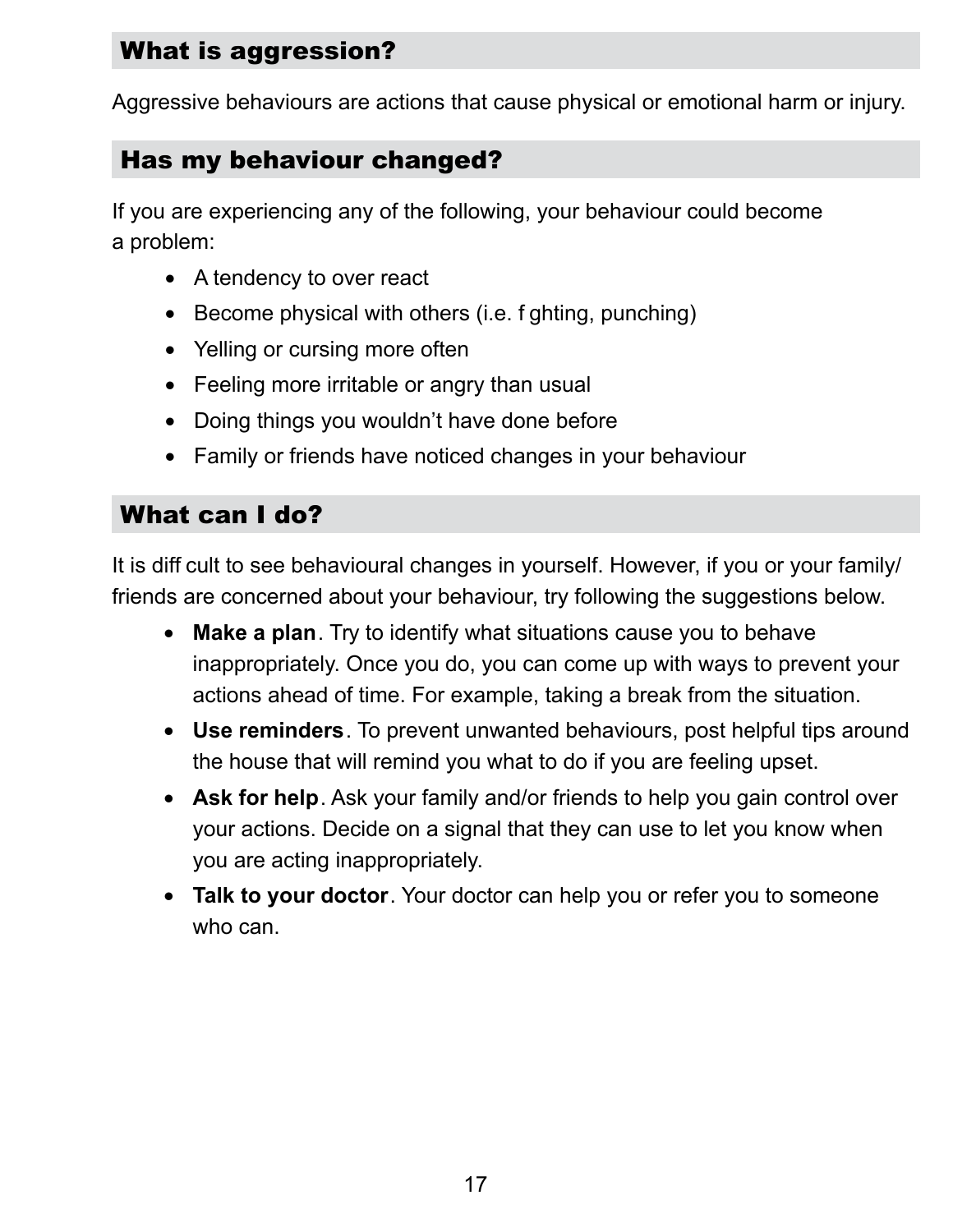# <span id="page-21-0"></span>Headaches

Many people have headaches and other pain after a brain injury. In fact, headaches are one of the most common physical problems.

#### What is a headache?

A headache is a pain that a person feels in the head that can make it hard to do things.

For example, headaches can make it diff cult to sleep and make it harder to enjoy activities you like to do.

#### What causes headaches?

Headaches usually occur when there is something wrong in the body, like damage caused by a brain injury.

When you hurt yourself, you may have damaged the muscles around your head. The movement of structures in your head, swelling, irritation, muscle and pressure changes that can occur when a brain is injured may also be causing head pain.

If you have a history of migraines before your brain injury, you are more likely to have headache problems now.

Your thoughts and feelings about your injury can also inf uence your pain. Feelings like anger, anxiety or depression can lead to muscle tension. This can cause pain or make an existing headache worse.

It is hard to tell how long headaches will last. For some people, they will never go away. You should ask your doctor how long you should expect to have pain. The information on the following page should help you to deal with headache problems.

#### What can I do?

• **Use medications as directed**. Be sure to talk to your doctor before you make any changes to your medication schedule. Sudden changes can cause headaches.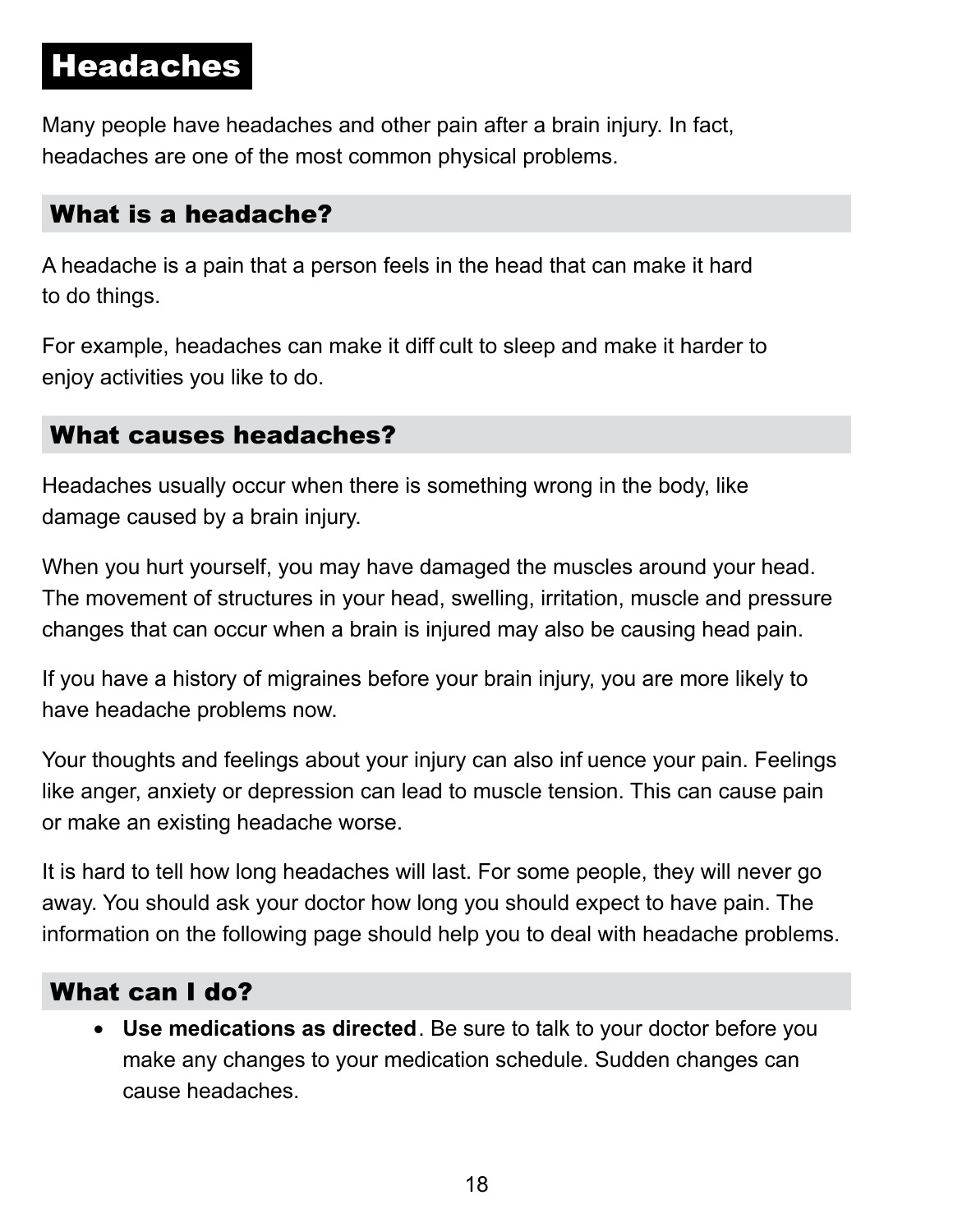- **Use heat or ice**. This could help to relieve the pain. Ask your doctor which one he/she would recommend for you.
- **Keep a headache journal**. Keeping track of your headaches can help you learn what makes your pain worse or better.
- **Act quickly**. Once you know what helps your pain, act quickly so that it doesn't get worse.
- **Get plenty of rest.** Sleep and rest can help to relieve headaches. To prevent a headache, make sure you are comfortable when you sleep.
- **Minimize stress**. When you are stressed, you are more likely to have a headache. Avoiding things that cause you stress could prevent headaches from occurring.
- **Relax.** Try some relaxation techniques to help reduce stress and prevent pain. (i.e. yoga, meditation, getting a massage, soothing music or going for a walk).
- **Use distractions.** Doing things you enjoy could help take your mind off of the pain.
- **Ask for help**. If nothing seems to help your pain, you should consider talking to your doctor or other health-care provider. This could be a sign of something more serious.



If your pain gets worse, talk to your doctor. This could be a sign of a more serious problem: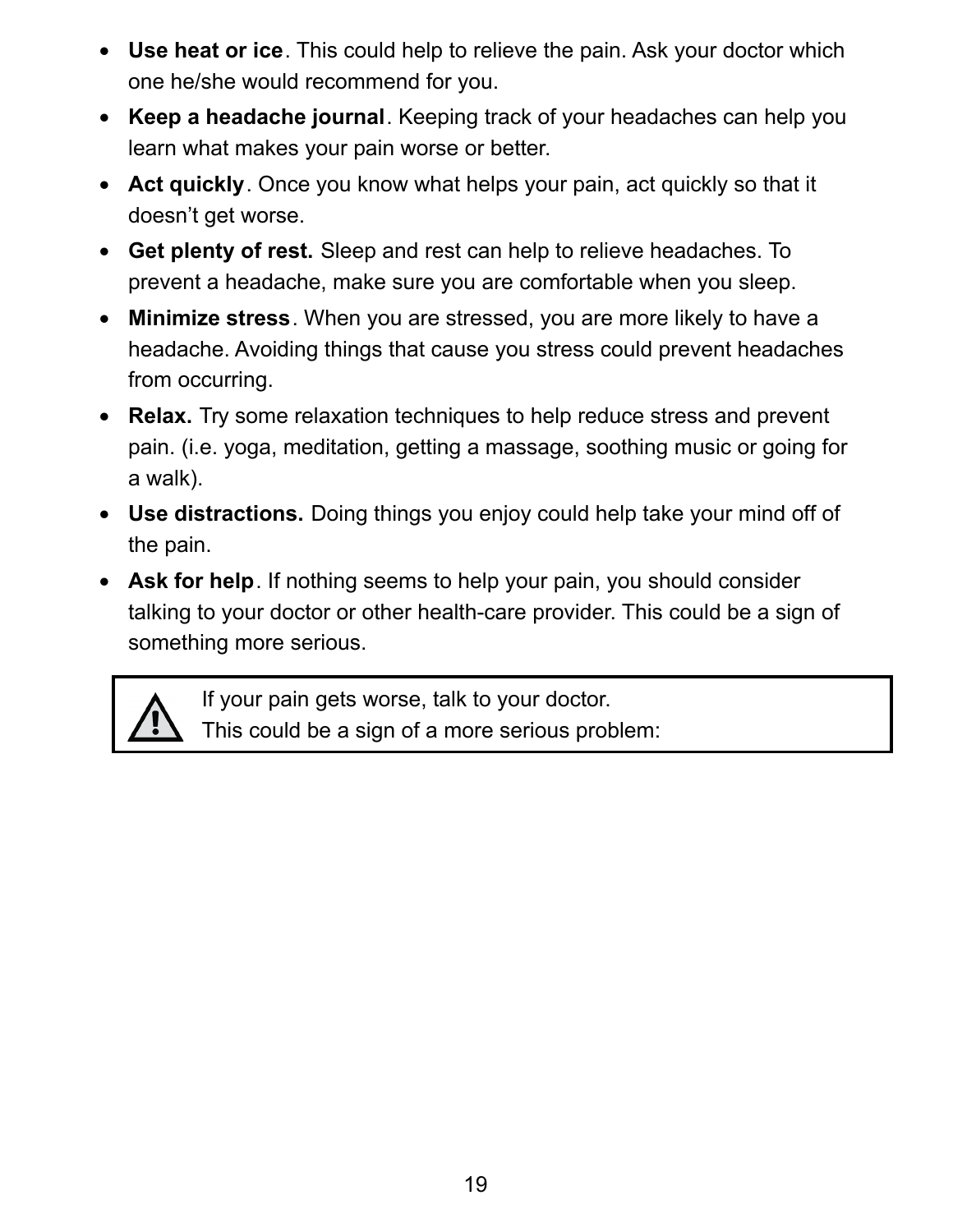### <span id="page-23-0"></span>Dizziness

Dizziness is common after many injuries including brain injuries.

#### What is dizziness?

Dizziness is a feeling of being imbalanced or lightheaded. It is often described as a "turning sensation" or a "funny feeling".

#### What causes dizziness?

After a brain injury, people may feel dizzy for different reasons.

If your injury was a serious one, the dizziness may be directly caused by brain damage.

Usually, however, dizziness is caused by damage to other regions. For example, damage to the inner/middle ear or damage to the connections between the ear and brain can make you feel dizzy. It could also be caused by damage to the eyes or neck.

Other causes include emotional upset, changes in blood pressure or breathing, and bruising of the muscles and/or other tissues around the head or neck.

#### Is it dizziness?

When you are dizzy:

- You may find it difficult to move around. Bending over or climbing could be especially difficult.
- It is hard to keep your balance.
- You may have a hard time estimating how far away things are and how fast they are moving.

#### What can I do?

If you have been getting dizzy, try following the suggestions below:

• **Exercise**. Balancing exercises can help reduce dizziness over time. For example, you may want to try balancing on one foot. To avoid injury, stand close to a wall so you can use it as a support.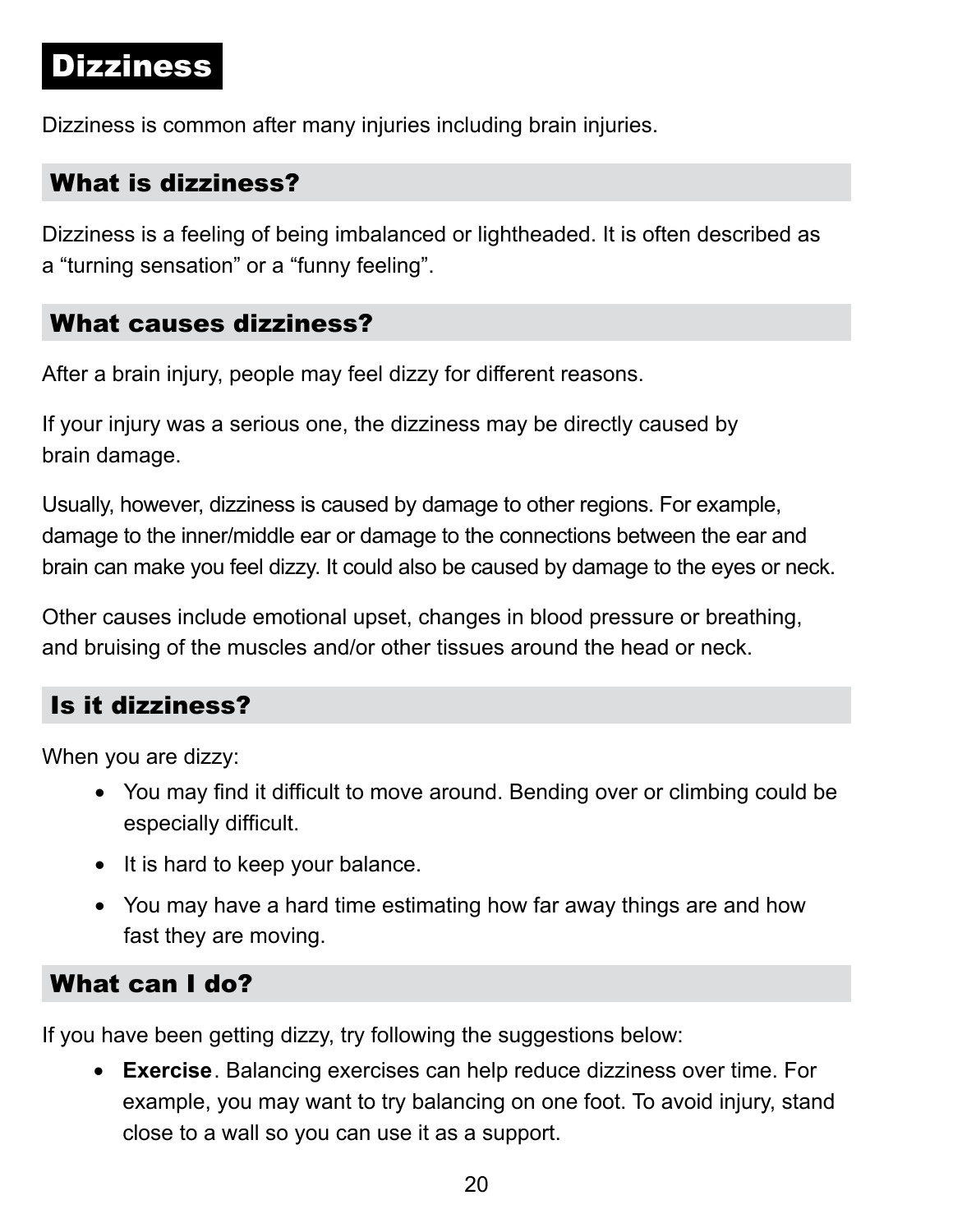- **Stretch**. Stretching your neck and shoulders can help you overcome dizzy spells. "Rolling" your head around may cause some dizziness but with time, the dizzy reaction should go away.
- **Maintain activity**. It is common for people with dizziness to avoid activity. However, activity is important to prevent dizzy spells from occurring. Being active will also help you to learn how to handle dizziness more effectively.
- **Practice relaxation**. Find out what strategies work best to help you relax. This should make it easier for you to regain control after a dizzy spell.
- **Be prepared.** Learn what to do when you have a dizzy spell. Try following the suggestions below.

When you have a dizzy spell:

- **Take a break**. If you're feeling dizzy, sit down for a rest.
- **Try using one of your relaxation techniques**. For example, take a few deep breaths or think about something positive. Try telling yourself that it will soon be over.
- **Take it slow**. When you are feeling okay, get up slowly. You should then be able to continue with what you were doing before you got dizzy.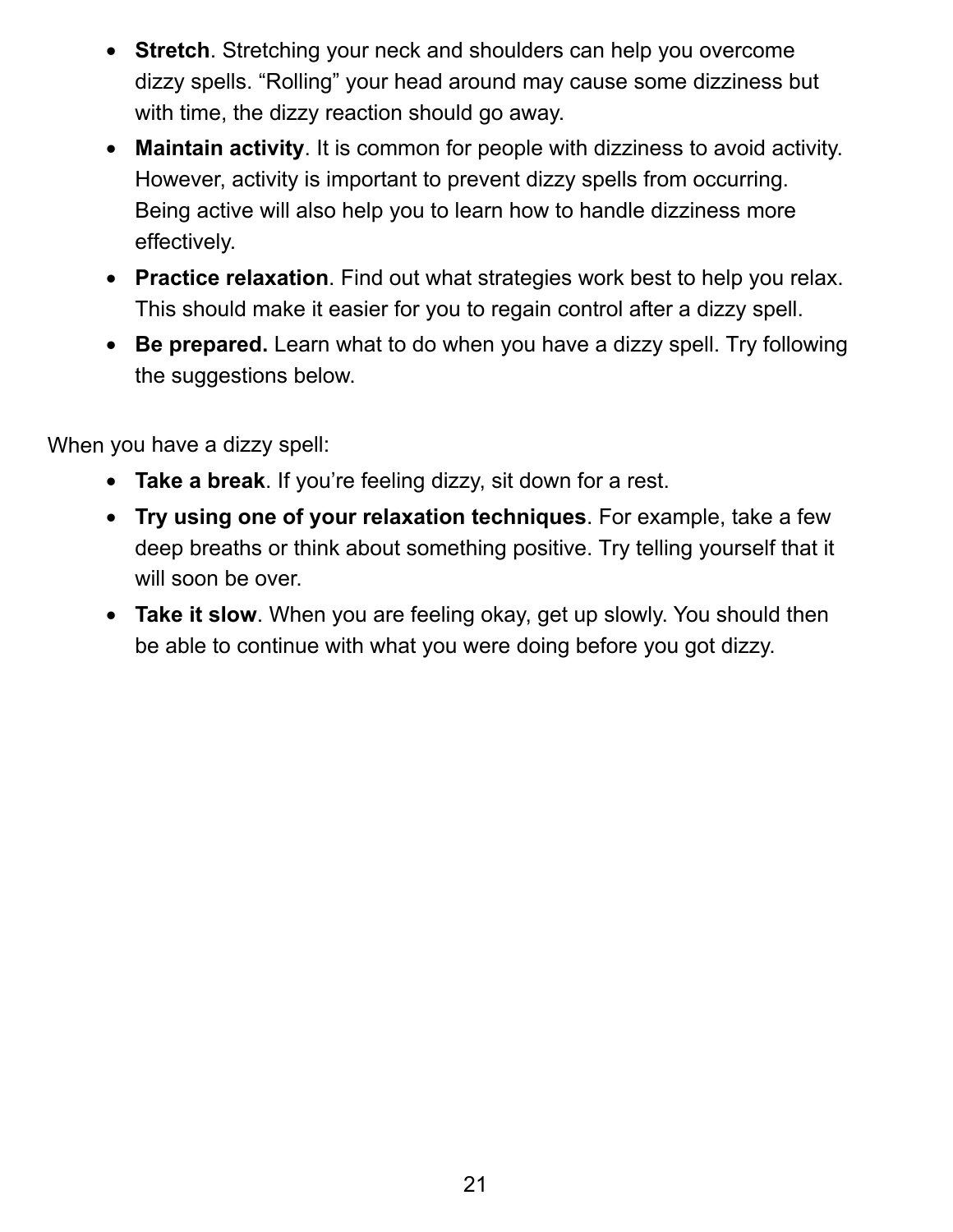### <span id="page-25-0"></span>Senses

After a brain injury, people may experience sensory changes.

#### What are sensory changes?

Sensory changes are alterations in the way a person sees, hears, feels or smells things.

#### What causes sensory problems?

When someone has a brain injury, they may have damaged some of the bodybrain connections. For example, if you have lost your sense of smell it could mean that the connection between your nose and your brain was affected.

It is also possible that when the brain is injured, other nearby areas get injured too (i.e. parts of the head or face). For example, you may have injured your eye, nose or ear at the same time.

#### Do I have sensory problems?

If your injury has affected your senses, you may:

- Not be able to see as well as you did (blurry or double vision)
- Have problems with perception (i.e. judging distances and size)
- Not be able to hear as well as you did (loss of hearing or ringing in the ears)
- Have a loss of smell or taste
- Have a bitter taste in your mouth
- Have a reduced sense of touch
- Be less likely to feel heat, cold and/or pain
- Feel like your skin is tingling, itching or in pain

#### What can I do?

#### **Vision problems:**

• Ensure that your vision has been assessed by an eye doctor (an ophthalmologist or optometrist).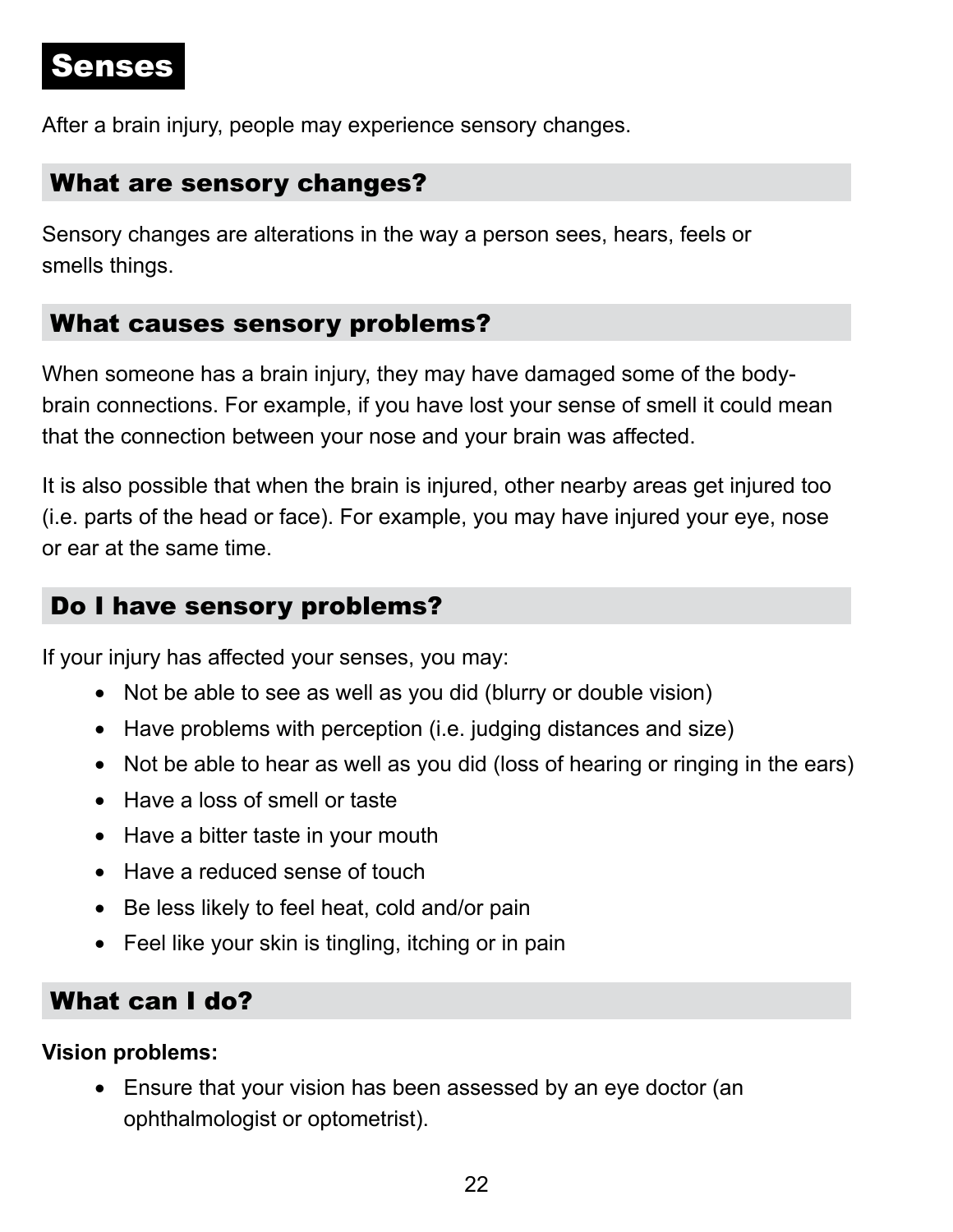- If you have blurry or double vision you may need to wear glasses to correct this. Sometimes a prism in the lens is needed
- You may require larger print fonts to read more easily

#### **Smell and taste:**

- Smell is affected, particularly if you have had a skull fracture.
- Smell changes typically occur at the time of the injury, but may not be noticed until later in the course of rehabilitation.
- Often smell is not completely absent, it is only partially affected.
- It is important that if there is loss of smell then the place you live should have smoke and natural gas detectors to accommodate for your loss of smell.
- Taste is closely tied with smell which can be the main complaint when smell is actually affected.
- If taste is a problem, eating foods that are less bland may improve your enjoyment of eating.
- Taste can sometimes be affected by medications. If this is a possibility, then you should speak with your doctor.

#### **Touch sensations:**

- The ability to feel following a brain injury may be affected. Often, this will affect only one side of the body due to how the brain is organized
- If sensation is affected, you will need to watch that clothing, straps and footwear are not binding because you may not feel them
- When feeling is affected, you can sometimes experience unusual sensations. For example, something soft can seem painful. Rubbing the area gently with cream may help desensitize the area. A doctor can also prescribe medication to treat this.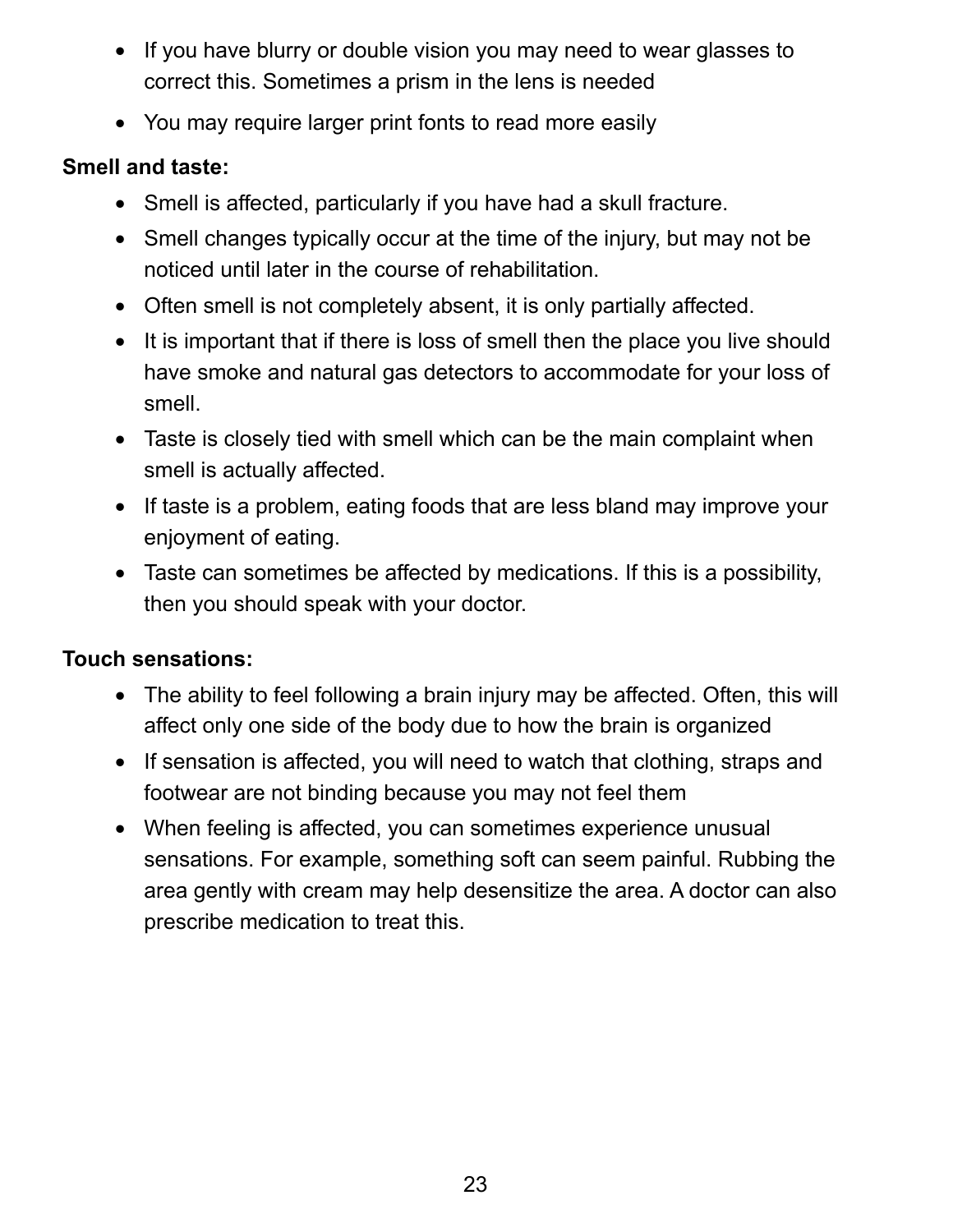# **Sexuality**

A brain injury can change the way a person experiences and expresses their sexuality.

#### What is sexuality?

Sexuality describes the way we express ourselves and behave as sexual beings. Sexuality encompasses issues of intimacy and relationships, gender/ sexual identity, and sexual health. It is inf uenced by individual beliefs, values, preferences, culture and experiences.

#### What causes changes in sexuality?

Sexuality may be affected by physical, emotional and social changes that can occur after a brain injury.

You may experience changes in sexuality if you injure certain areas of the brain. For example, your injury may have affected the areas of the brain that control your hormones and/or emotions, both of which can inf uence your sexuality.

You may have had to make a lot of changes in your life because of your brain injury. These changes can affect the way you see yourself and the way you interact with other people. For example, new limitations or job loss can lower your self-conf dence. As a result, you may f nd it more diff cult to deal with your partner. Your mood, fatigue and medications can also have an impact on your sex drive. Sexuality can also change because your partner is also adjusting to the impact of your brain injury.



If you had problems with sexuality before, your brain injury may make these problems worse.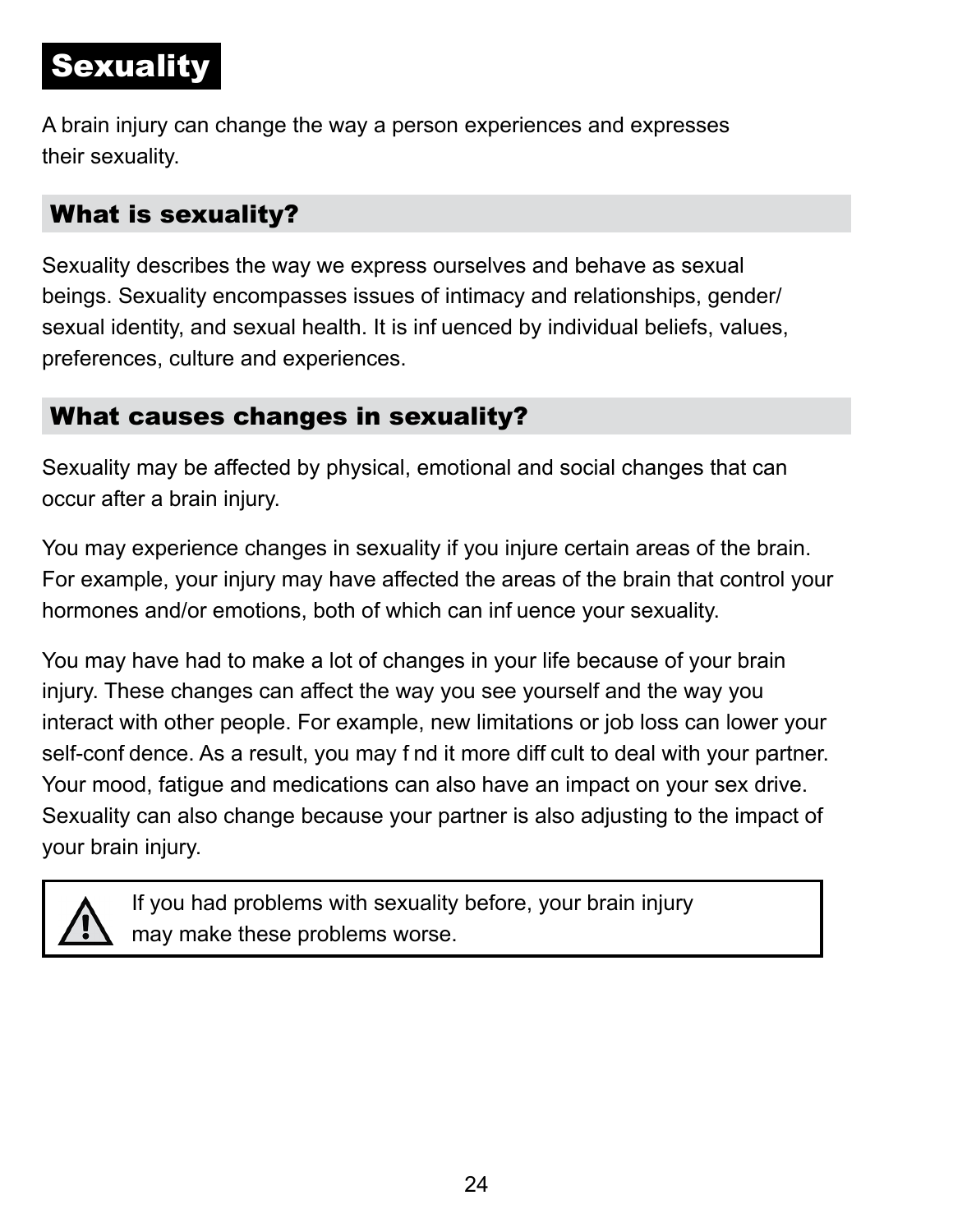#### Has my injury changed my sexuality?

After a brain injury, you may notice the following changes:

- Reduced sex drive
- Increased sex drive
- Erectile problems
- Inability to achieve orgasm
- Having sex less often
- Tendency to behave sexually at the wrong time
- Physical mobility challenges

#### What can I do?

To address common problems of sexuality, including reduced sex drive and diff culties having sex try the suggestions below:

- **Communicate**. Tell your partner how you are feeling and talk about your concerns. Communicating openly with each other will help to resolve your issues.
- **Emphasize romance.** Remember to show your appreciation for each other. Compliments and affection are important.
- **Take it slow**. Try to avoid putting pressure on yourselves. Take your time, working through your concerns as they arise.
- **Enjoy yourself.** Don't worry about how you are supposed to be doing things. Focus on what works best for you.
- **Use aids**. If your trouble is reduced sex drive, try using videos or magazines to help arousal.
- **Ask for help.** Some of your problems may be caused by symptoms including depression. Your medications can also affect your sex drive. If you have these concerns, you should speak to your doctor.

Brain injuries can create all kinds of problems related to your sexuality. For example, if you are having memory problems, you may forget to take birth control pills at a consistent time. It is important to talk to your partner and your doctor about these concerns.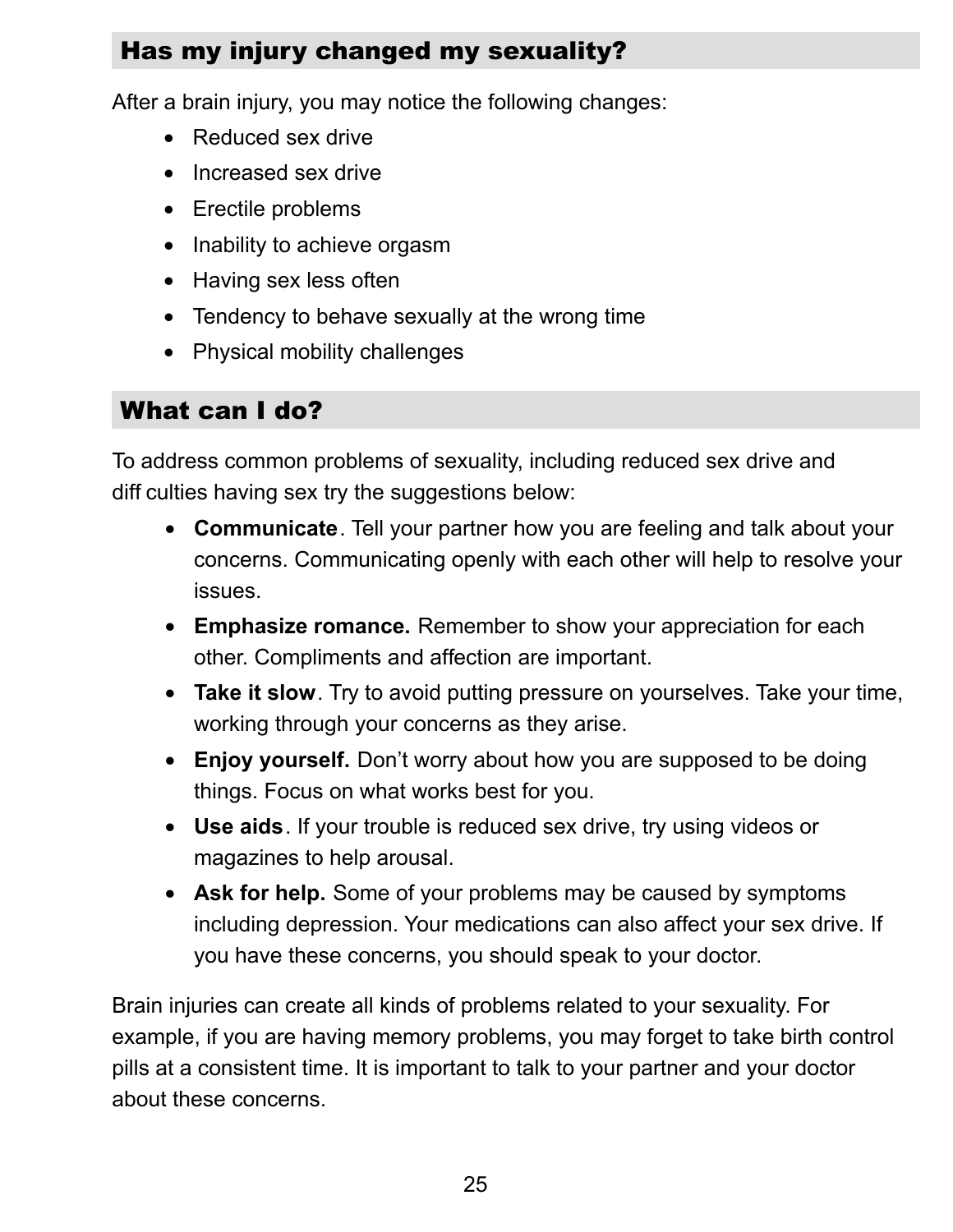# <span id="page-29-0"></span>Potential complications

When someone has a brain injury they are at risk of having some more serious problems.

#### When should I get help?

You should talk to your doctor if any of your symptoms are getting worse or if they are interfering with your daily life.



#### **Seek immediate medical attention if you are experiencing any of the following symptoms:**

- Vision problems that gets worse
- Increased confusion
- Loss of feeling in your arms, legs or body
- More pain than usual
- Headaches that will not go away
- Over or under eating
- Sudden change in behaviour
- Vomiting
- Fluid or bleeding from the ear or nose
- Black outs
- Slurred speech

These symptoms could mean that your condition is worsening or that you have injured yourself again. A second brain injury could have a serious impact on you.

#### Other potential complications

On the next pages you will f nd information about some of the other potential complications of brain injury including:

- Depression
- Wanting to be alone/feeling lonely
- Seizures
- Diff culty taking your medications
- Family problems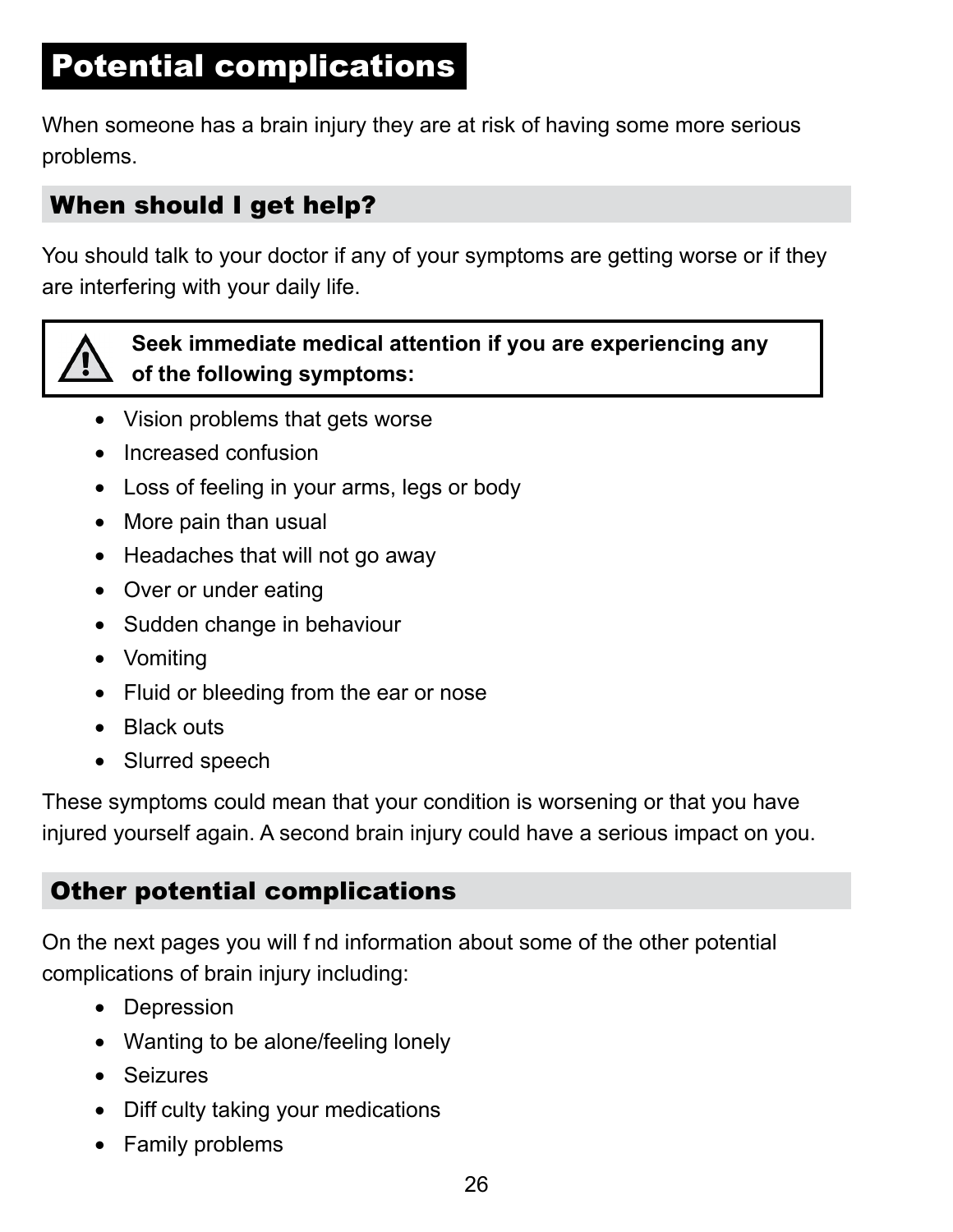### <span id="page-30-0"></span>Seizures

After a brain injury, people may be at risk of having a seizure. Seizures can happen right after the brain injury or much later (i.e. months or years).

#### What is a seizure?

A seizure is a sudden change in brain activity that can affect the whole body.

#### How do I know if I have had a seizure?

It is sometimes diff cult to know whether or not you have had a seizure.

There are two types of seizures. To help you and others around you to know when/ if you have had a seizure, you should be aware of these signs:

#### **1 Major motor or generalized seizure**

- Body stiffness
- Jerking limbs, often one side
- Loss of consciousness
- Increase bowel/bladder function

#### **2. Focal motor or partial seizure**

- Blinking out
- Changes in perception
- Senses are altered
- Feeling spaced out

#### What should I do?

- **Avoid risks** such as driving or being on a ladder.
- **Talk to your doctor**. If you think you have had a seizure, go see your doctor as soon as possible.
- **Write it down**. Writing it down in your rehabilitation health record or somewhere else where you won't forget it is important. Make note of the date and anything else you can remember so you can tell your doctor.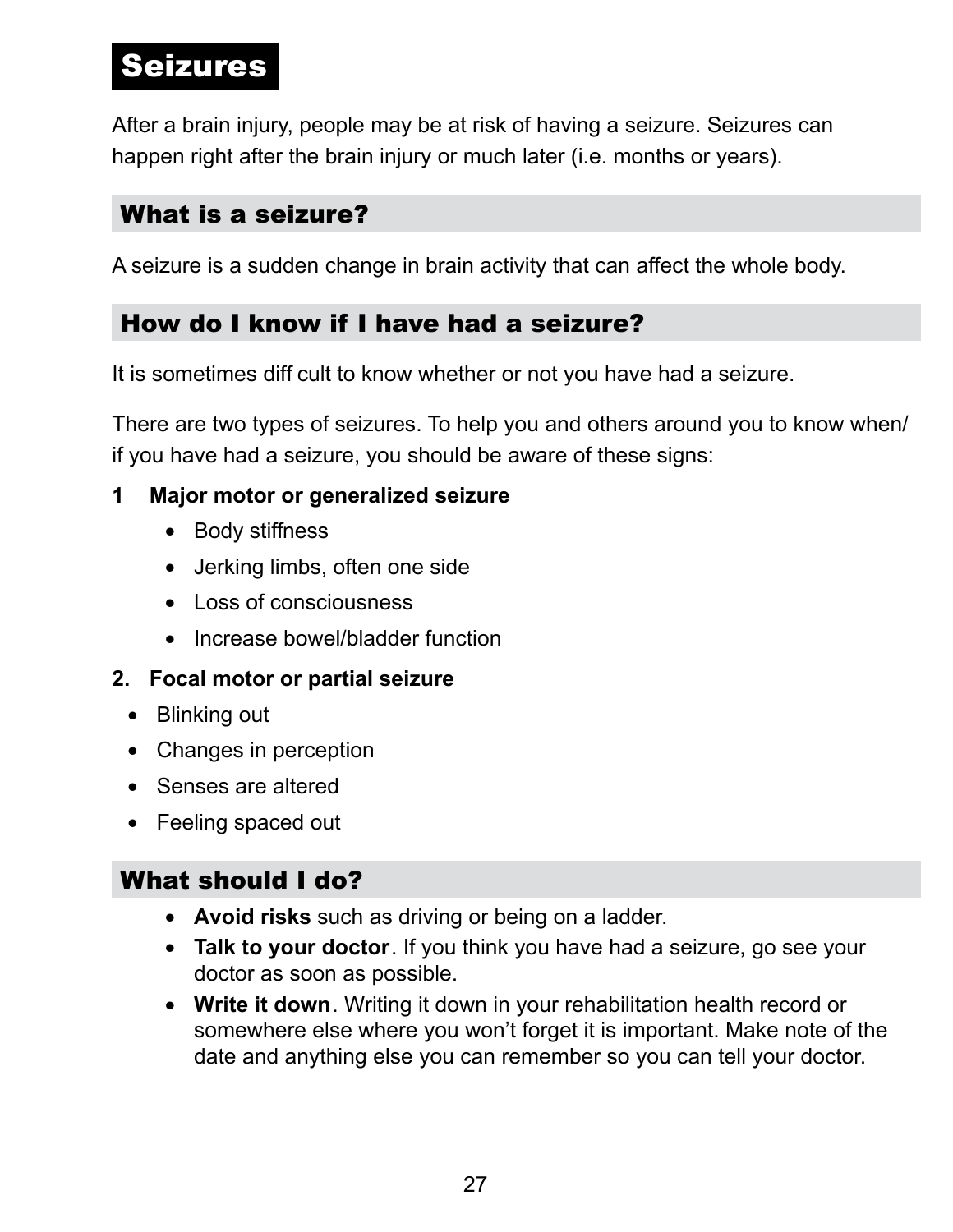### <span id="page-31-0"></span>Depression

#### What is depression?

Depression can be described as a condition of extreme sadness. People who are depressed may also feel hopeless or worthless. They may stop enjoying the things they used to like.



People are more likely to become depressed after a brain injury. This could slow a person's recovery. If you think you are depressed, ask for help.

#### Am I depressed?

It is normal to feel sad after your injury but it should go away. If you feel sad for a long time (weeks, months, years), you may be depressed. Only a professional (i.e. a doctor or psychologist) can tell you this for sure. However, there are certain signs and symptoms that you should watch out for. You should talk to your doctor if you are experiencing some of these problems:

- Do not enjoy the things you used to
- Not interested in doing anything
- Feeling sad for a long time
- Feeling hopeless or worthless
- Feel bad about yourself/not happy with yourself
- Sleeping more or less than usual
- Find it hard to fall asleep or stay asleep
- Eating more or less than usual
- Drinking too much
- Have a hard time f nishing what you start
- Fatigue
- Don't want to get out of bed
- A sense of being overwhelmed
- Have thoughts about harming or killing yourself
- Anger
- Anxiety and/or restlessness
- Have a hard time paying attention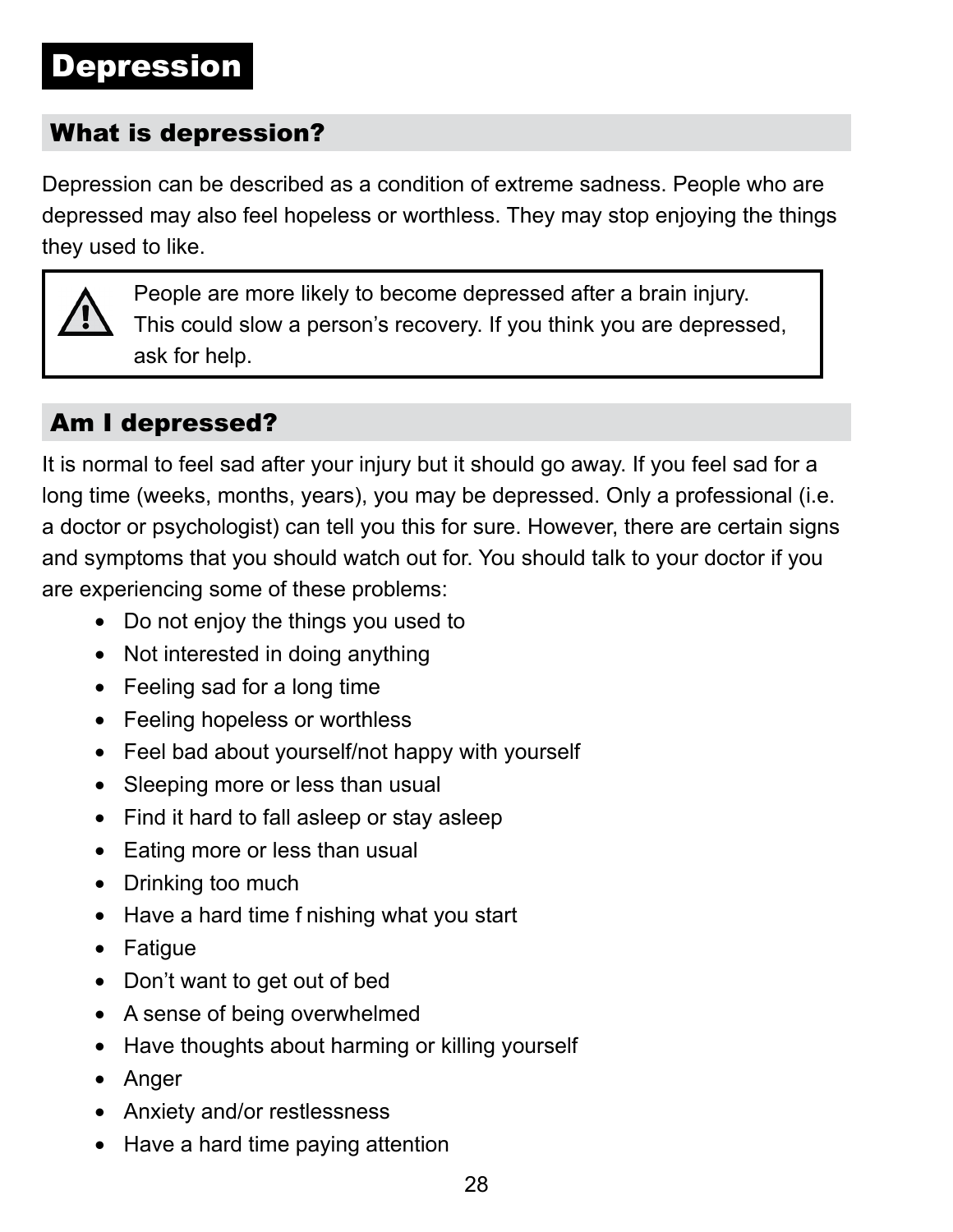#### What can I do?

#### **Depression can be treated. If you are feeling depressed, you should ask for help.**

It is important that you talk to your doctor about your mood. He/she can help you or refer you to someone who can.

Talking about your feelings with a family member or close friend may also help you feel better.

You should avoid using coping strategies that are not productive. Avoid drinking alcohol or using drugs. Instead, spend time with family and friends who make you feel good about yourself.



**Remember:** Everyone feels sad sometimes but if your symptoms are worse or lasting longer than usual it could be depression.

If you have been having suicidal thoughts, call the Crisis Line immediately.

#### Crisis Line phone number:

1-613-722-6914 or 1-866-996-0991 if you live outside of Ottawa.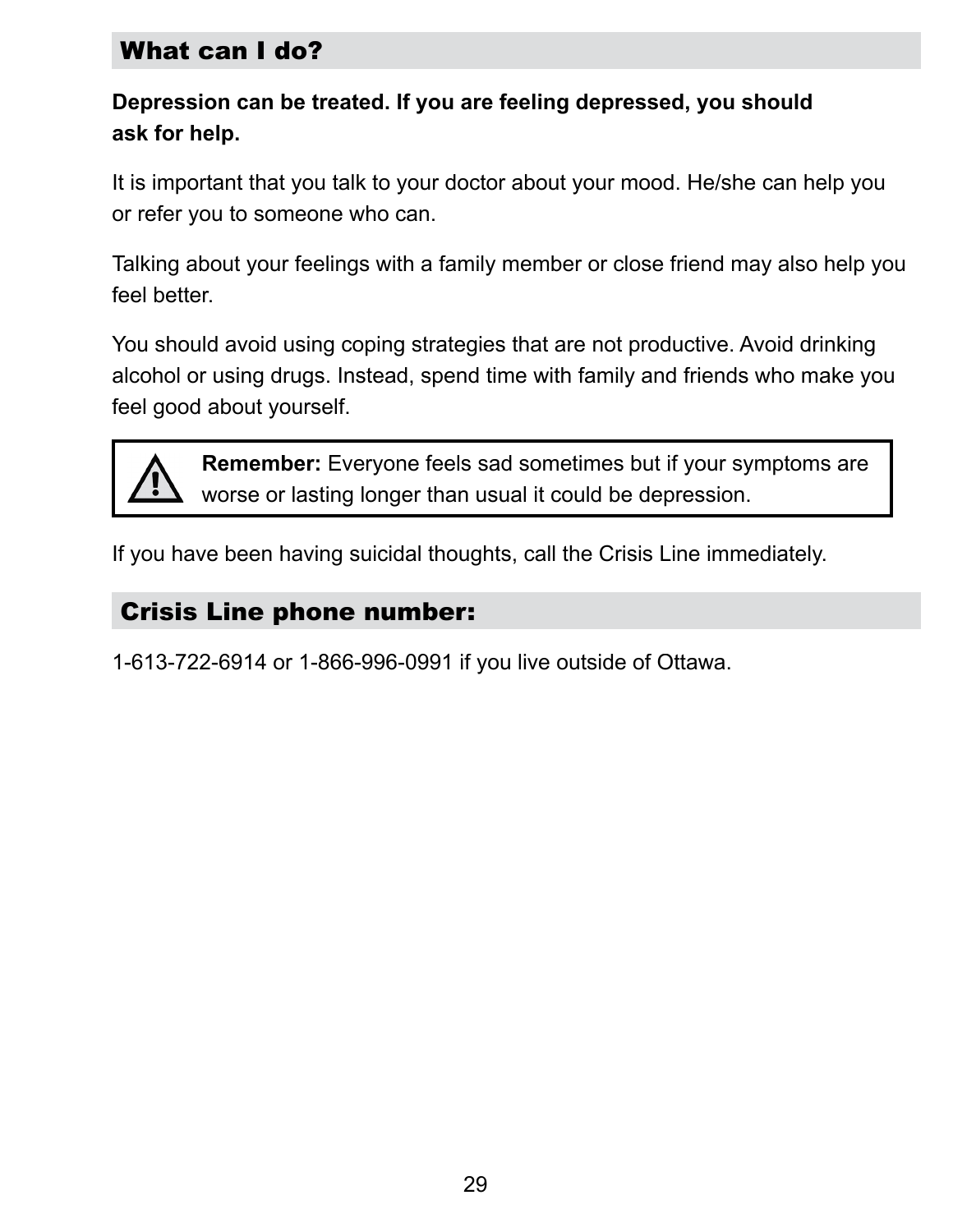# <span id="page-33-0"></span>Loneliness

For many people, a brain injury can affect the relationships they have with friends and family. As a result, many people feel lonely or isolated after their injury.

#### What is loneliness?

Loneliness is a feeling of being disconnected, that something is missing from life. For example, it could be a feeling of distance between you and your friends or family, even if they are always around you.

#### What causes loneliness?

After a brain injury, a person is likely to have many concerns that could affect their relationships.

For example, you may have a hard time understanding what others say. Changes like this make it diff cult to talk to others and may make you nervous about trying. Other symptoms like fatigue could also stop you from spending time with others.

On the other hand, some of your friends or family members may be feeling uncomfortable around you, because they are worried that they won't say the right thing and don't know how to help you.

#### Is it loneliness?

If you are lonely, you may find yourself thinking that:

- Nobody cares about you
- People are trying to avoid you
- People don't want to talk to you
- It's easier to be by yourself
- You're alone that no one understands what you are going through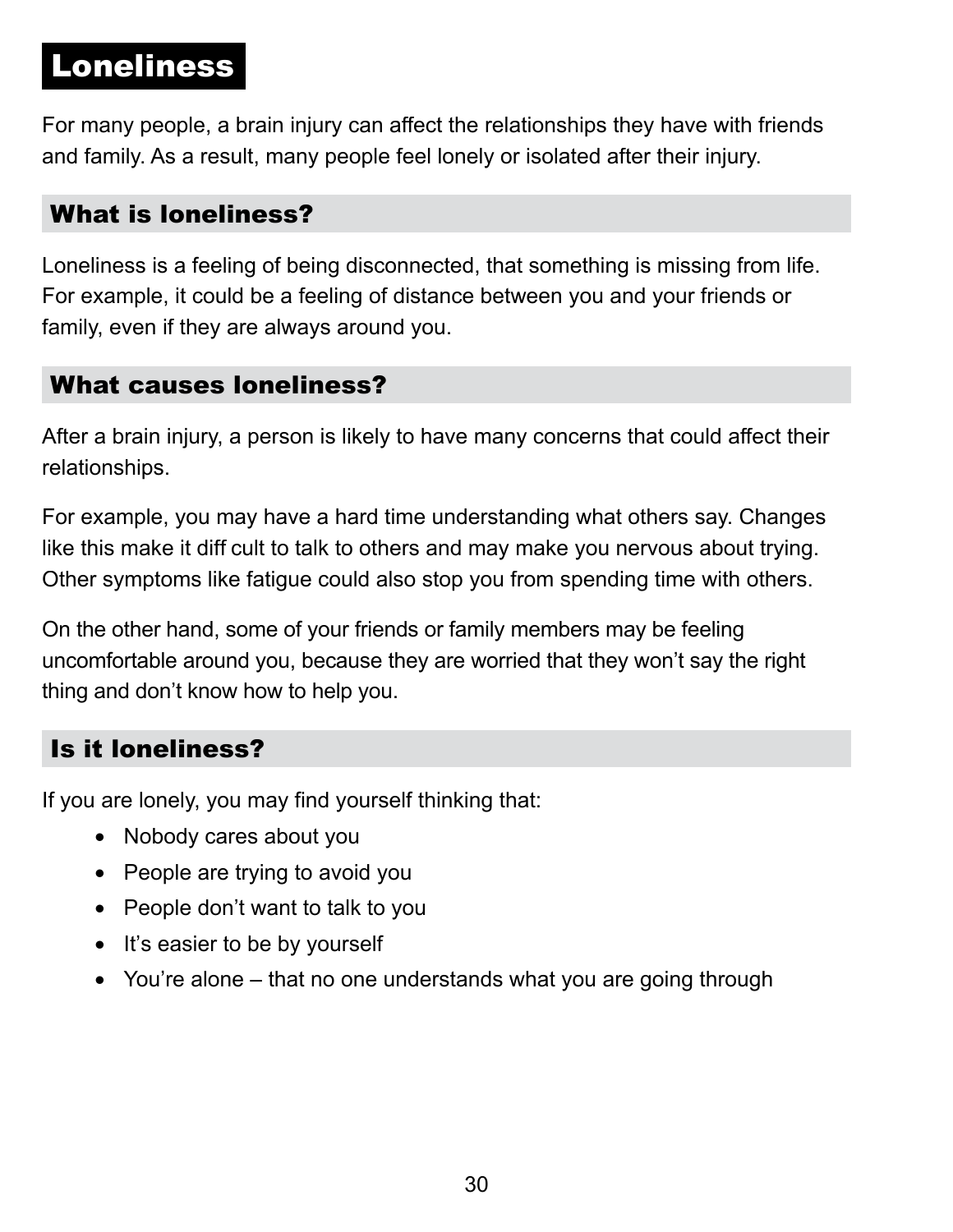#### What can I do?

To overcome loneliness, try following the suggestions below:

- **Find a hobby**. By developing your interests, you will have more positive things to talk about with others.
- **Make a list**. Make a list of things you enjoy doing. Whenever you get lonely, try to do something on the list.
- **Adopt a pet.** When you give a pet a loving home, you could end up with a great companion.
- **Be healthy**. Exercise and a healthy diet will give you more energy and help you to feel better about yourself.
- **Avoid alcohol.** Alcohol can lower your mood and make you act differently around people.
- **Ask for help**. Asking others for help means that they don't have to guess what you need. This can help them to feel more comfortable around you.
- **Offer help**. Reaching out to other people is a good way to show that you care and that you appreciate them.
- **Volunteer.** Getting involved will help you meet other people who share your interests.
- **Stay connected.** Make time for people who care about you. Make a point to write, call or e-mail your family and friends even if you are just saying "hello".
- **Be positive**. Focusing on what's wrong with your life can push other people away. Instead, make a point to tell others about the good things in your life.
- **Fight fair**. When there is conf ict in your relationship, talk about your feelings. Try to avoid placing blame. Working through your problems together will make your relationship stronger.
- **Build new relationships**. Try to keep an open mind. Think about where you've met people or made friends before. Try to take up new activities, attend community events or support groups.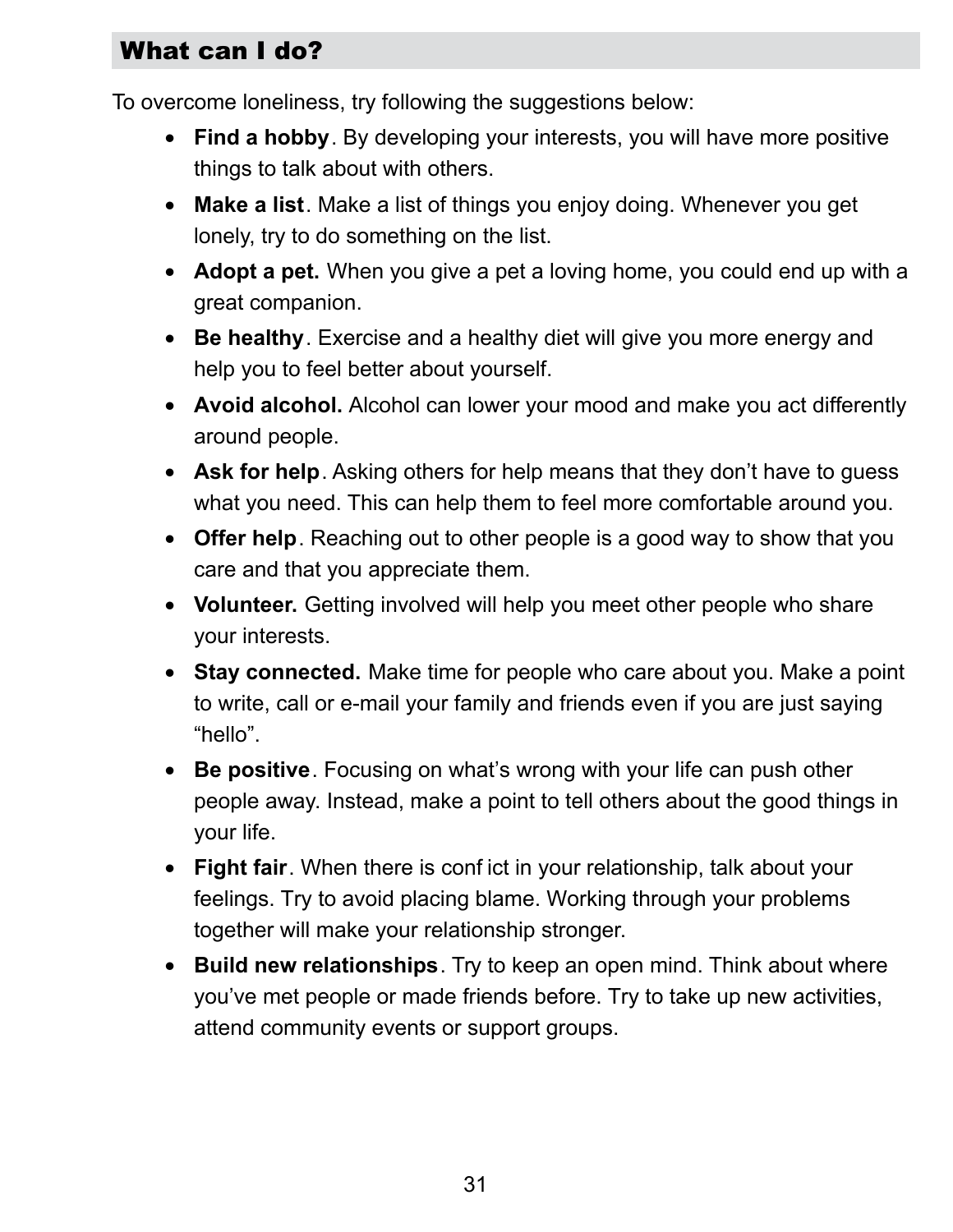# <span id="page-35-0"></span>Family issues

Brain injury affects both the injured person and their family. This can lead to family problems.

#### What is family disagreement?

Family discord describes a state of disagreement or tension among family members.

#### What causes family discord?

Brain injuries can lead to family discord when:

- **Members are required to take on new roles and/or responsibilities.** When members are required to take on a new role, it changes the relationship. For example, a spouse may become the caregiver to a husband/wife. More demands may be placed on the spouse to fulf ll both roles.
- **The injury becomes the focus for all other members.** The more attention you are given, the less attention other family members are given.
- **The injury has resulted in personality changes (i.e. emotional and behavioural changes)**. Often, a brain injury can change the way you act and feel. To others, you may seem like a completely different person.

These changes may be overwhelming. They can cause stress, frustration, anger and even resentment among family members

#### **If anger is directed towards you, try to remember:**

Your injury has changed your family's life in addition to yours. Their anger may be directed towards you because your injury has led to the changes. Try talking to your family member about his/her feelings.

#### What are the signs of family discord?

The following problems could lead to family discord:

- Family members are overwhelmed and seem more stressed than before.
- Your family members are more easily upset than before.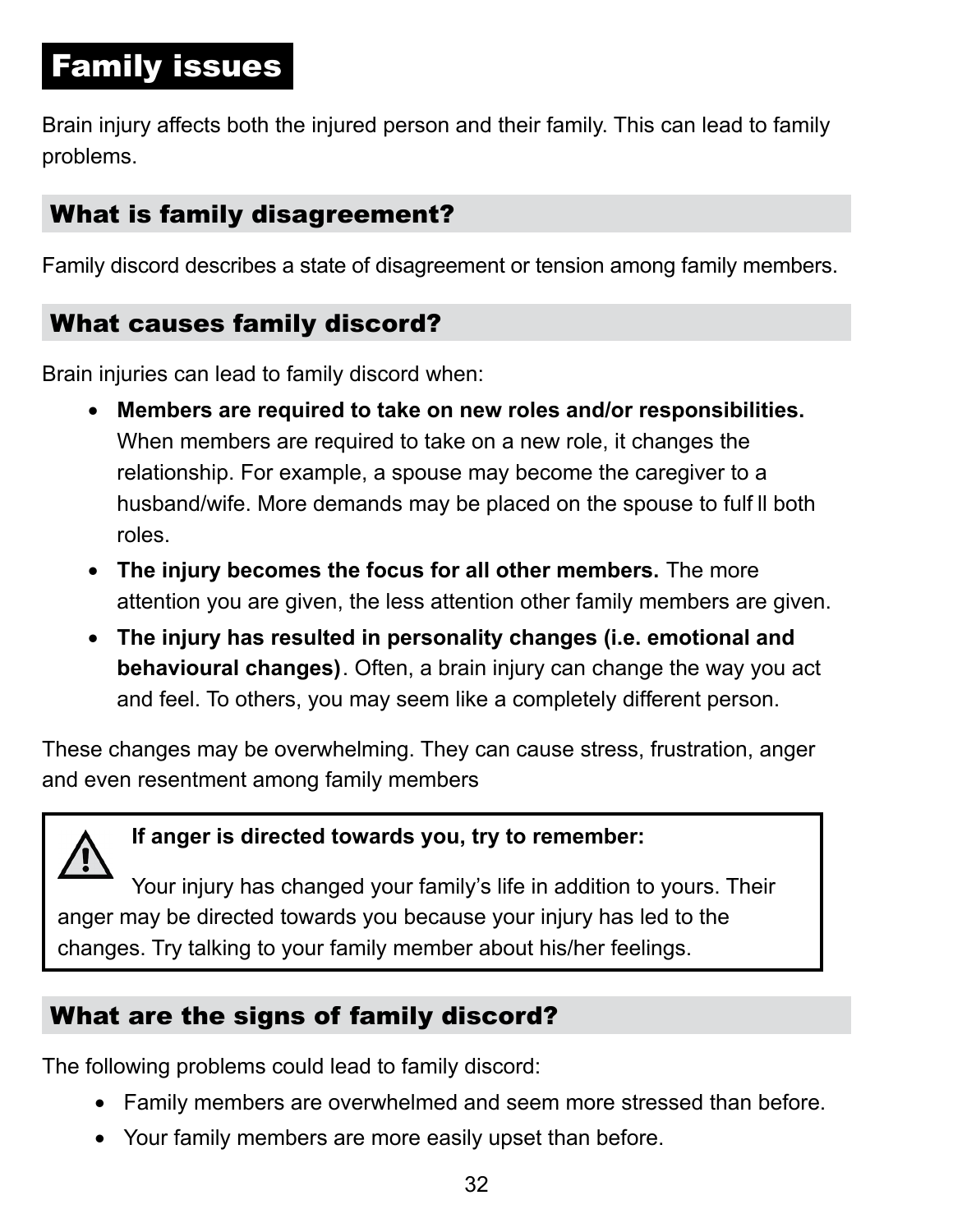- You are noticing that your family has a diff cult time getting things done (too much to do).
- Family members become more emotional or seem depressed.
- You feel like you are getting all the attention.
- Your family is not aware of your limitations. You may feel like you are being pushed to do things you are not ready for or your family is too protective and not allowing you to do things you are capable of doing.
- Family members are telling you what and how to do things.

#### What can I do?

To avoid discord, try the following suggestions:

- Encourage family members to share responsibilities.
- Discuss with your family members and your doctor what duties/ responsibilities you are comfortable doing.
- Allow time for others to take a break from responsibilities.
- Express your feelings and concerns with family members in order to avoid built-up tension.
- Family members, with the help of a professional, should make a plan that clearly def nes the roles for each member.
- Encourage family members to join a support group.
- Consider home-care or professional assistance.
- Talk to a counsellor or a psychologist about your feelings as they are able to help resolve family issues.
- If you experience depression, seek help from a professional such as a doctor, a private counsellor, or a support group.
- Discuss with family members any changes you have noticed.
- Encourage family activities that include all members to shift the focus of attention.
- Visit friends or other family members.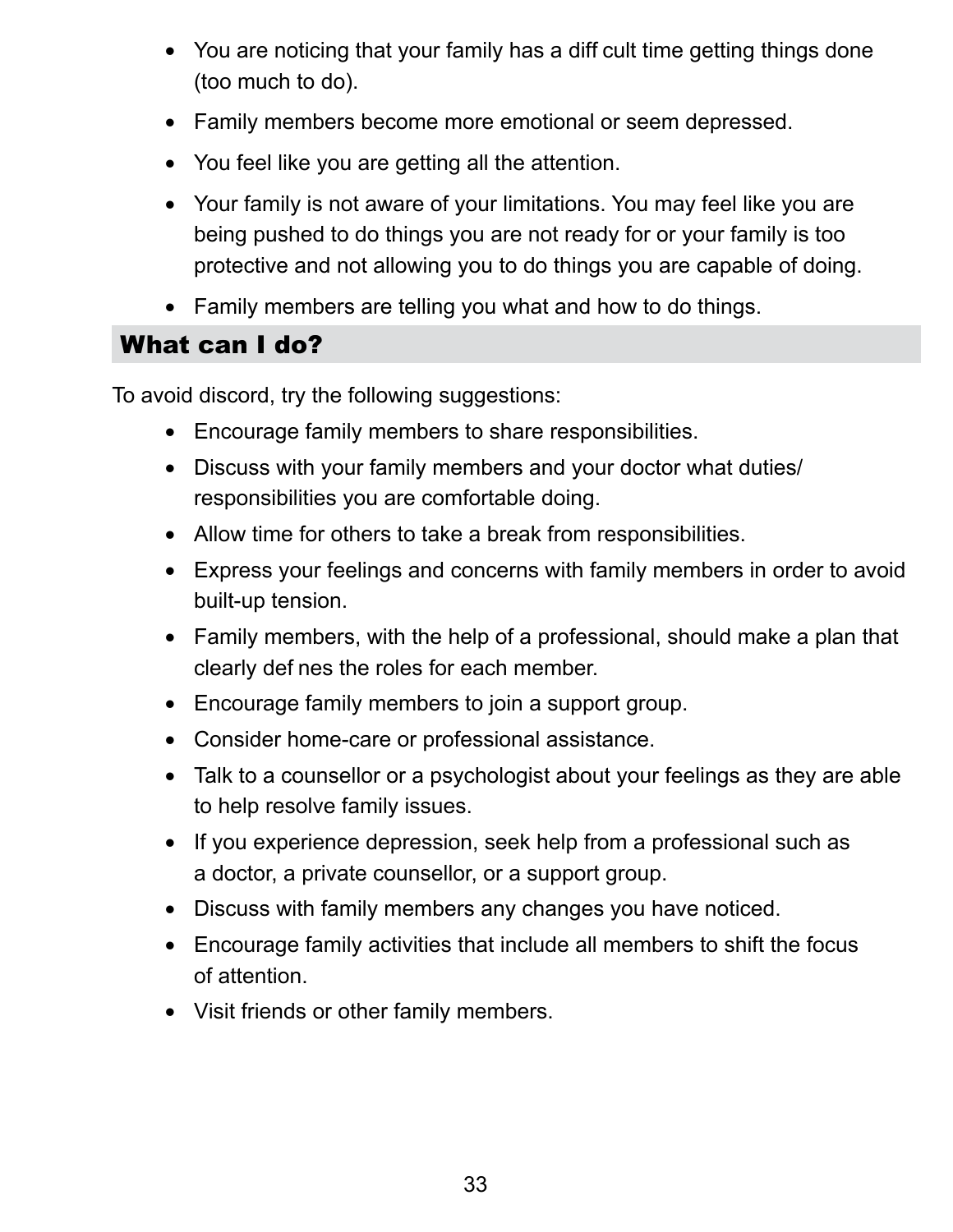## **Medications**

After a brain injury, it is common to have a hard time taking medications.

#### What problems could a person have with medications?

Even though medications are meant to help people, sometimes they can make people feel worse.

Many medications have side effects that could affect the way a person feels.

People often f nd it diff cult to take their medications as prescribed.

#### What could cause my medication problems?

After your injury, you may have been prescribed several medications for different reasons. Taking multiple medications can cause problems for you. They may be hard to keep track of, which can be confusing. Your symptoms can contribute to this problem by making it more diff cult to take your medications properly. For example, memory problems can make it diff cult to follow your medication schedule.

Your medications can make you feel worse if they have side effects that make your symptoms more noticeable. For example, some medications can cause drowsiness which could make it even harder to pay attention or communicate.

When you take more than one medication at a time, an interaction could occur. When drugs interact, they may not work as well or they could have a different effect on your body.

#### Do I have problems with my medications?

If you are having any of the following diff culties, you may have trouble with your medications:

- Difficulty remembering when or how to take your medications
- You feel worse when you take your medications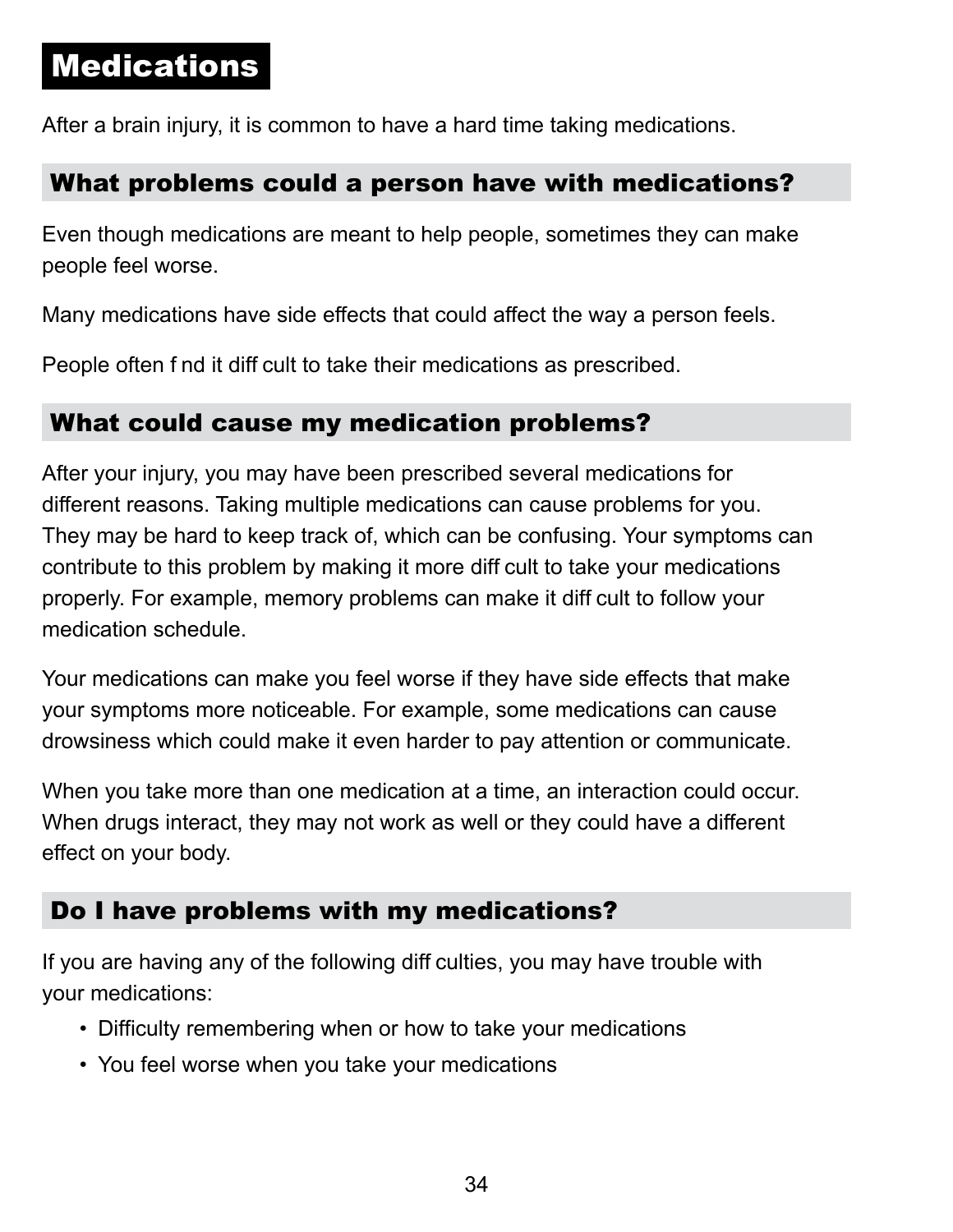#### What can I do?

To avoid having medication problems, try following some of the suggestions below:

- **Use your medication calendar**. With this booklet, you will f nd your medication calendar. In it, you can keep useful information including a list of your medications, why you need to take them and what side effects to expect.
- **Follow the instructions**. Your medications will be the most helpful if you are using them properly. Make sure you are taking the right amount at the right time.
- **Use memory aids**. Try using a pill organizer to help you remember when to take your medications. You can also program an alarm on a watch to remind you to take your medication. It is a good idea to carry a list of medications with you, in case you need to tell someone (i.e. your doctor) what you are taking.
- **Ask for help**. It is easy to forget your medication schedule. You may need to ask someone (i.e. a family member or close friend) to help you remember. You may want to share your medication schedule with them.
- **Talk to your pharmacist**. Ask your pharmacist for an instruction/ information sheet that goes with your medication.
- **Talk to your doctor**. If you have any concerns about your medications, be sure to tell your doctor. Tell your doctor what medications, over-the-counter drugs and vitamins you are taking.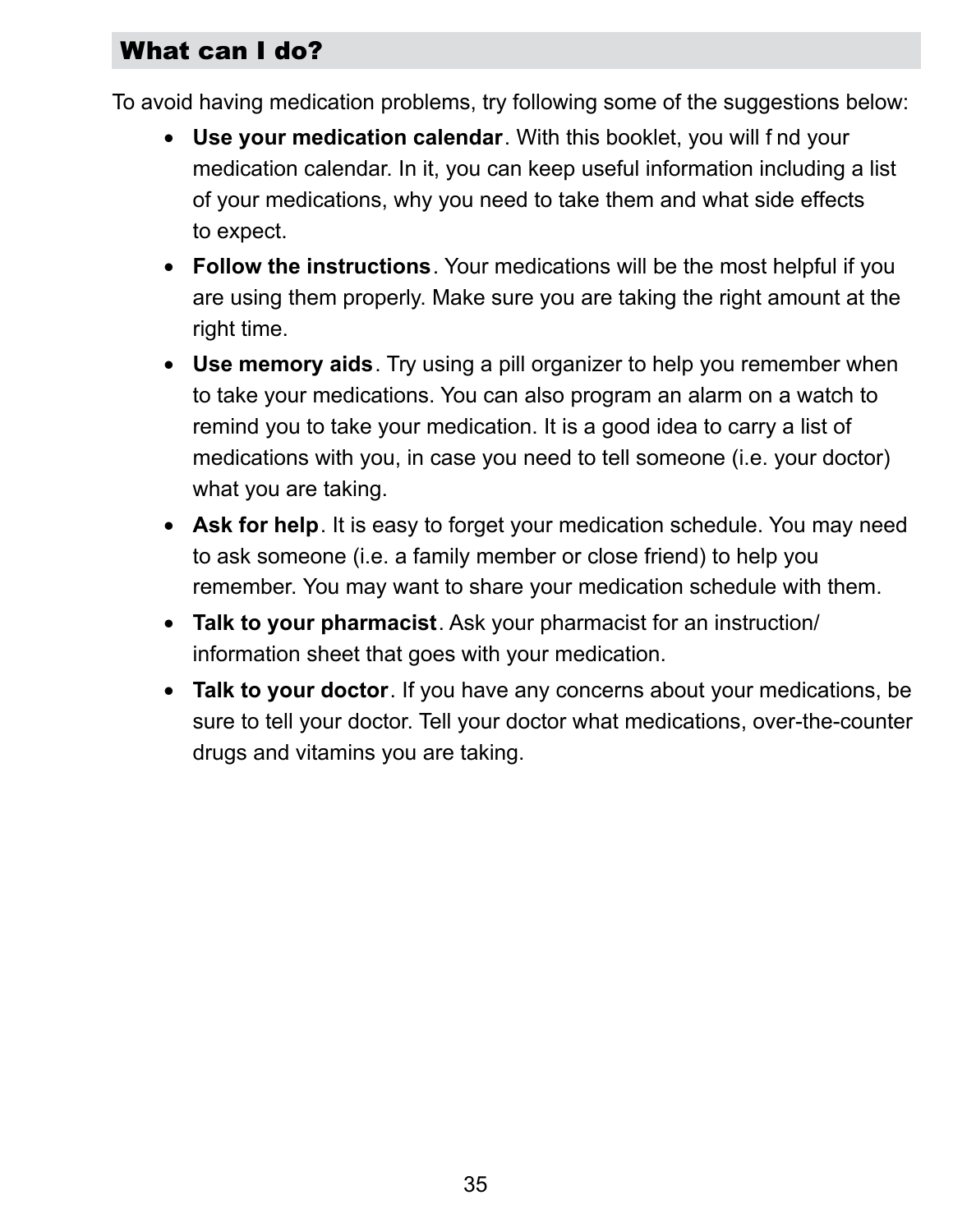NAME:<br>DATE: PATIENT<br>NAME: PATIENT

# **MEDICATION CALENDAR** MEDICATION CALENDAR

| <b>COMMENTS</b>                                                 |  |  |  |
|-----------------------------------------------------------------|--|--|--|
| More common<br>side effects                                     |  |  |  |
| $\mathsf{min} \, \mathsf{min} \, -\mathsf{min} \, \mathsf{min}$ |  |  |  |
| <b>SUDREWA</b>                                                  |  |  |  |
| $\sqcup \sqsupset \mathsf{Z} \cup \mathsf{I}$                   |  |  |  |
| <b>BRE人KFASH</b>                                                |  |  |  |
| FOR USE<br><b>REASON</b>                                        |  |  |  |
| <b>DIRECTIONS</b>                                               |  |  |  |
| MEDICATION<br><b>NAME</b>                                       |  |  |  |

The following medications have been discontinued: The following medications have been discontinued:

The Rehabilitation Centre The Rehabilitation Centre The Ottawa Hospital The Ottawa Hospital

Pharmacist: Pharmacist:

Contact: 613-737-7350 ext. 75312 Contact: 613-737-7350 ext. 75312

Always check the strength and directions on you bottle. If different, please contact your pharmacy to clarify. Always check the strength and directions on you bottle. If different, please contact your pharmacy to clarify.

DATE: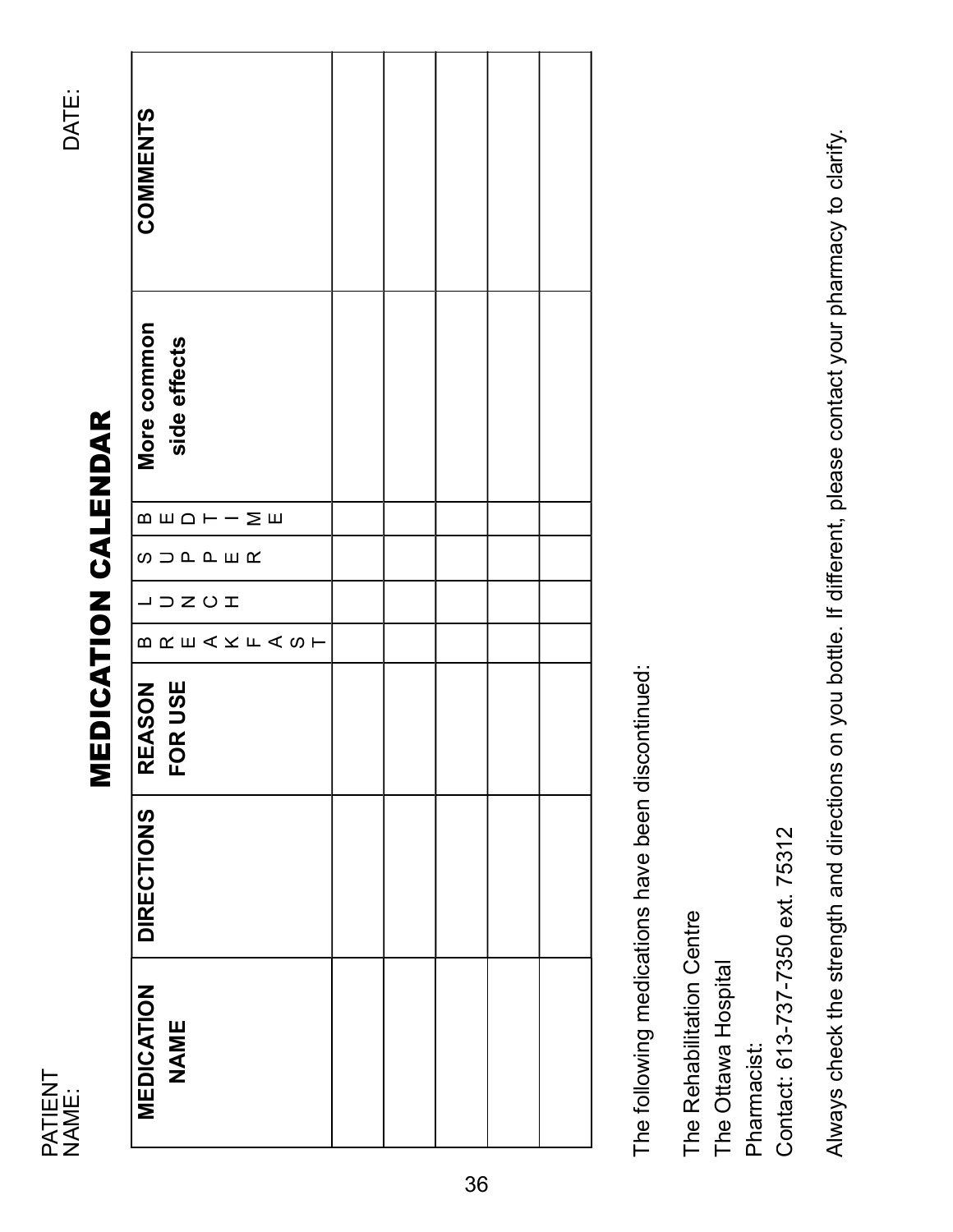# Section 2 Recommendations for recovery

# Ask for help

For persons you think are appropriate, you may want to share some of the educational materials in this package so they can better understand your challenges. This may make it easier to ask for and receive support and help from others you trust.

#### Who can you ask for help:

- Your spouse
- Family members
- Caregiver
- Other relatives
- Close friends
- Your employer
- Professors/teachers (for students)
- Student services department (for students)

#### When to ask for help:

- If you are experiencing physical, behavioural, emotional or cognitive changes that may affect your performance on a task.
- If you are having diff culty communicating with others.
- To help you gain control of your actions or for remembering information.
- If your overall health is getting worse.
- To discuss any concerns or issues you may have with others.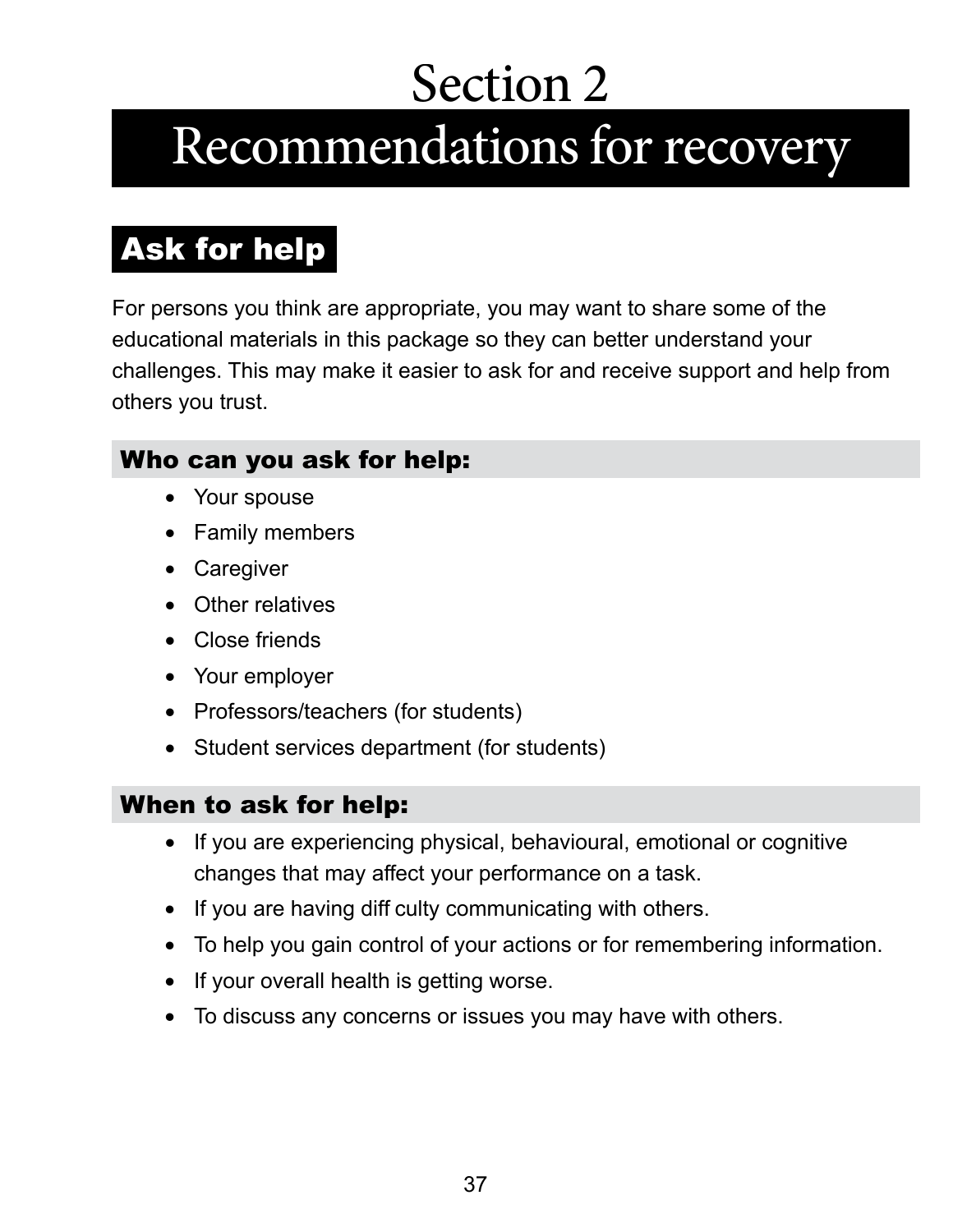#### How much to divulge:

How much you tell someone will depend on your relationship status with the person who is helping you. For example, in general you would divulge more information to a spouse or family member than to your employer.

Information should be limited to the area of interest you require help with; if you have trouble concentrating, then you need to share this information with your employer in greater detail.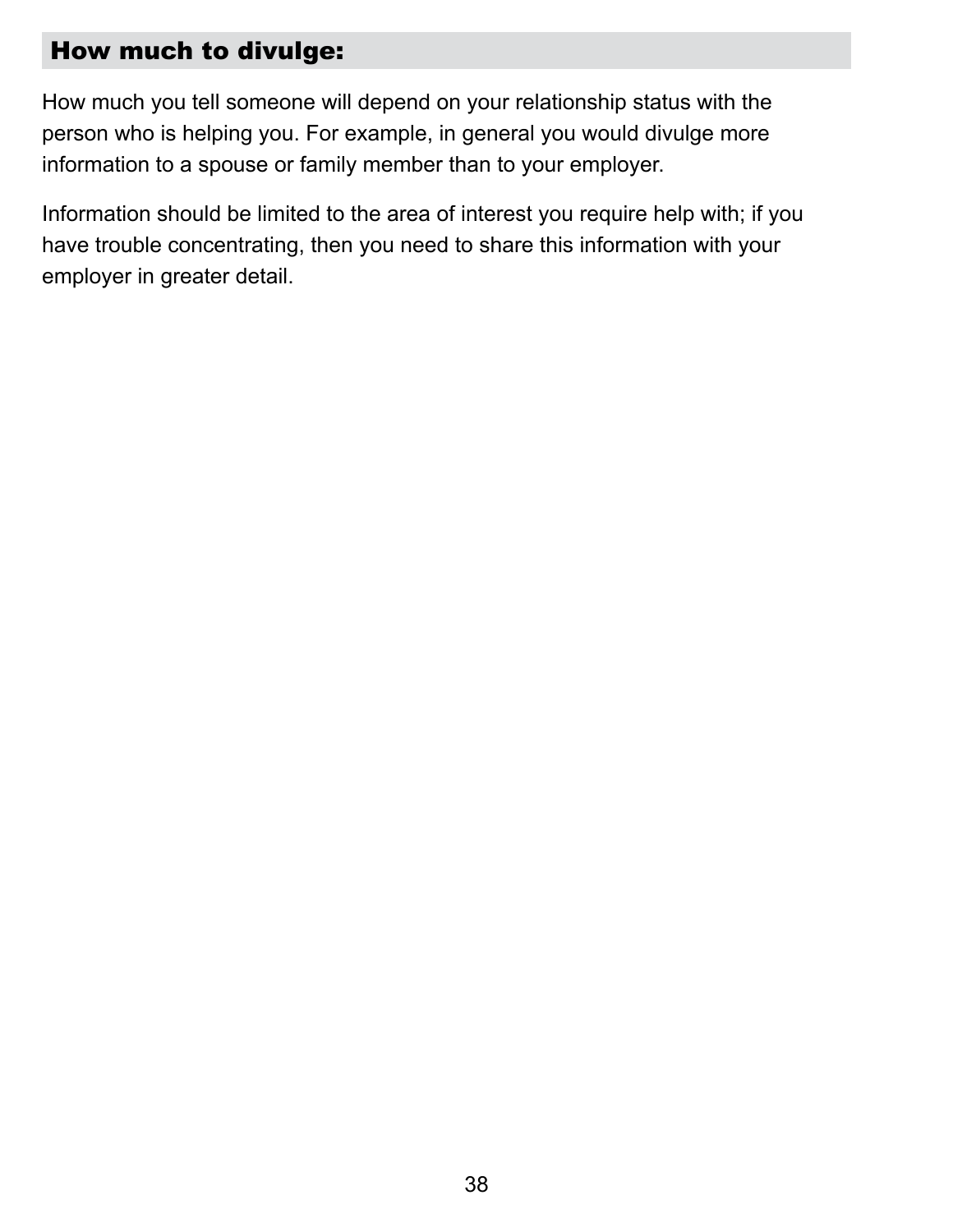# Alcohol and drugs

#### No alcohol or drug use

People who begin or continue using alcohol or drugs after a brain injury don't recover as quickly.

Using alcohol or drugs that were not prescribed by your doctor after a brain injury can have a serious impact on your health. It may slow your recovery or stop you from recovering completely. It may even make your injury worse.

#### **If you use alcohol or drugs after your brain injury, the following may occur:**

- Reduced ability to regain old skills.
- Current symptoms could get worse. For example, problems with balance, speech, depression, memory and concentration will be worsened.
- Increased likelihood to have a seizure.
- Medications may not work as well.
- Trouble using coping strategies that you may have learned.
- Increased risk of having another injury.

Some people use alcohol and drugs to help them cope. If you need advice to help you cope with your situation talk to your doctor.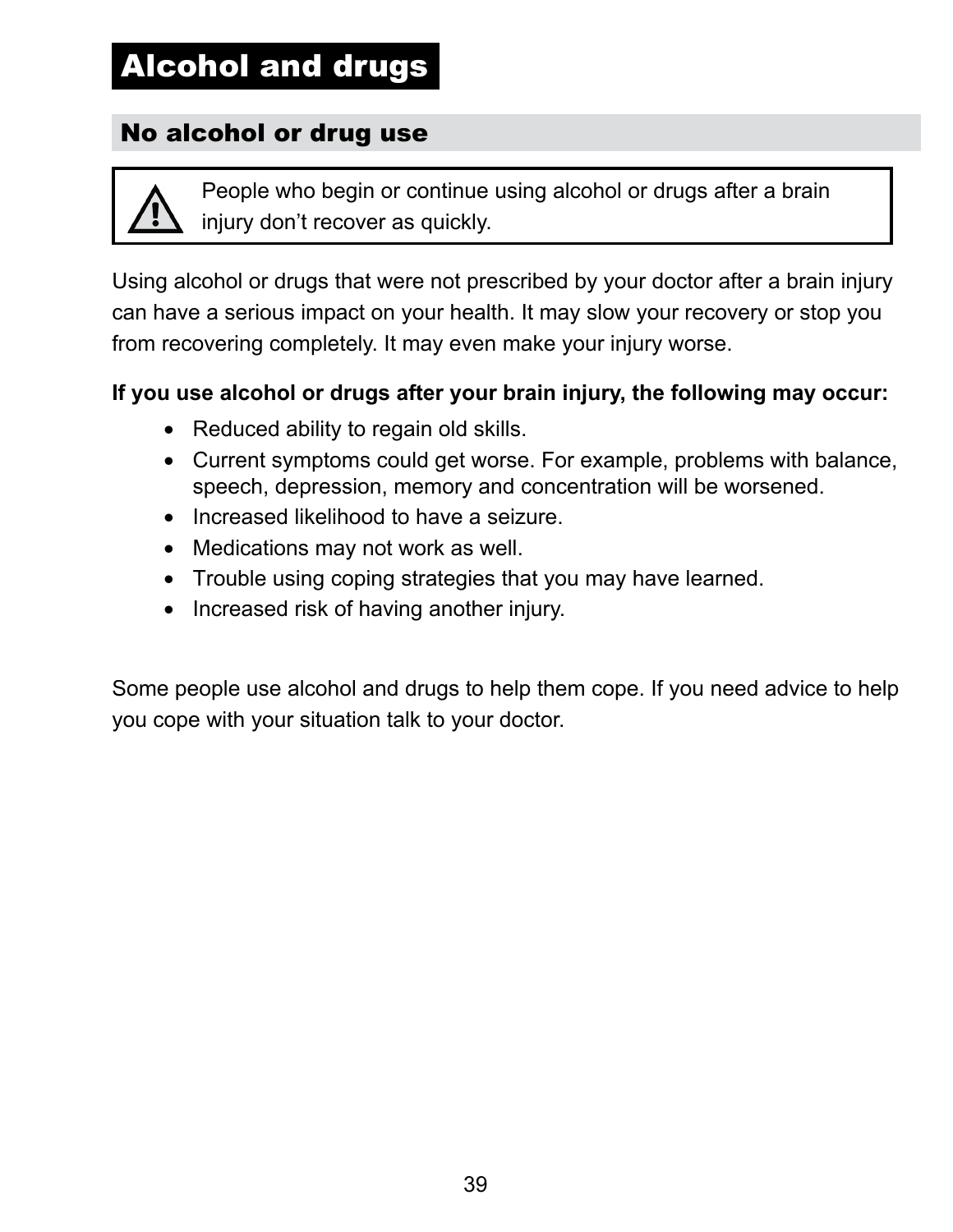# Driving

#### Do not drive unless you are told it is okay.

After a brain injury, people may have symptoms that could affect their ability to drive. For example, you may not be able to think as quickly as you used to, or you may have trouble seeing. These symptoms make driving dangerous.



It is dangerous to drive after a brain injury. You should not drive unless your doctor tells you it is okay.

#### How will I know if I cannot drive?

Your doctor will tell you if they are worried about you driving. They will also tell the Ontario Ministry of Transportation because it is the law. Four to six weeks later, the Ministry will send you a letter telling you whether or not you can drive.

#### When can I drive again?

You cannot drive until your doctor and the Ministry of Transportation say that it is safe for you to do so.

It is important that you listen to your doctor and the Ministry so that you do not put yourself or others at risk.

#### What can I do to get my license back?

If you think you are ready to drive again, you must f rst go see your doctor. At your appointment, your doctor will review your health and send an update to the Ministry of Transportation.

If your doctor thinks it is appropriate, he/she might refer you to a specialized driving program for an assessment of your driving skills.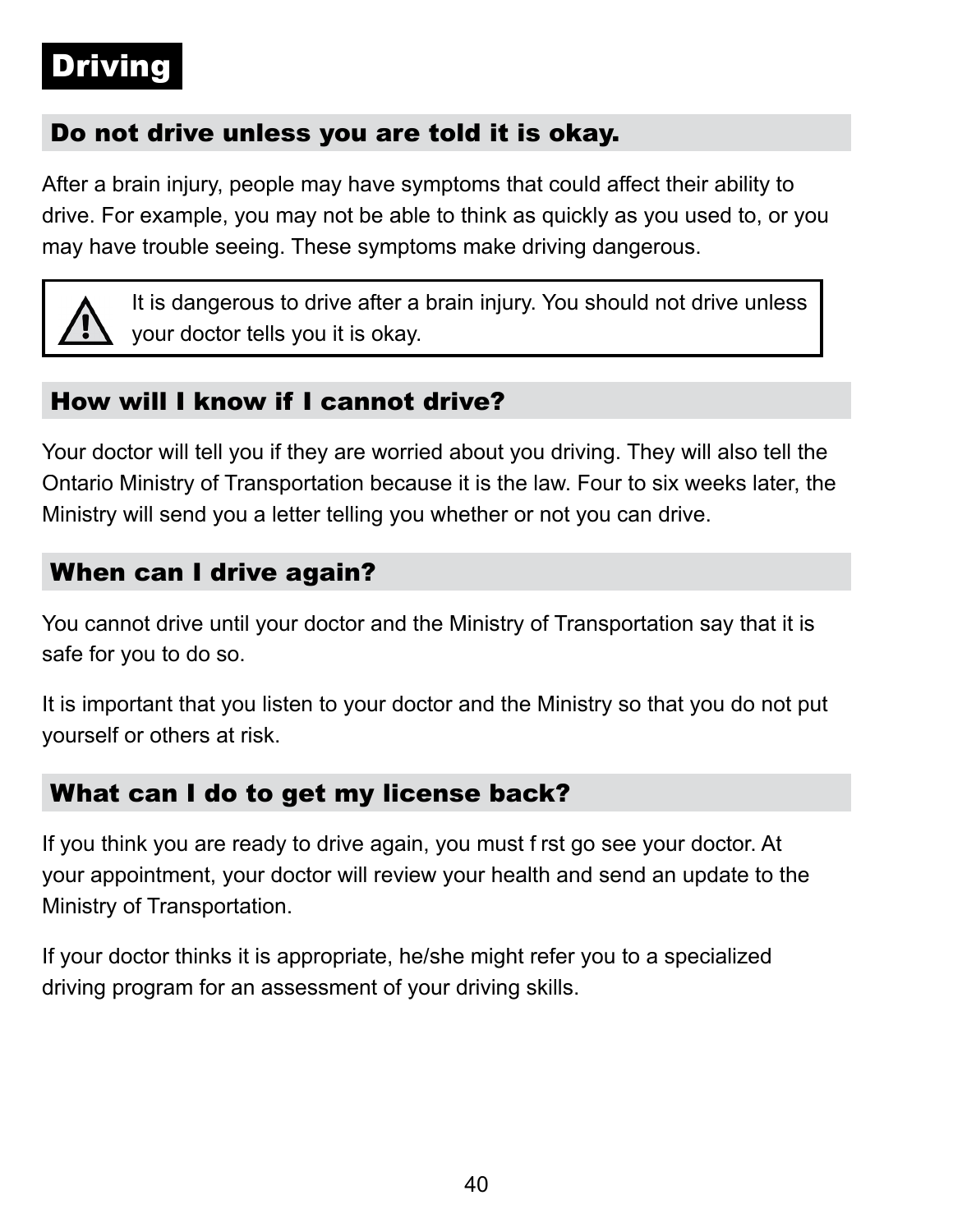#### Taking the drivers test

You will do your drivers test at a Driving Assessment Centre. You can only take the drivers test if your doctor refers you for a driving assessment. You will have to pay for this service.

Before you can take your test, the Driving Assessment Centre must have the results from your eye doctor. If your vision is okay, they will contact the Ministry of Transportation and decide when you can take your test. You will get a temporary license for your test date only. The driving centre will let you know when you need to be there for your test.

When you go for your drivers test, you will have to do some written tests, as well as a simulated drivers test. Your abilities will be assessed by an occupational therapist. If you do well on the f rst few tests, you will be able to do an in-car drivers test. For the in-car portion of your test, an occupational therapist and driving instructor will evaluate your driving skills.

#### What next?

You and your doctor will both get a copy of your drivers test results. The Ministry of Transportation will also get a copy in addition to the health report sent by your doctor. The Ministry of Transportation will decide if you can return to driving based on this information.

#### What if my drivers test doesn't go well?

If the people assessing your skills aren't sure you are ready to drive, they may ask you to take some lessons before you can have your license back.

If you are told you cannot drive, you may still be able to take the test again. Remember, there is a fee for this service even if you are taking it for the second time.

Some people are not able to return to driving for long periods of times, or in some cases, ever.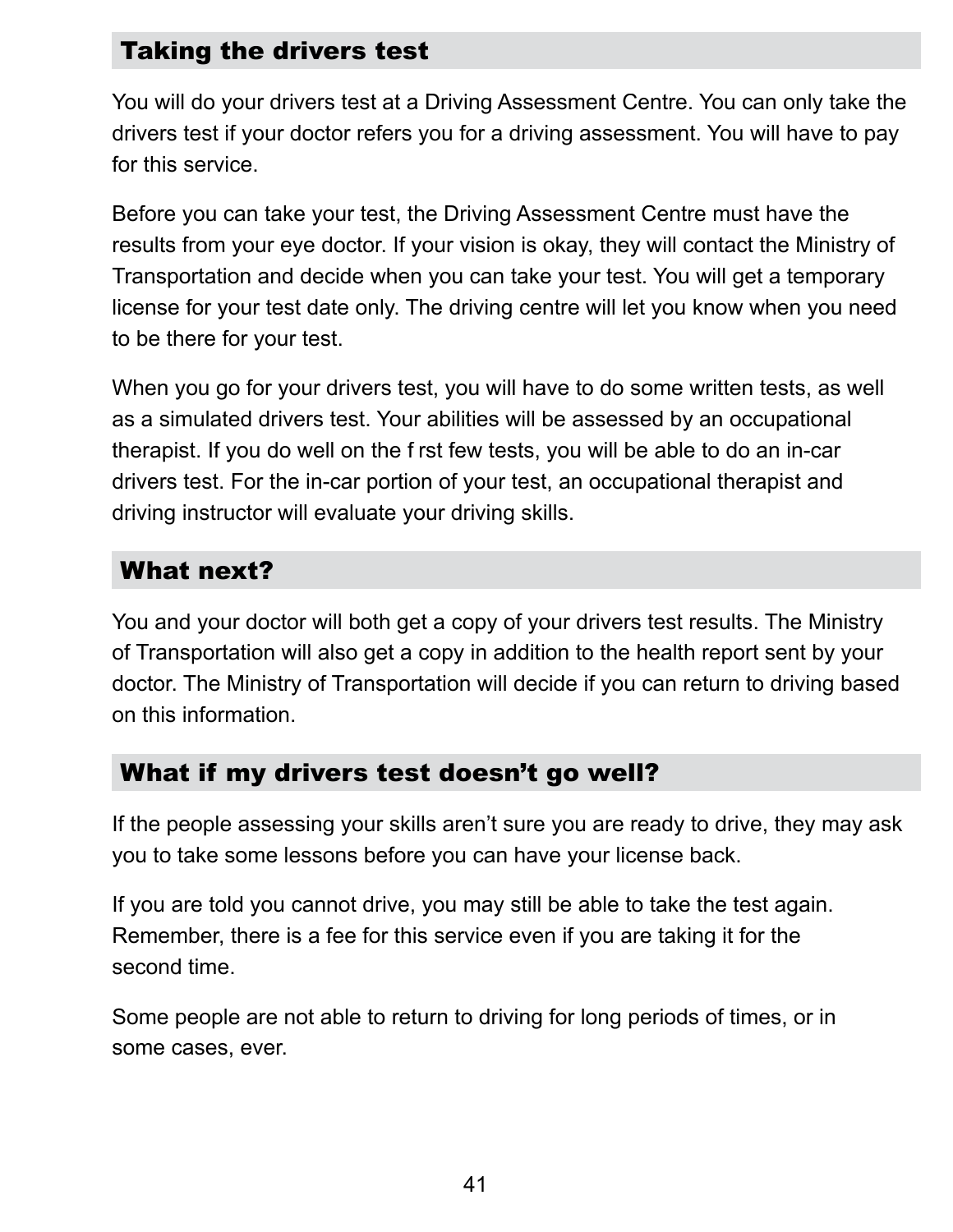# Sports

#### Do not play sports unless you are told it is okay.

After an injury, the brain will need some time to recover. To help the brain recover, people who have had injuries should avoid high risk sports or activities that may result in a fall or blow to the head (snowboarding, skiing, biking etc.).

#### When can I play sports again?

Speak with your doctor or physiotherapist to determine when you can return to your leisure activities or to determine which activities are appropriate to return to.

Depending on the severity of the injury, your doctor may recommend that you avoid some activities for up to 1 year.

#### **Returning to sports: Safety first!**

When returning to sports, safety is the number one consideration. People with a brain injury are at higher risk of having another brain injury.

#### What can I do?

- Wearing a helmet is the best way to stay safe.
- Bicyclists who wear helmets can reduce the severity of brain injury by as much as 85%! Helmets also prevent brain damage in water and winter sports.



Wearing a helmet is the most important way to prevent a serious head injury.

#### Wearing a helmet

A helmet needs to f t you correctly if you want it to protect you. To make sure your helmet will help keep you safe, try following the helmet f tting tips below.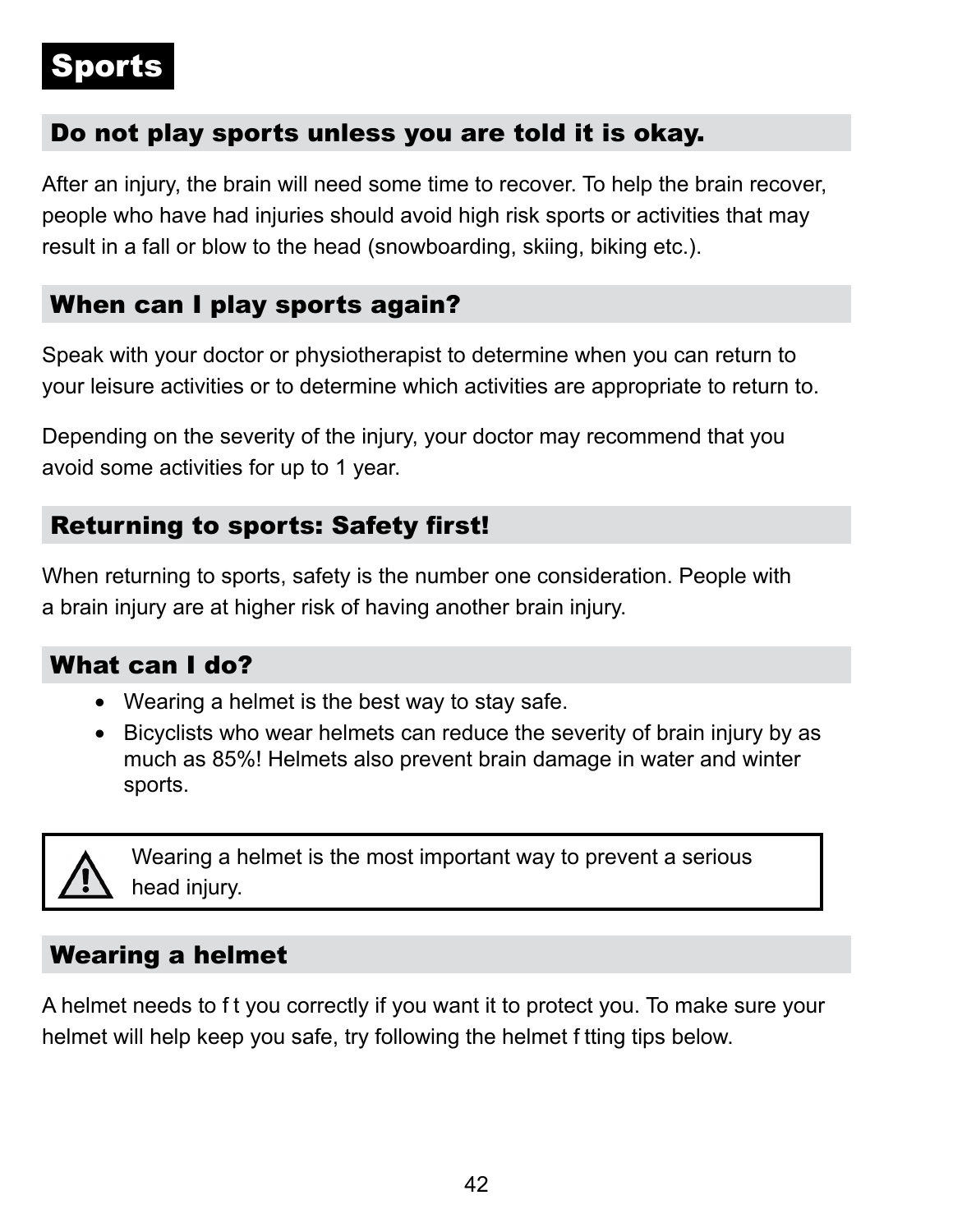#### Your helmet fits correctly when:

- It fits snugly and doesn't move around.
- It sits two fingers or less above the eyebrows.
- The straps meet in a "V" just below the ears.
- You can place no more than two fingers between your chin and the strap.
- Your bicycle helmet is CSA certified (it is the law for cyclists under 18 years of age).

#### Other advice:

- Helmets can break down from the sun. Therefore, it is a good idea to replace your helmet every few years.
- If you have ever been in an accident while wearing your helmet, it is recommended that you replace it.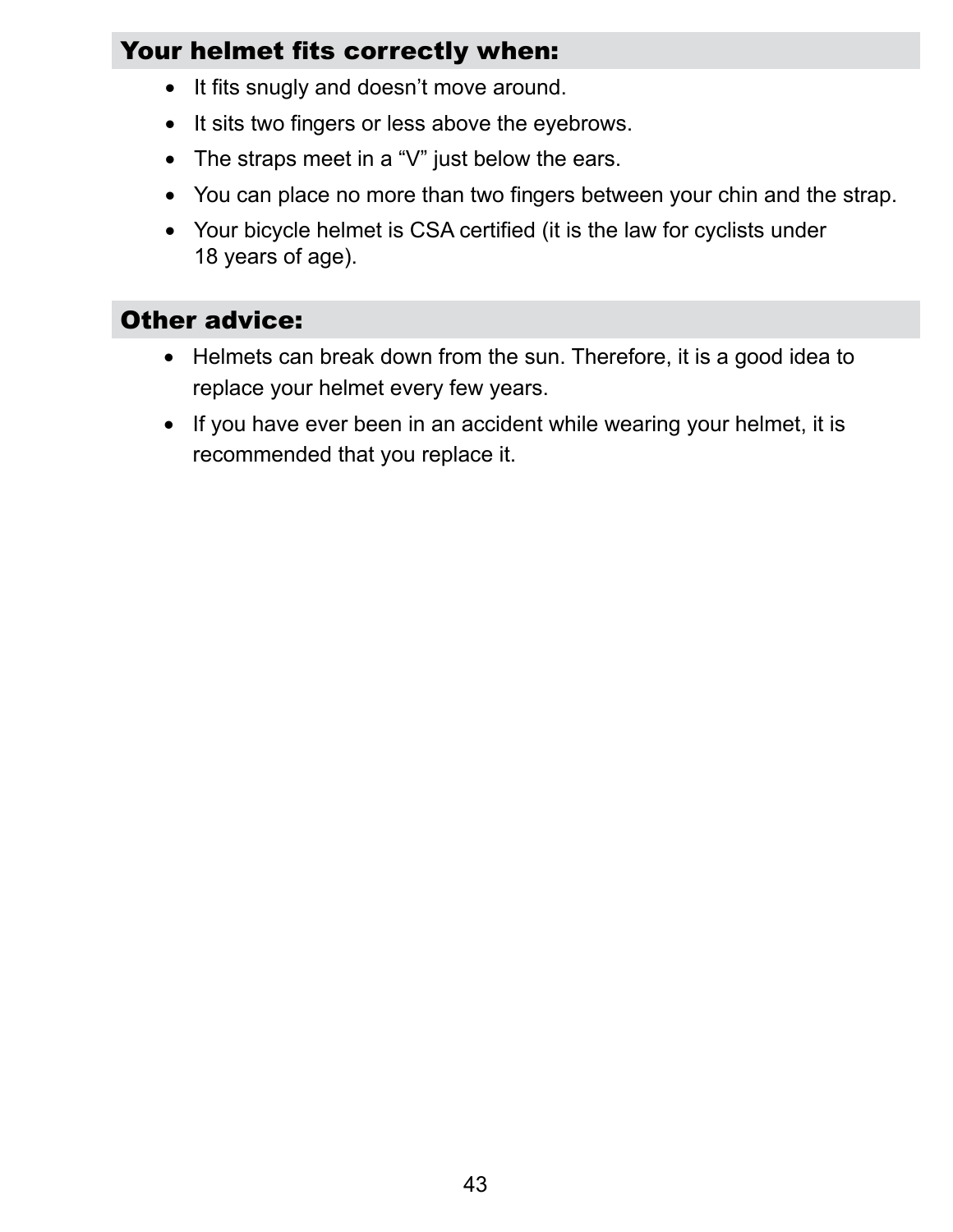## Return to work

#### Return to work slowly.

Getting back to work after a brain injury is hard. Some people may be able to return to their old job or some might have to f nd a new one. This takes time, and it may be very stressful. Returning to work is more likely to be successful if a person with a brain injury takes it slow.

#### How will I know when I am ready to get back to work?

You may be ready for work if you:

- Have a high energy level and would feel comfortable spending at least a half day at work.
- Are able to have a conversation with someone and understand social cues (i.e. you can tell when someone is upset).
- Have control over your anger/temper.
- Are able to start, plan for, and complete tasks on your own.
- Know when you have made a mistake.
- Can effectively use strategies to help you deal with any remaining concerns (i.e. a day planner for memory problems).

**Remember:** Starting a new job or returning to your old one is especially stressful when you have a brain injury. While you are learning new skills or relearning old ones, you may be feeling even more tired and/or anxious. You and your family members should be aware of this. The adjustment could be diff cult for everyone.

## Old job or new job?

This is a diff cult decision. Returning to your old job might mean that you do not have to learn any new information. However, you may decide to look for a new job if:

- You are afraid you will not succeed at your old job.
- You have lost some of your skills, preventing you from returning to your old job.
- Your old job no longer exists.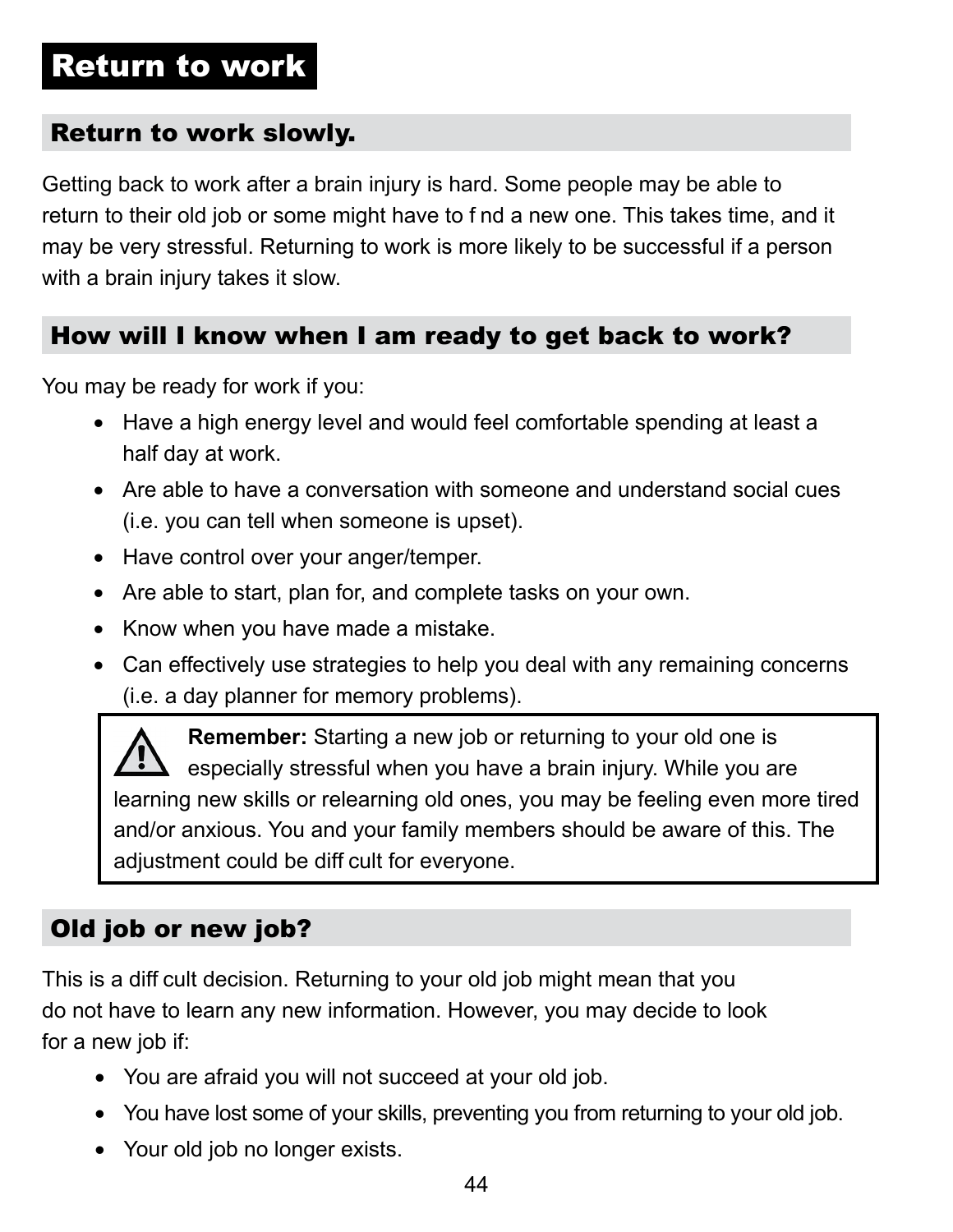If you are thinking about returning to your old job, or f nding a new one, it is a good idea to talk to someone who can help. An occupational therapist or vocational counsellor can assess your skills and prepare you for work.

#### What can I do?

To help make your return to work a success, try the following:

- **Know yourself.** Think about your skills, interests and abilities. If you need to look for a new job, try to f nd one that matches your strengths.
- **Take it slow.** You may want to start working part-time and gradually extend your hours. Once at work, start with simpler job tasks. You can work your way up to more diff cult tasks.
- **Ask for help**. Your occupational therapist can assess your work skills and help you relearn what you need to know for your job. They can also help you decide if you are ready to go back to work.
- **Talk to your co-workers.** You may want to talk to your co-workers about your condition so that they know what to expect. Talk to your employer if you need to make any changes (i.e. maybe you need a quieter work space).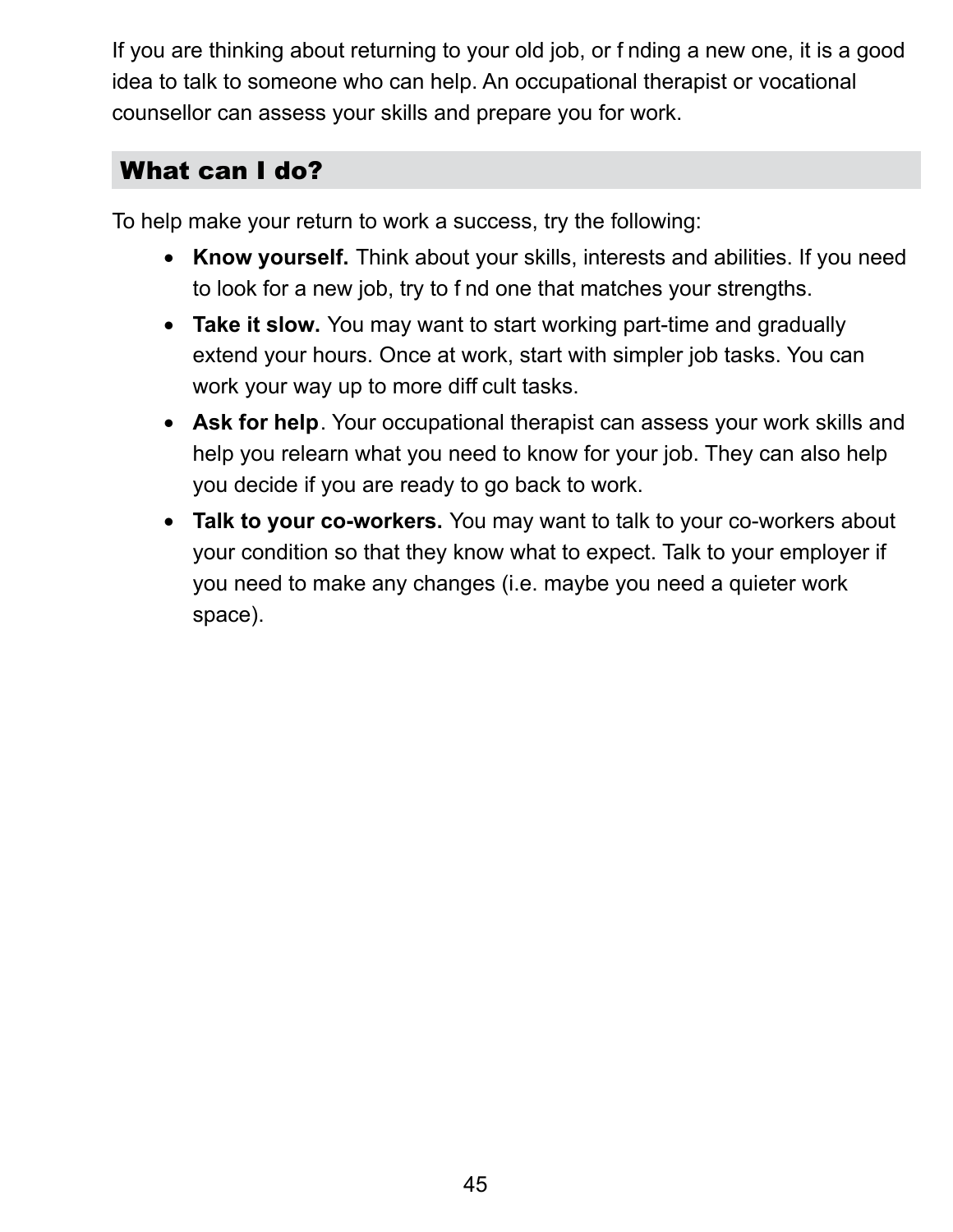# Return to school

#### Plan ahead for a gradual return to school.

For many people, going back to school is one of hardest things to do after a brain injury. It is important to take some time off before returning to develop a plan that will help you deal with potential problems.

#### What will it be like at school?

After a brain injury, you may have some of the following diff culties in the classroom:

- Trouble remembering what you learned before.
- Difficulty learning new information.
- A hard time paying attention in class.
- Difficulty taking notes from the chalkboard or overhead.
- It may take you longer to finish your homework and other assignments.
- Become easily tired, making afternoon classes especially difficult.
- Become overwhelmed by the workload.
- Trouble organizing your time.

Most teachers do not know a lot about brain injuries and therefore are not familiar with these diff culties that you may have at school. Returning to school slowly will also give your teachers a chance to prepare themselves so that they will be able to help you when you return.

#### What can I do?

To help make your return to school successful, you may want to:

- **Plan ahead**. You may need to arrange things with your school in advance or set up a meeting with the teacher. Perhaps start by redoing a course you have already taken or auditing a course.
- **Know your needs/limitations**. If you know where you might have trouble, you will be able to ask for exactly what you need before you need it.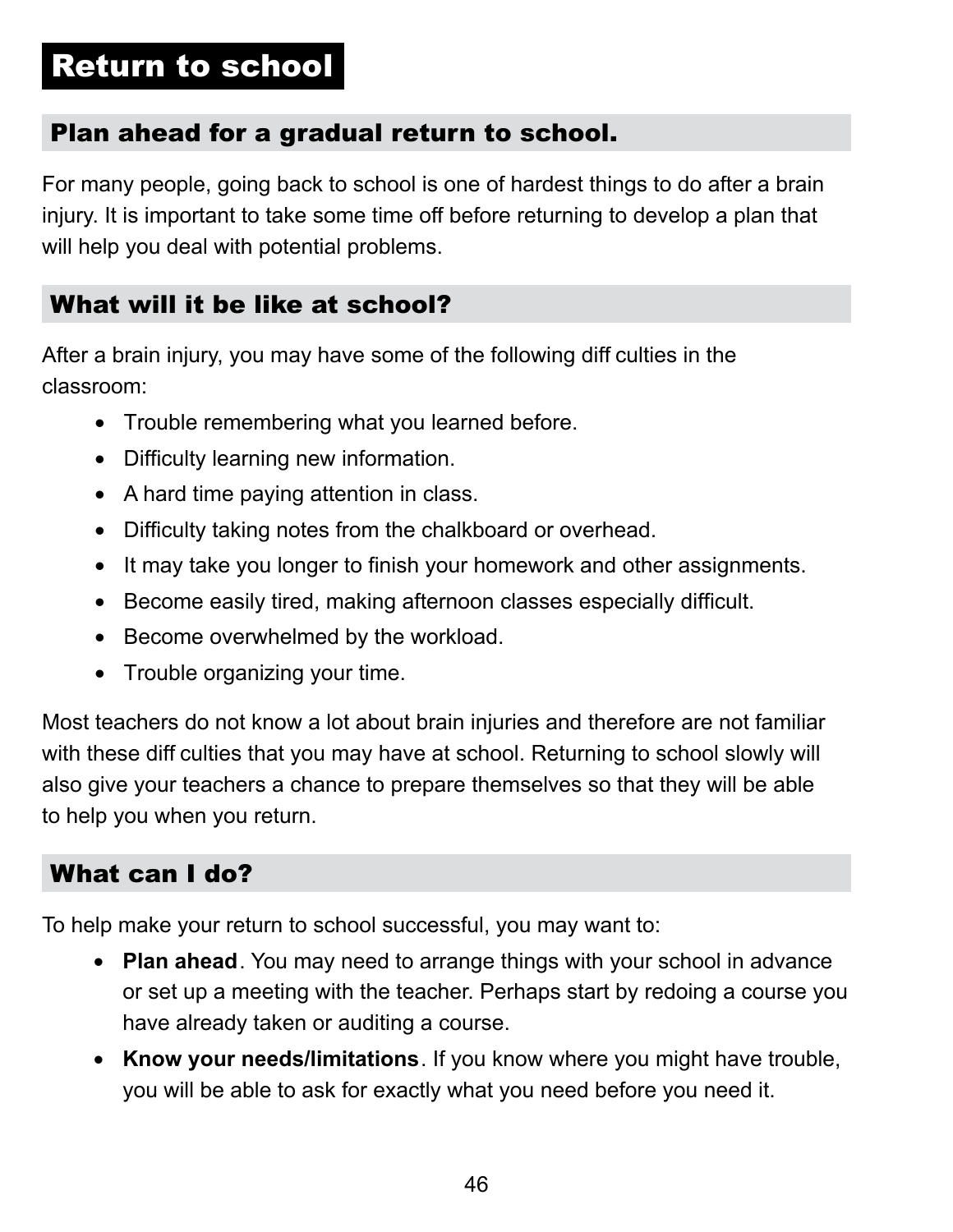- **Ask for help**. Talk with your student services department or teacher. For example, you could ask to sit at the front of the class if you f nd it diff cult to see. If your thinking is slow, you may need to ask for extra time to f nish assignments and/or tests.
- **Find a study buddy or peer tutor**. Having someone to study with can help you focus on the more important information. If it would be helpful, your buddy may even be able to take notes for you in class.
- **Make a schedule**. Try to schedule a daily study period for when you are most alert. This will help you to avoid late-night studying and cramming.
- **Avoid distractions**. Try not to study in front of the TV or while listening to the radio. If you f nd you are easily distracted, you might need to look for a new study area (i.e. the library).
- **Break it down**. Dividing larger assignments into smaller tasks and taking plenty of breaks should help you get through it.
- **Use aids**. If you are having memory problems, you may need to use an agenda/day planner. This way, you can keep track of your homework/ assignments as well as your class schedule.



Giving teachers information about brain injury will make it easier for them to help you. There is a lot of information available online for teachers interested in learning more.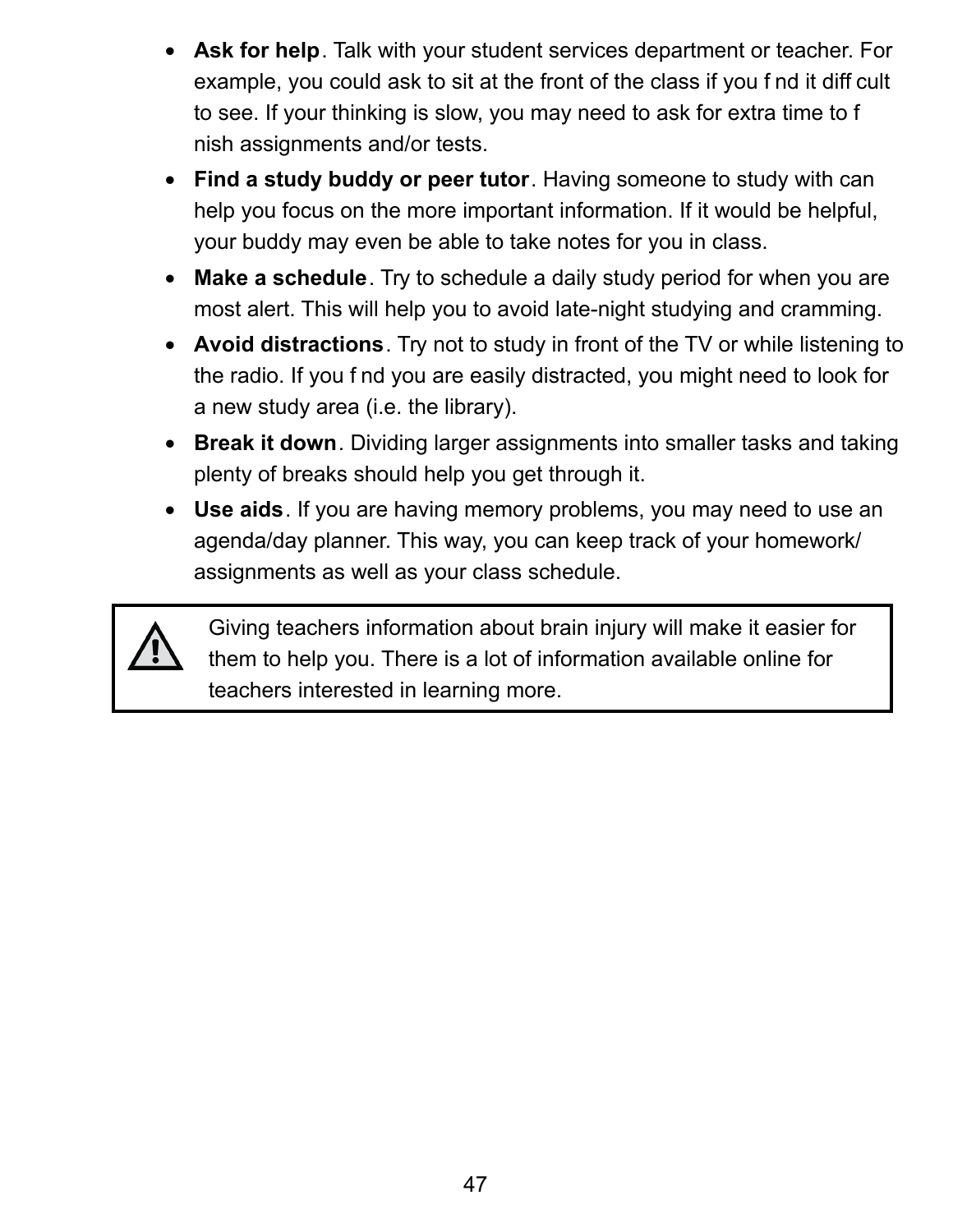## References

Below is a list of sources that includes published materials and websites used to obtain some of the information found in this package. You may refer to these sources for more in-depth information on strategies for coping with a brain injury.

- Ponsford, J., Willmott, C., Nelms, R. & Curran, C. Information about Mild Head Injury or Concussion. 2004
- Page, T.J. The Road to Rehabilitation Part 4: Navigating The Curves: Behavior Changes & Brain Injury. Brain Injury Association of America, 2001.
- Blosser, J.L. & DePompei, R. The Road to Rehabilitation Part 5 Crossing the Communication Bridge: Speech, Language & Brain Injury. Brain Injury Association of America, 2001.
- Zasler, N. The Road to Rehabilitation Part 2 Highways to Healing: Post-Traumatic Headaches & Brain Injury. Brain Injury Association of America, 2001.
- University of Washington Medical Center/Harborview Medical Center. Patient Education: Rehabilitation Medicine – Memory and Brain Injury. UW Medicine, 2008.
- University of Washington Medical Center/Harborview Medical Center. Patient Education: Rehabilitation Medicine – Attention and Brain Injury. UW Medicine, 2008.
- University of Washington Medical Center/Harborview Medical Center. Patient Education: Rehabilitation Medicine – Pain, Headaches, and Brain Injury. UW Medicine, 2008.
- University of Washington Medical Center/Harborview Medical Center. Patient Education: Rehabilitation Medicine –Initiation, Planning, Organization and Brain Injury. UW Medicine, 2008.
- Corkery, S., Fairweather, M. & Patterson, R. Communication after Brain Injury. Brain Injury Rehabilitation Trust, Disabilities Trust. No date.
- The Effects of Brain Injury. Headway, the brain injury association.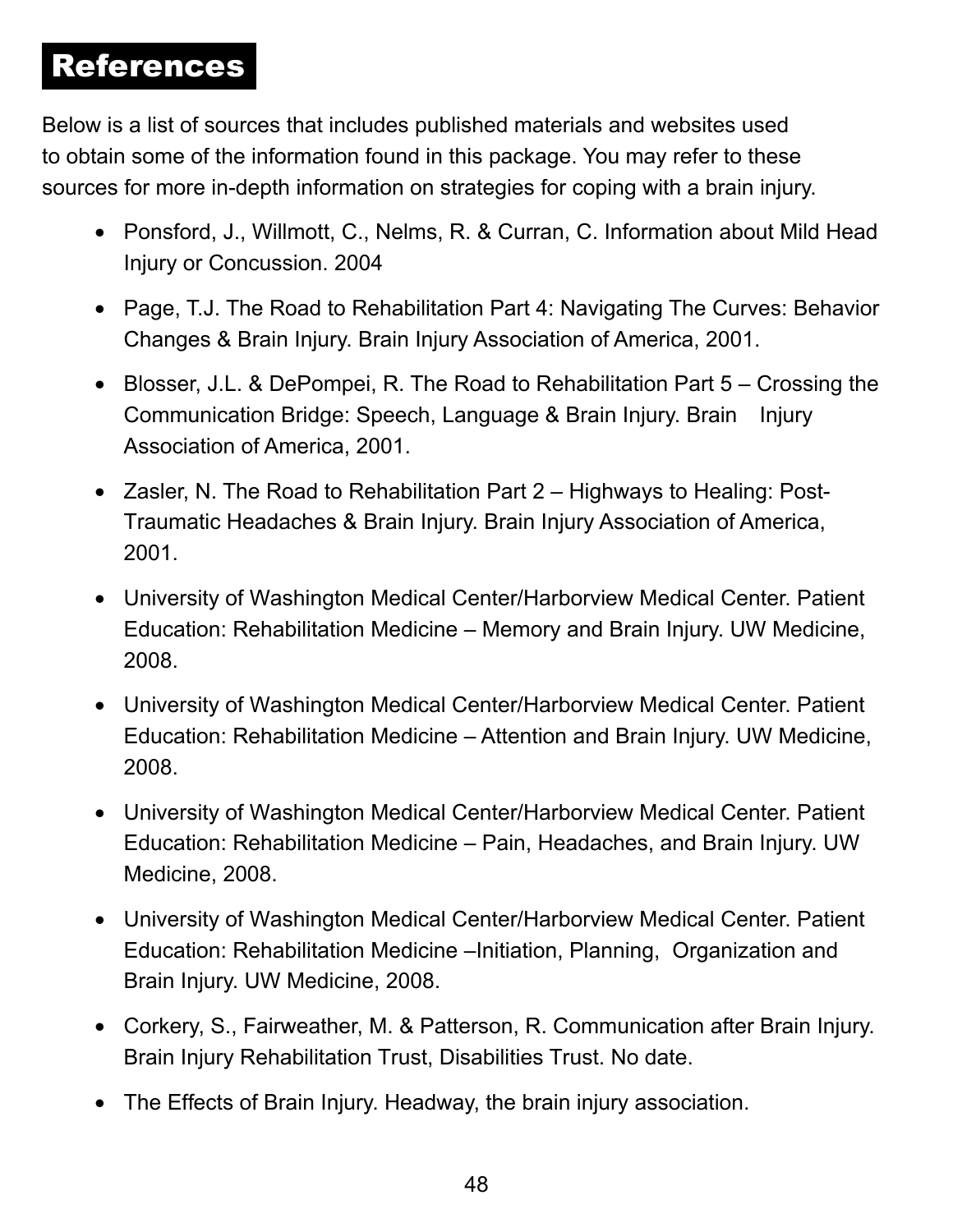- Kruetzer, J.S., Livingston, L.A. & Taylor, L.A. Overcoming Loneliness and Building Lasting Relationships after Brain Injury – Living with Brain Injury. Brain Injury Association of America, 2006.
- Traumatic Brain Injury and Sexual Issues: Fact Sheet. Better Health Channel[, www.betterhealth.vic.gov.au](www.betterhealth.vic.gov.au) 2010.
- Hovland, D.C. Anger Problems Following Traumatic Brain Injury. Communication Skill Builders Inc., 1994.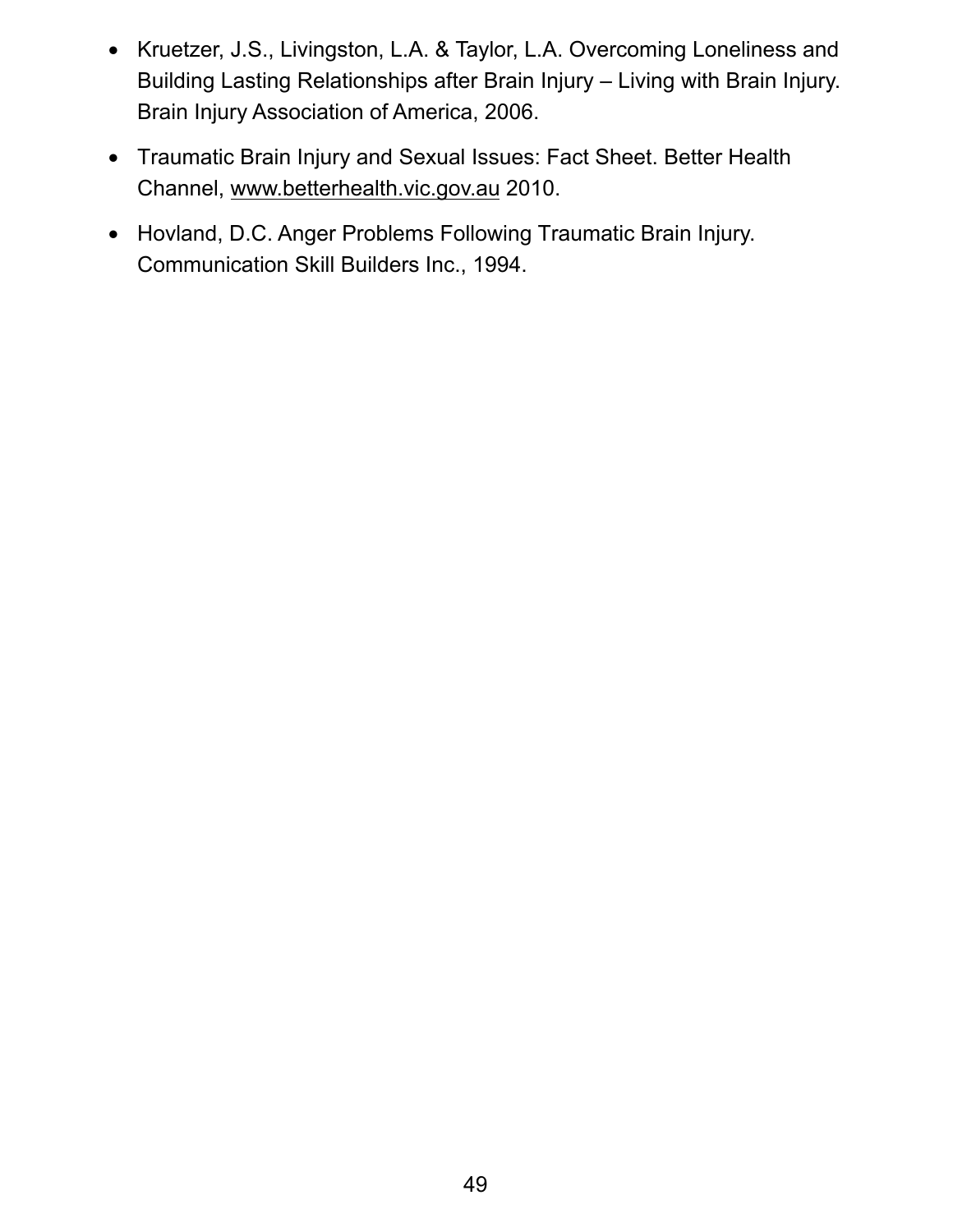# Section 3 Community resources

This section will help you f nd useful services in your community.

You may want to start with the Brain Injury Association of the Ottawa Valley.

#### **Brain Injury Association of the Ottawa Valley**

Email: [braininjuryottawavalley@bellnet.ca](mailto:braininjuryottawavalley@bellnet.ca) Website:<www.biaov.org>

Refer to page 60 for more information on the Brain Injury Association of the Ottawa Valley.

On the next pages, you will also f nd information about housing, education, healthcare and other support services in your area.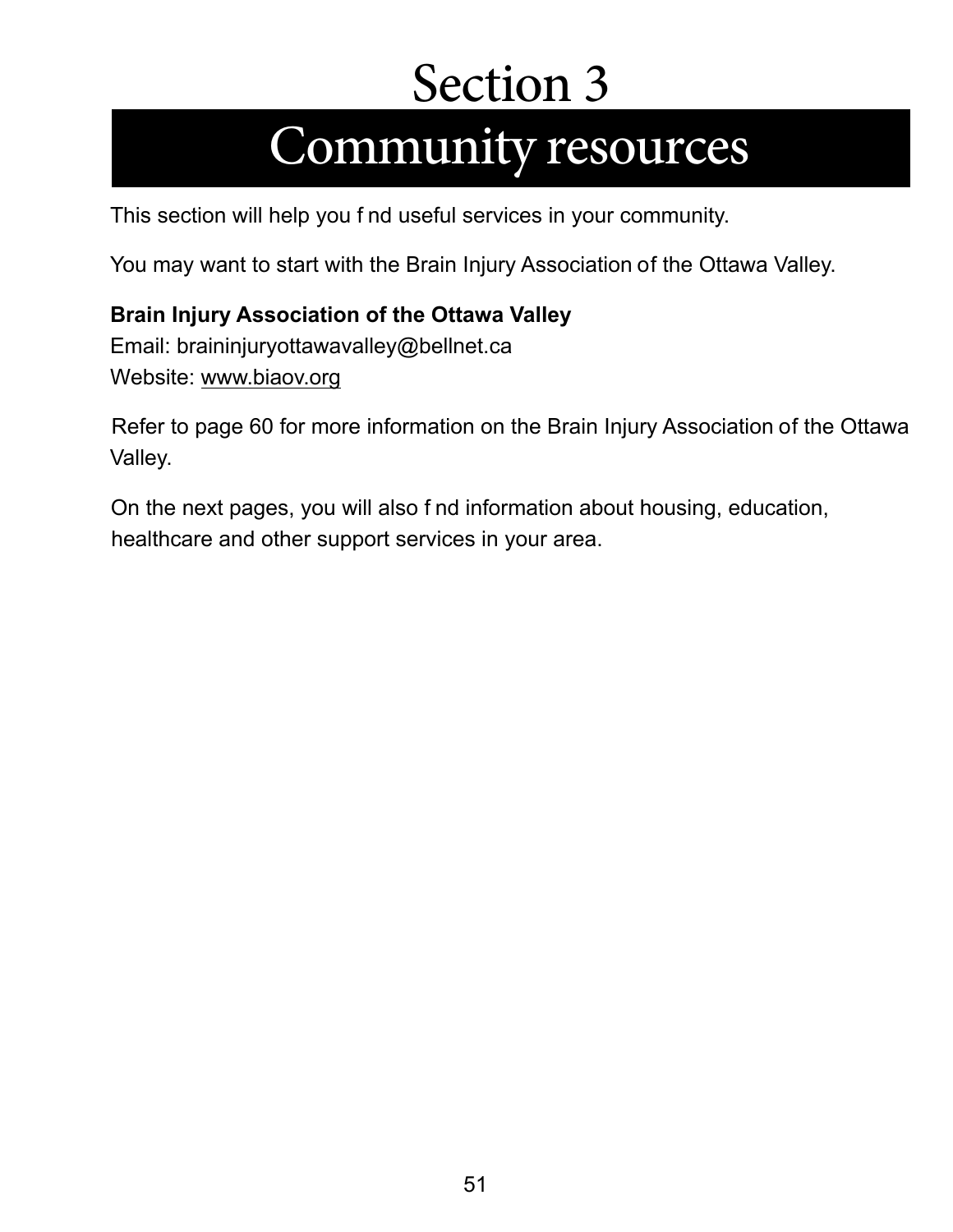# Acquired brain injury community resource guide

#### How can this resource guide help?

The Acquired Brian Injury (ABI) Community Resource Guide has been designed to provide information to persons living with an acquired brain injury, caregivers and family members about where to access services in the Ottawa area, once back in the community.

Whether living at home independently or with support, life can present new and unexpected challenges. Abilities may change over time; you and your family may have questions about how to meet those changing needs.

You or your family may wish to start a search online. There are a number of helpful general internet resources available online.

#### Acquired brain injury information websites

#### **Brain Injury Association of Ottawa Valley**

<www.biaov.org>

#### **Toronto ABI Network**

<www.abinetwork.ca>

#### **Ontario Brain Injury Association**

<www.obia.on.ca>

**\*Note:** For a full listing of the websites included in this resource guide, refer to the last page. For privately funded services please consult Professional Associations/ Colleges for listings.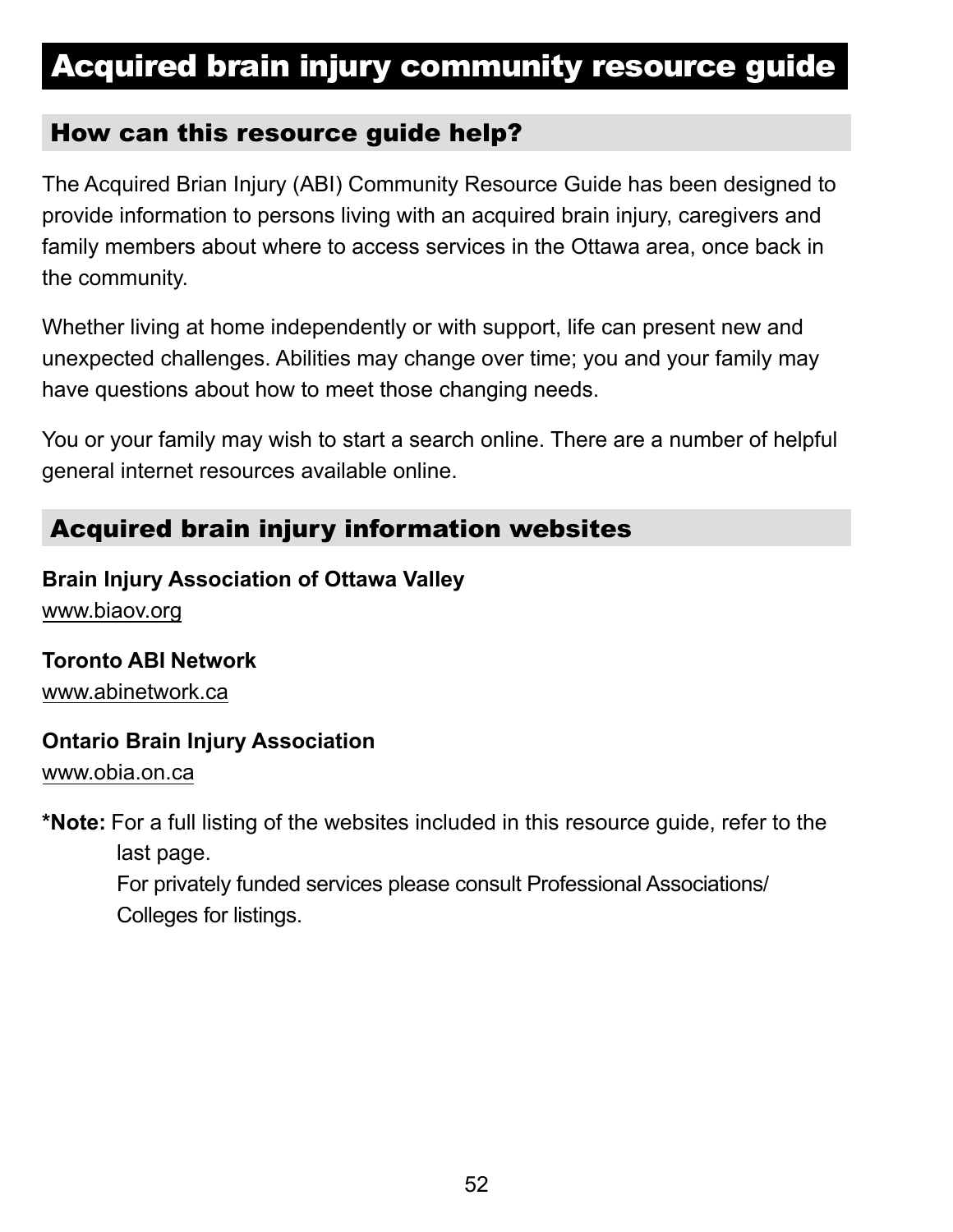If you are looking for more specif c information regarding publically funded support, programs and services in the Ottawa area, the upcoming pages in this guide will provide you with information in the following categories:

| General Community Services, Information Services and Transportation etc       | p. 65 |
|-------------------------------------------------------------------------------|-------|
| Hospitals and Community Care Access Centres in the Champlain District . p. 70 |       |
|                                                                               |       |
|                                                                               |       |
|                                                                               |       |
|                                                                               |       |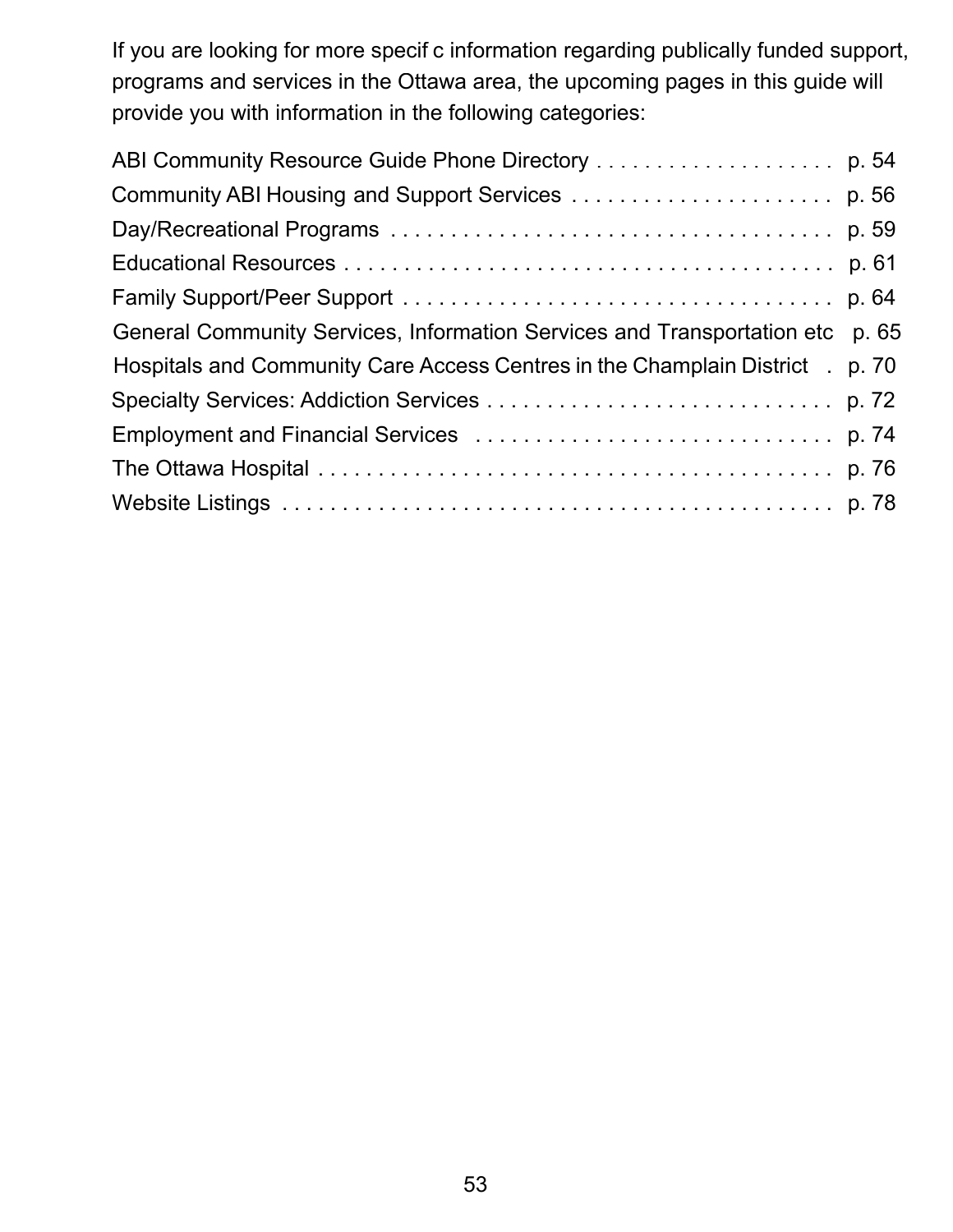## <span id="page-56-0"></span>ABI community resource guide phone directory

## **Community ABI housing and support services**

| Day/recreational programs                                          |                       |
|--------------------------------------------------------------------|-----------------------|
| Vista Centre - Supported Independent Living (SIL)                  | 613-234-4747          |
| Vista Centre – Long Term Residential Program                       | 613-729-9379          |
| Pathways to Independence – Long Term<br><b>Residential Program</b> | 613-962-2541 ext. 269 |
| Pathways to Independence – Supported Independent<br>Living (SIL)   | 613-962-2541 ext. 269 |
| Moose Creek Villa - Long Term Residential Program                  | 613-538-2977          |
| Community Care Access Centre (CCAC) - Respite Care                 | 613-745-5525          |

# Brain Injury Association of Ottawa Valley – Step Up Work Centre 613-233-8303 City of Ottawa ABI – Day Program 613-824-0819 ext 234 Pathways to Independence – Day Program 613-808-4998 Vista Centre – Day Program **613-234-4747** ext 25

## **Educational resources**

| ABC Line, Ottawa Community Coalition for Literacy                | 613-233-3232          |
|------------------------------------------------------------------|-----------------------|
| Adult High School - Ottawa-Carleton District School Board        | 613-239-2707          |
| Algonquin College – The Centre for Students<br>with Disabilities | 613-727-4723 ext 7683 |
| Alternative Learning Styles and Outlooks (ALSO)                  | 613-233-8660          |
| Carleton University - Paul Menton Centre                         | 613-520-6608          |
| Cite Collégiale – Centre pour les besoins spéciaux               | 613-742-2493 ext 2090 |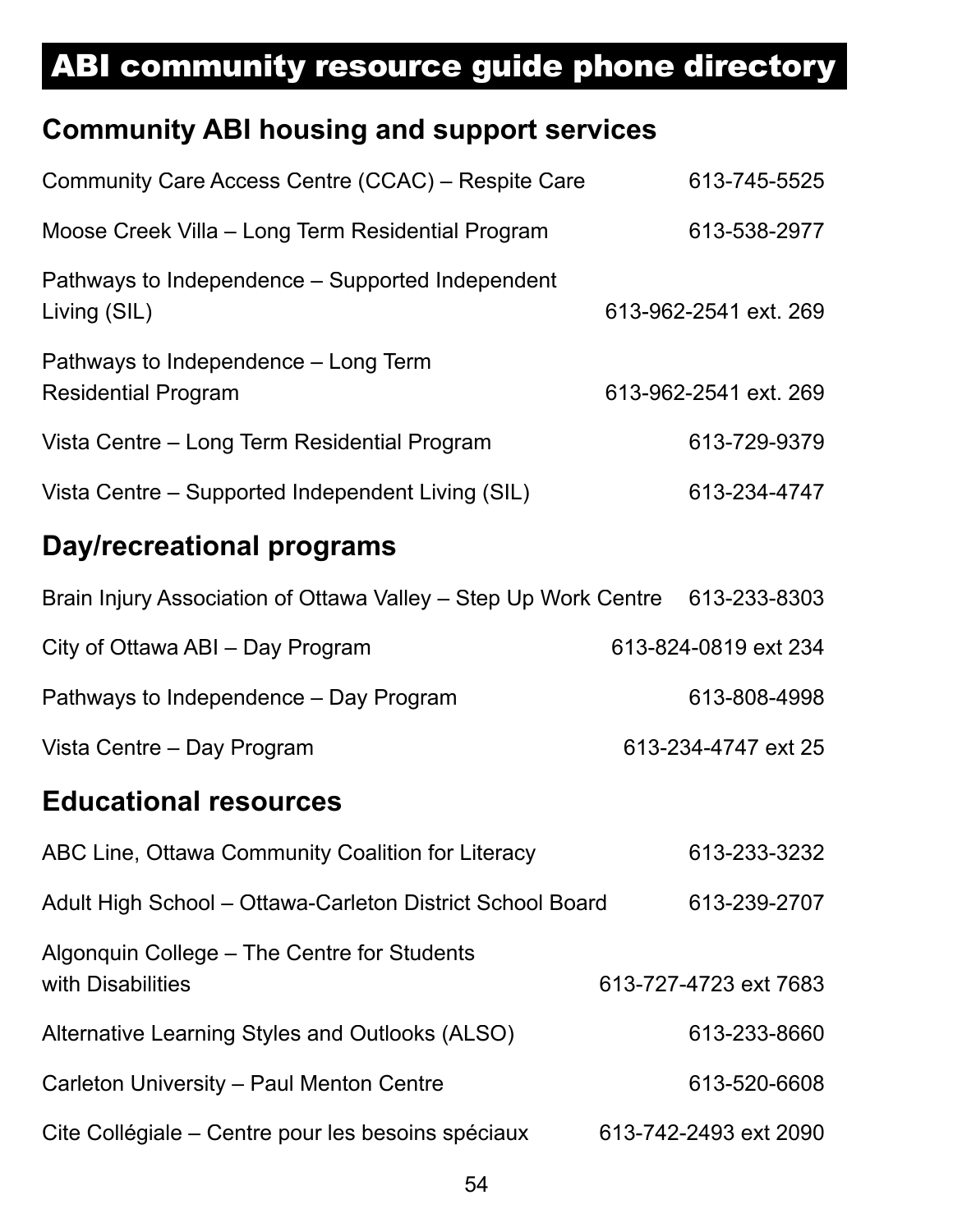| Ottawa-Carleton Catholic School Board – Special Education             | 613-224-2222           |
|-----------------------------------------------------------------------|------------------------|
| <b>Ottawa University – Student Academic Success Services</b>          | 613 562-5976           |
| <b>Family support/Peer support</b>                                    |                        |
| Brain Injury Association of Ottawa Valley                             | 613-233-8303           |
| The Ottawa Hospital Rehabilitation Centre<br>(Social Work Department) | 613-737-7350 ext 75322 |
| <b>General community services</b>                                     |                        |
| Brain Injury Association of Ottawa Valley                             | 613-233-8303           |
| Citizen Advocacy of Ottawa                                            | 613-761-9522           |
| Community Care Access Centre (CCAC) Ottawa                            | 613-745-5525           |
| Distress Centre – Ottawa and Region                                   | 613-238-2311           |
| Ottawa Public Health: Health and Support Services                     | 613-580-2400           |
| Para Transpo                                                          | 613-244-1289           |
|                                                                       |                        |
| <b>Hospitals and CCAC in the Champlain</b>                            |                        |
| <b>District Ontario Ministry of Health INFOline</b>                   | 1-866-532-3161         |
| <b>Specialty community services</b><br><b>Addiction services</b>      |                        |

| Alcoholics Anonymous in Ottawa                       | 613-789-8941 |
|------------------------------------------------------|--------------|
| <b>Rideauwood Addiction and Family Services</b>      | 613-742-4881 |
| Sandy Hill Addiction and Mental Health Services      | 613-237-6000 |
| Serenity Renewal Counselling (individual and family) | 613-523-5143 |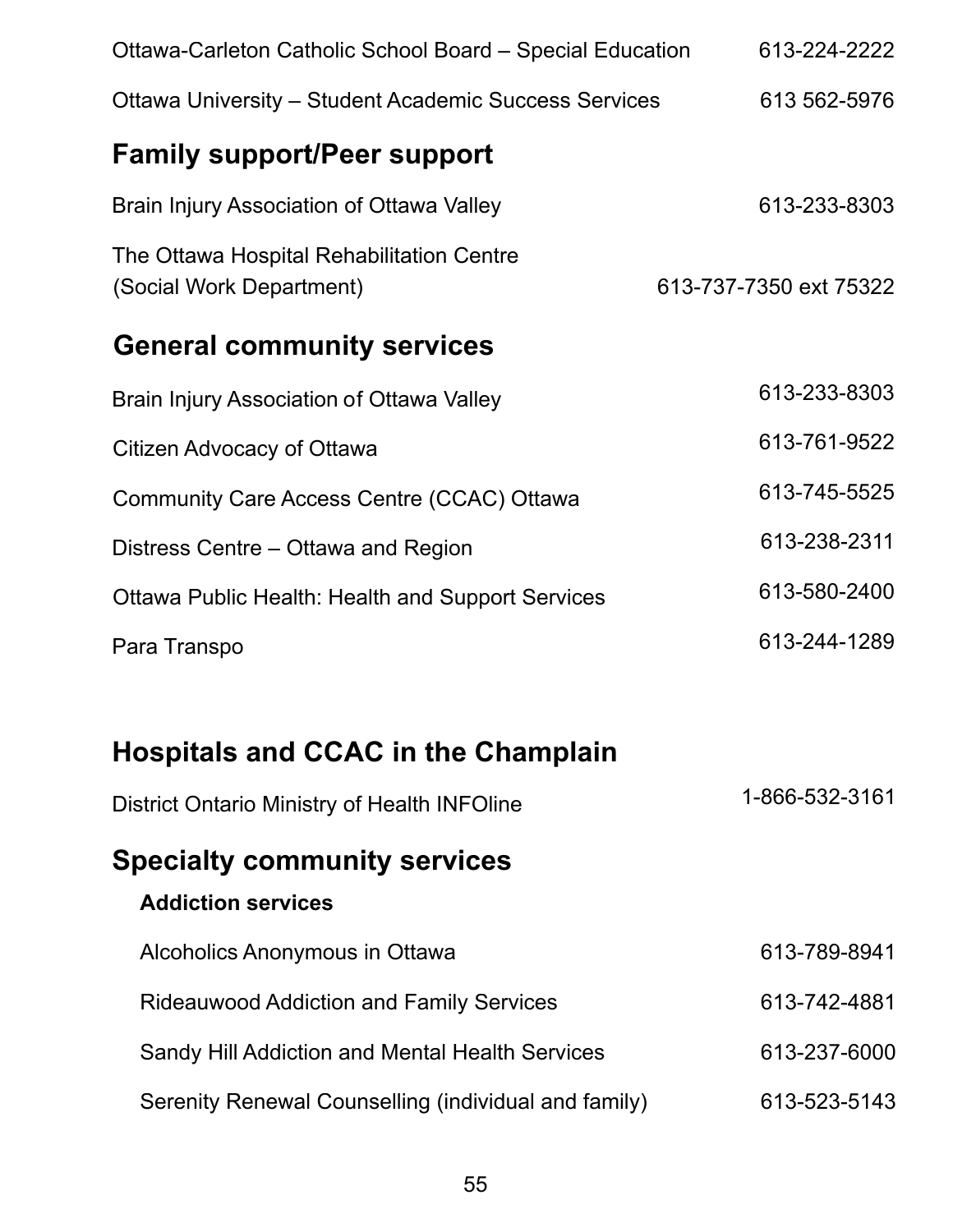| <b>Tricounty Addiction Services in Smith Falls</b>         | 1-800-361-6948 |
|------------------------------------------------------------|----------------|
| <b>Employment and financial aid services</b>               |                |
| Canadian Pension Plan – Retirement and Disability Benef ts | 1-800-277-9914 |
| Northern Lights Vocational Services Ottawa                 | 613-688-5627   |
| Ontario Disability Support Program (ODSP)                  | 613-234-1188   |
| <b>Ontario Works</b>                                       | 613-560-6000   |
| <b>The Ottawa Hospital</b>                                 | 613-737-8899   |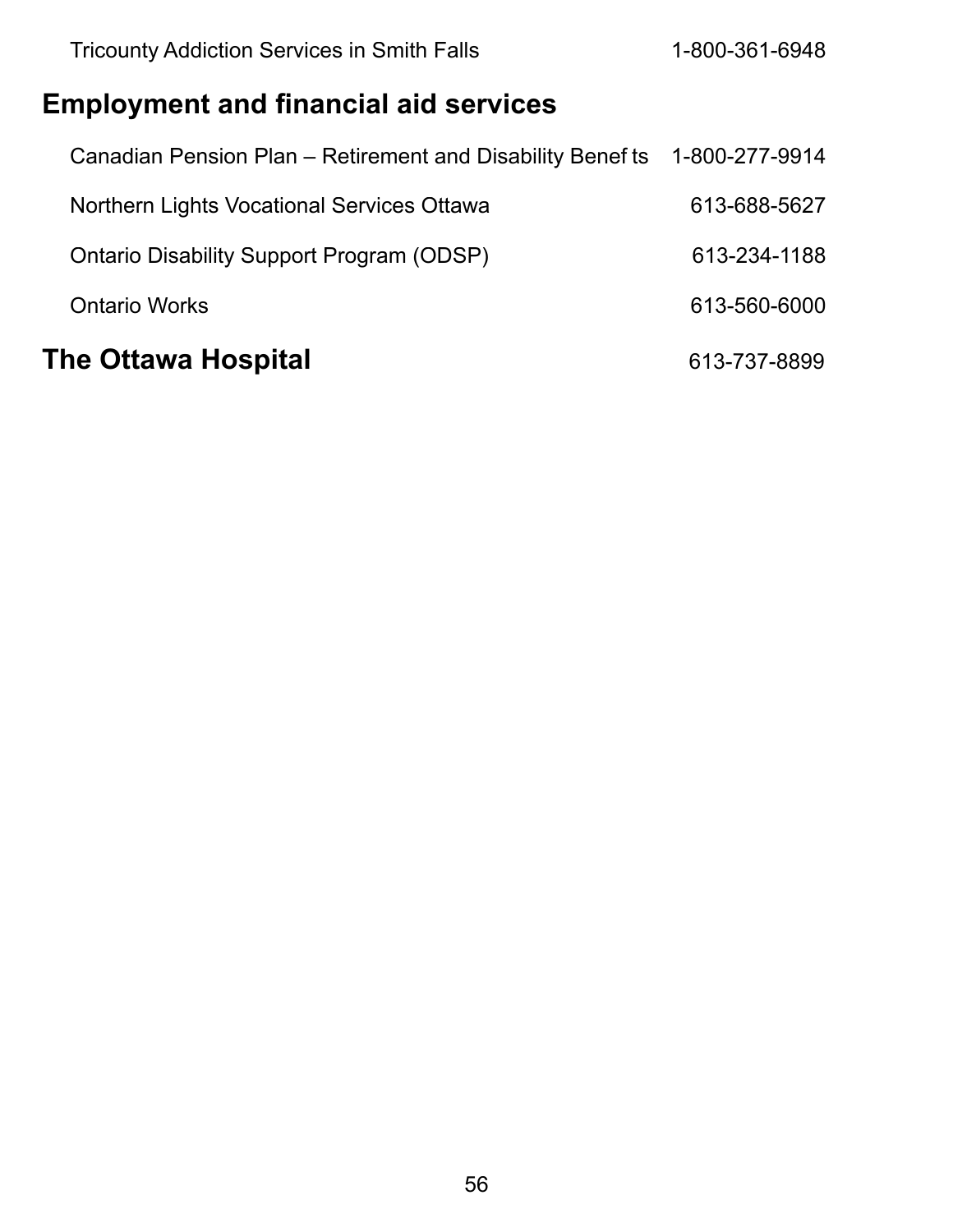# <span id="page-59-0"></span>Community ABI housing and support services

#### **Community Care Access Centre (CCAC) – Respite Care 613-745-5525**

4200 Labelle St., Suite 100

The Ottawa Community Care Access Centre (CCAC) is a bilingual, charitable, non-prof t corporation. They are funded by the provincial Ministry of Health and Long-Term Care. The CCAC exists to connect the people of Ottawa with the community and long-term care services they need. They offer In Home Respite Services and Social Work and they can make respite bed referrals to Saint Vincent's Hospital as well as Nursing Homes.

#### **Email: [glenda.owens@ottawa.ccac-ont.ca](mailto:glenda.owens@ottawa.ccac-ont.ca)  Website: <http://healthcareathome.ca/champlain/en>**

#### **Moose Creek Villa – Long Term Residential Program 613-538-2977**

53 Labrosse P.O. Box 10, Moose Creek, Ontario

Moose Creek Villa is a warm, comfortable private owned lodge where quality living is still affordable; we provide residential long-term living support mainly to adults living with the effects of Acquired Brain Injury. The Villa is located in a quiet rural setting, about 40 minutes southeast of Ottawa. Bilingual programs and services are all designed to meet the needs and rehabilitation goals of each individual as well as ensuring the quality of life they desire.

#### **Email: [info@moosecreekvilla.com](mailto:info@moosecreekvilla.com)  Website[: www.moosecreekvilla.com](www.moosecreekvilla.com)**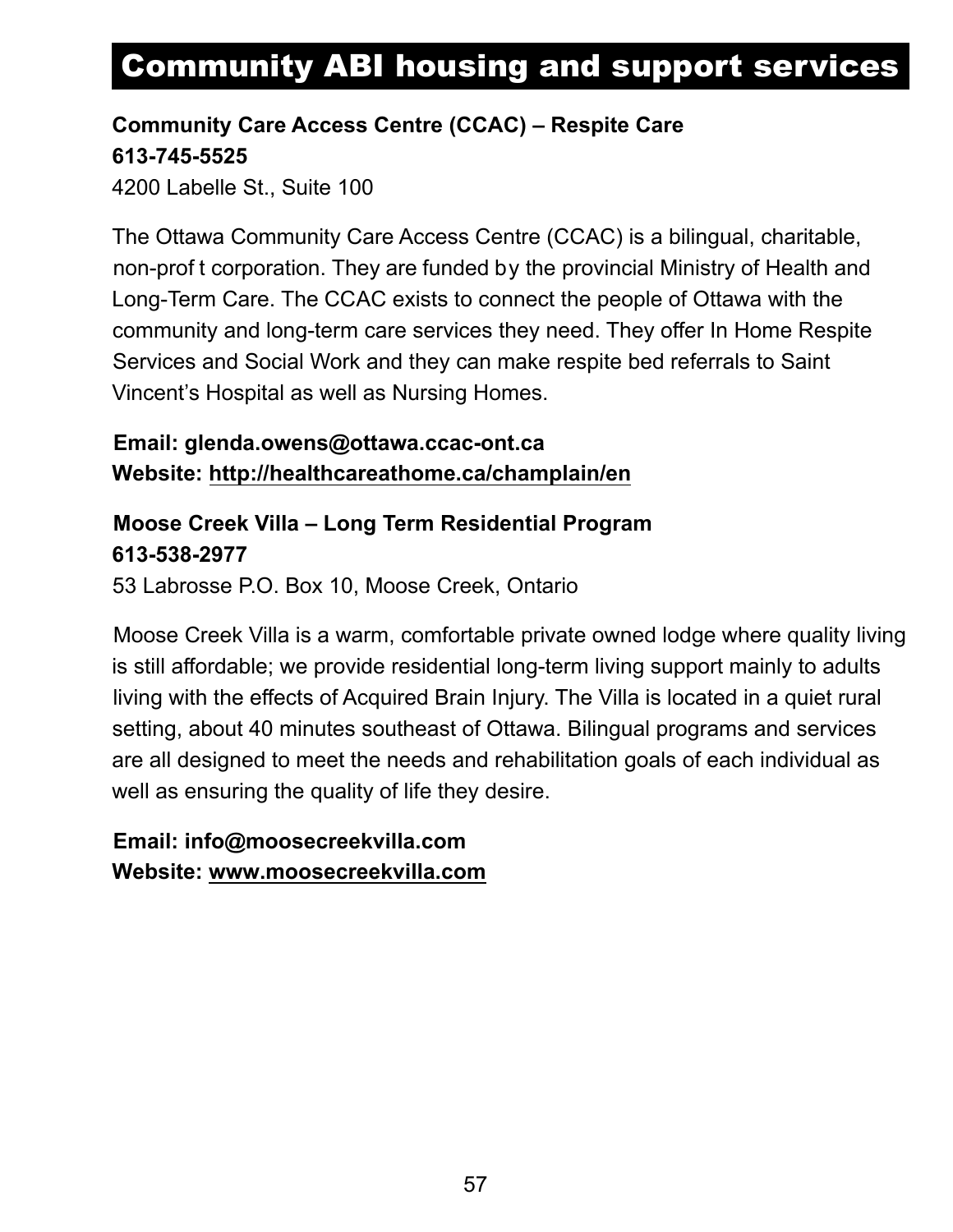#### **Pathways to Independence – Supported Independent Living 613-962-2541 ext. 269**

211 Bronson Avenue – Room 309

Supported Independent Living (SIL) clients receive support in their own apartments in the community. For example: budgeting, household management, managing medical appointments, f nding vocational and leisure options in the community.

#### **Email[: laurieb@pathwaysind.com](mailto:laurieb@pathwaysind.com)  Website[: www.pathwaysind.com](www.pathwaysind.com)**

**Pathways to Independence – Long Term Residential Program 613-962-2541 ext. 269**  211 Bronson Avenue – Room 309

Pathways to Independence has two long term residences. These residences are staffed seven days a week, 24 hours a day, providing a caring environment to small groups of people making and sharing a home. Located in both rural and urban environments across south eastern Ontario, Pathways residences are customized to meet the physical and social needs of the residents.

**Email[: laurieb@pathwaysind.com](mailto:laurieb@pathwaysind.com)  Website[: www.pathwaysind.com](www.pathwaysind.com)** 

#### **Vista Centre – Supported Independent Living Program (SIL) 613-234-4747**

211 Bronson Avenue, Room 214

The Supported Independent Living Program (SIL) serves individuals living with the effects of brain injury who require long term support. The focus is on reintegration in to the community. SIL offers leisure/recreation programs, life skills training, behavioural rehabilitation, brain injury resources and education, case management, occupational therapy, physiotherapy and psychology services.

**Email: [sil@vistacentre.ca](mailto:sil@vistacentre.ca)  Website[: www.vistacentre.ca](www.vistacentre.ca)**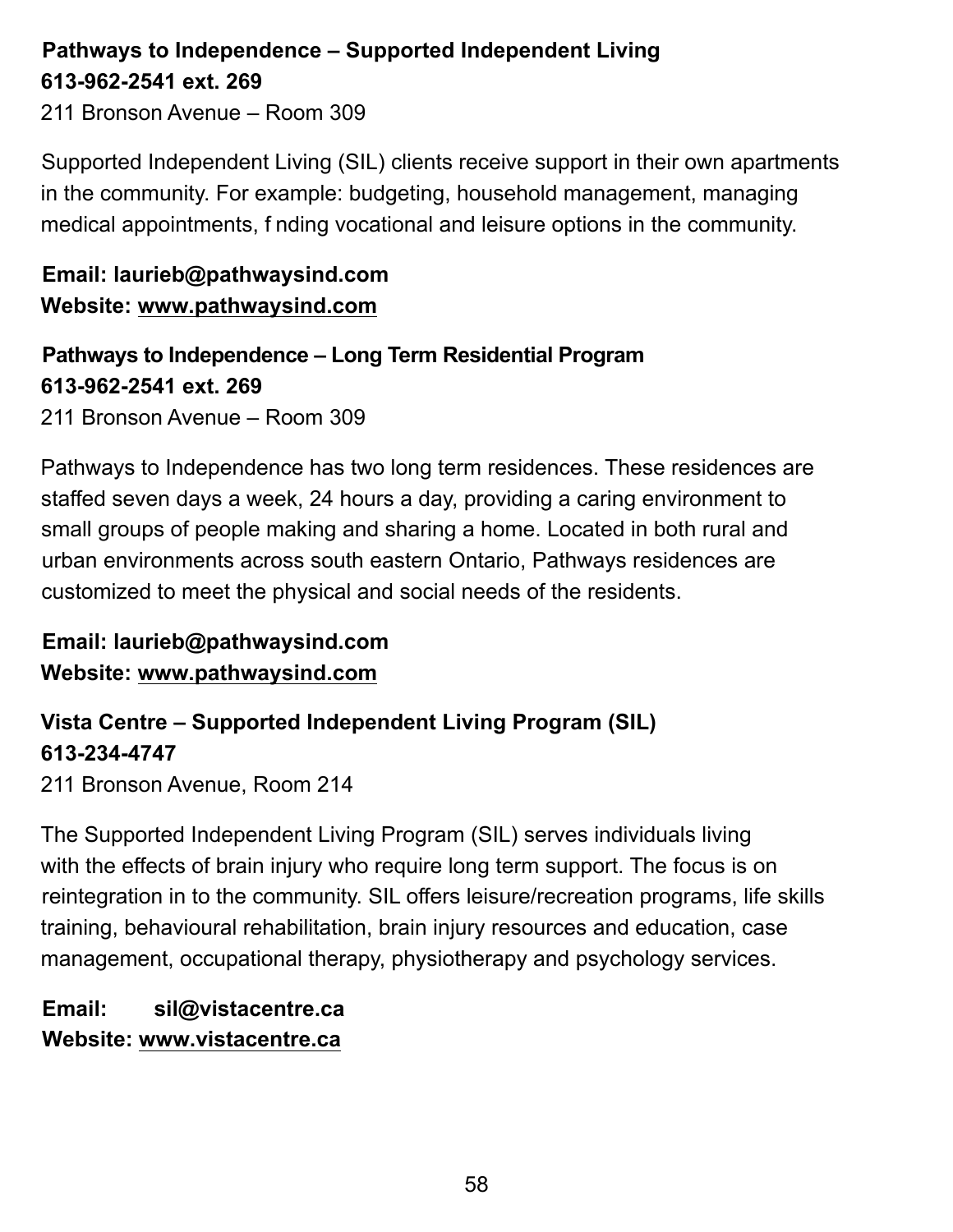## **Vista Centre – Long Term Residential Program 613-729-9379**

107-31 Van Lang Private

The Residential Program is a long term, wheelchair accessible, fully supervised living setting for f ve individuals living with the effects of brain injury. The individuals are encouraged to be as independent as possible in areas such as daily living, self-help, accessing community resources and socialization. This residential program offers: leisure/recreation programs, life skills training, counselling, behavioural rehabilitation, cognitive rehabilitation, crisis intervention, health and f tness, nutrition, brain injury resources and education.

**Email[: vanlang@vistacentre.ca](mailto:vanlang@vistacentre.ca)  Website:<www.vistacentre.ca>**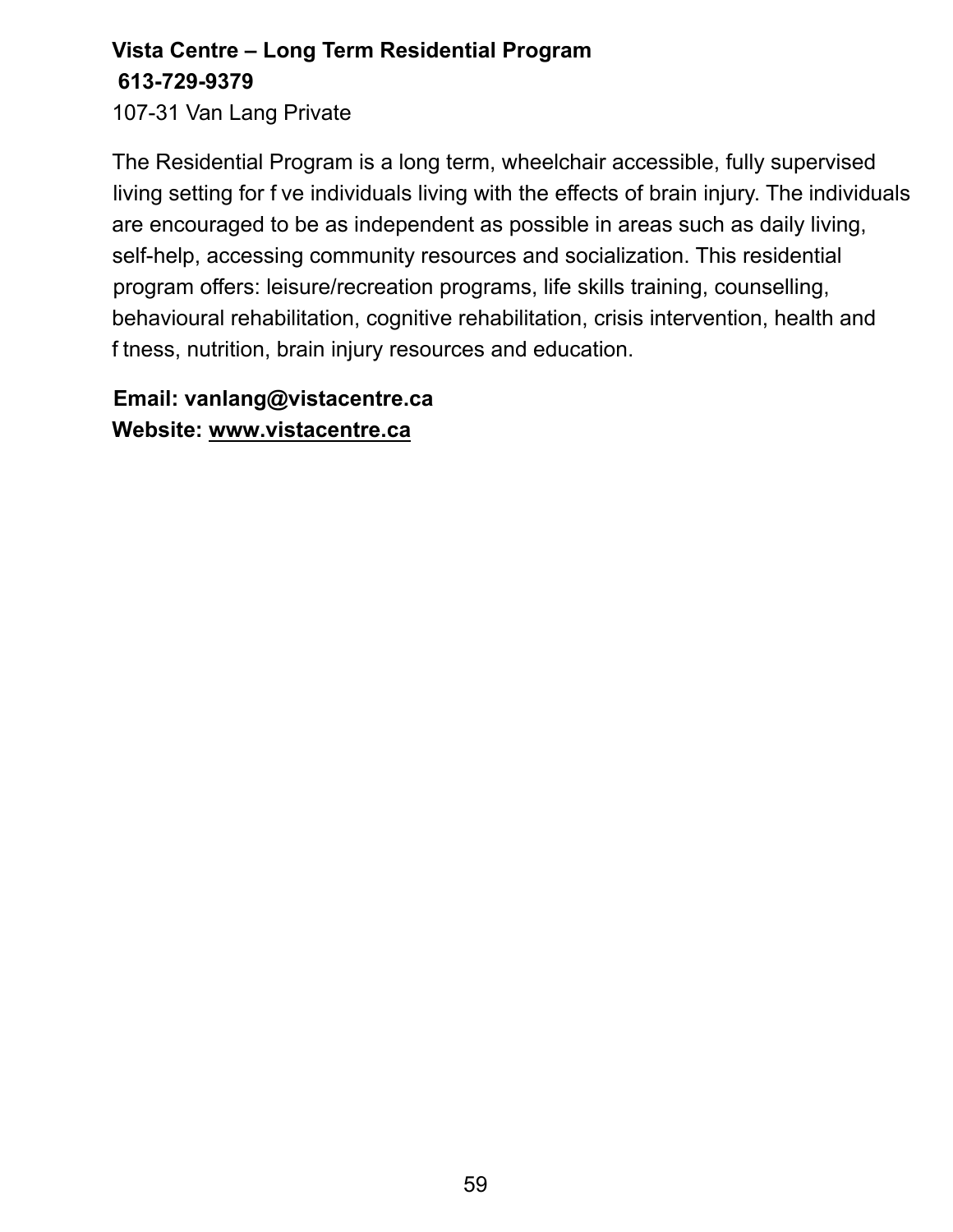# <span id="page-62-0"></span>Day/Recreation Programs

#### **Brain Injury Association of Ottawa Valley – Step Up Work Centre 613-233-0111**

211 Bronson Avenue, Room 300

The Clubhouse Work Centre is a member directed, community based day program for adults living with the effects of an acquired brain injury. The day is viewed as a workday and the members are there to work. It is operated by and for its members. Membership is voluntary and without time limits. The Clubhouse is currently open three days per week (Mon, Wed, and Thurs) from 10 am – 3 pm. Members have the chance to participate in all work areas of the clubhouse, which includes: Kitchen/Environmental, Administration and Employment, Community and Education Unit (ECE).

#### **Email: [braininjuryottawavalley@bellnet.ca](mailto:braininjuryottawavalley@bellnet.ca)  Website:<www.biaov.org>**

#### **City of Ottawa Acquired Brain Injury (ABI) Day Program 613-824-0819 ext 234**

Orleans Recreation Complex, 1490 Youville Drive

The City of Ottawa and the Ministry of Health and Long Term Care offer this therapeutic recreation and life skills day program for adults with acquired brain injuries. Participants maintain and improve functional, social and behavioural skills through health and f tness, leisure/recreation as well as life-skills training. The ABI Day Program runs Monday to Friday 9 am – 3 pm at a cost of \$10.50 per day. The cost covers all community activities and in house programs. A packed lunch is recommended as food purchases are extra.

#### **Email[: margot.quigley-diotte@ottawa.ca](mailto:margot.quigley-diotte@ottawa.ca)  Website[: www.ottawa.ca](www.ottawa.ca)**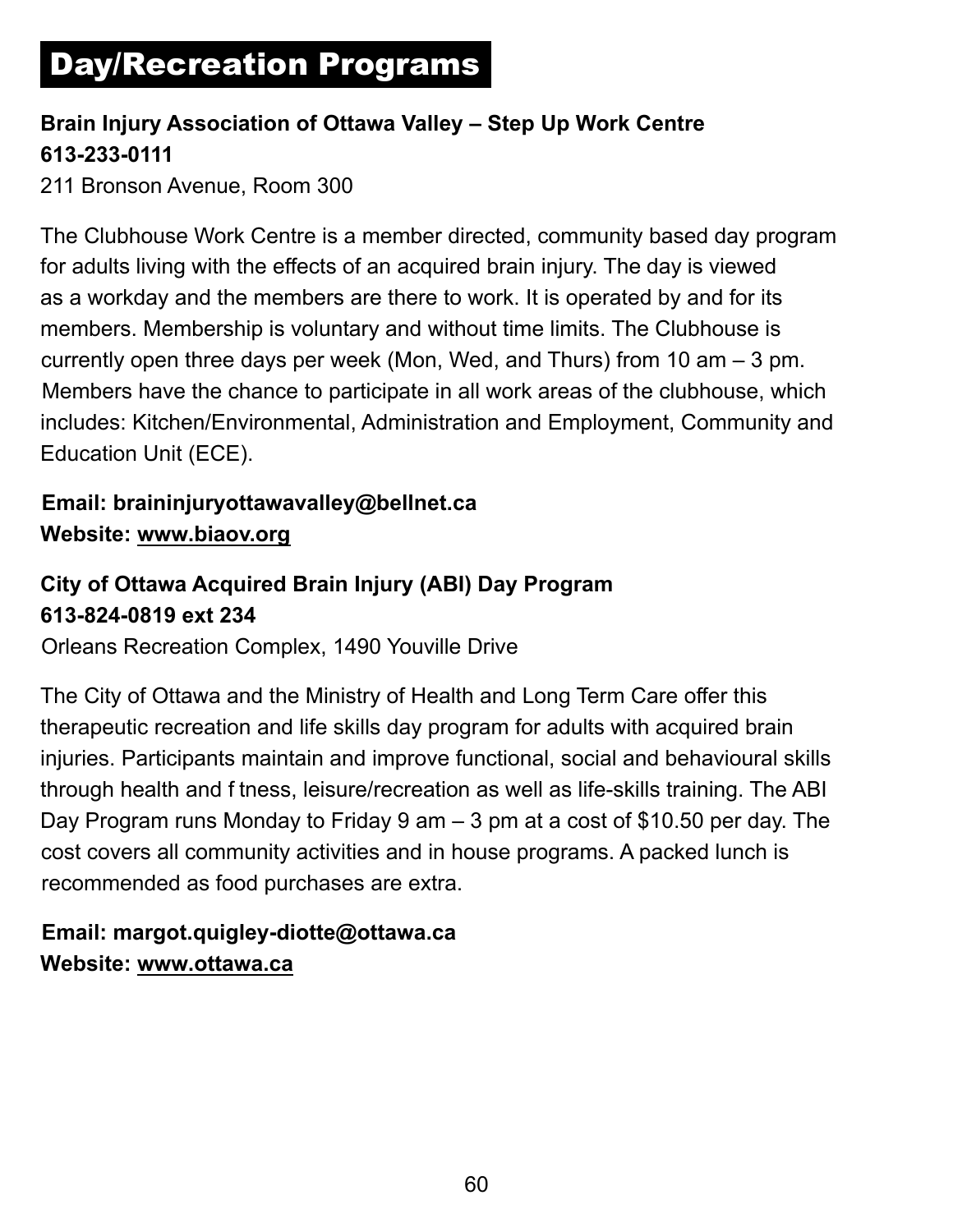#### **Pathways to Independence – Club ABI 613-233-3322**

356 Woodroffe Avenue, Ottawa, Ontario

The Pathways to Independence's Club ABI provides a relaxed setting with opportunities for people with acquired brain injury to develop new skills, build social networks and have fun. Programs and activities are offered in-house as well as in the community. There is a monthly membership fee of \$30 per month (subsidies available). Additional costs may be required depending on the activity.

#### **Email: [darlenem@pathwaysind.com](mailto:darlenem@pathwaysind.com)  Website:<www.pathwaysind.com>**

**Vista Centre – Day Program 613-234-4747 ext 25**  Boys and Girls Club, 430 McArthur Ave.

The ABI Day Program is for independent individuals between the ages of 21 and 55 who have an acquired brain injury. Located in Ottawa West, Boys and Girls Club, the program runs twice a week (Monday and Friday 10 am – 2 pm). The program helps participants to develop leisure lifestyle skills, foster social relationships, improve community awareness and increase quality of life through fun and interactive activities in a casually structured environment.

**Email: [tammy@vistacentre.ca](mailto:tammy@vistacentre.ca)  Website:<www.vistacentre.ca>**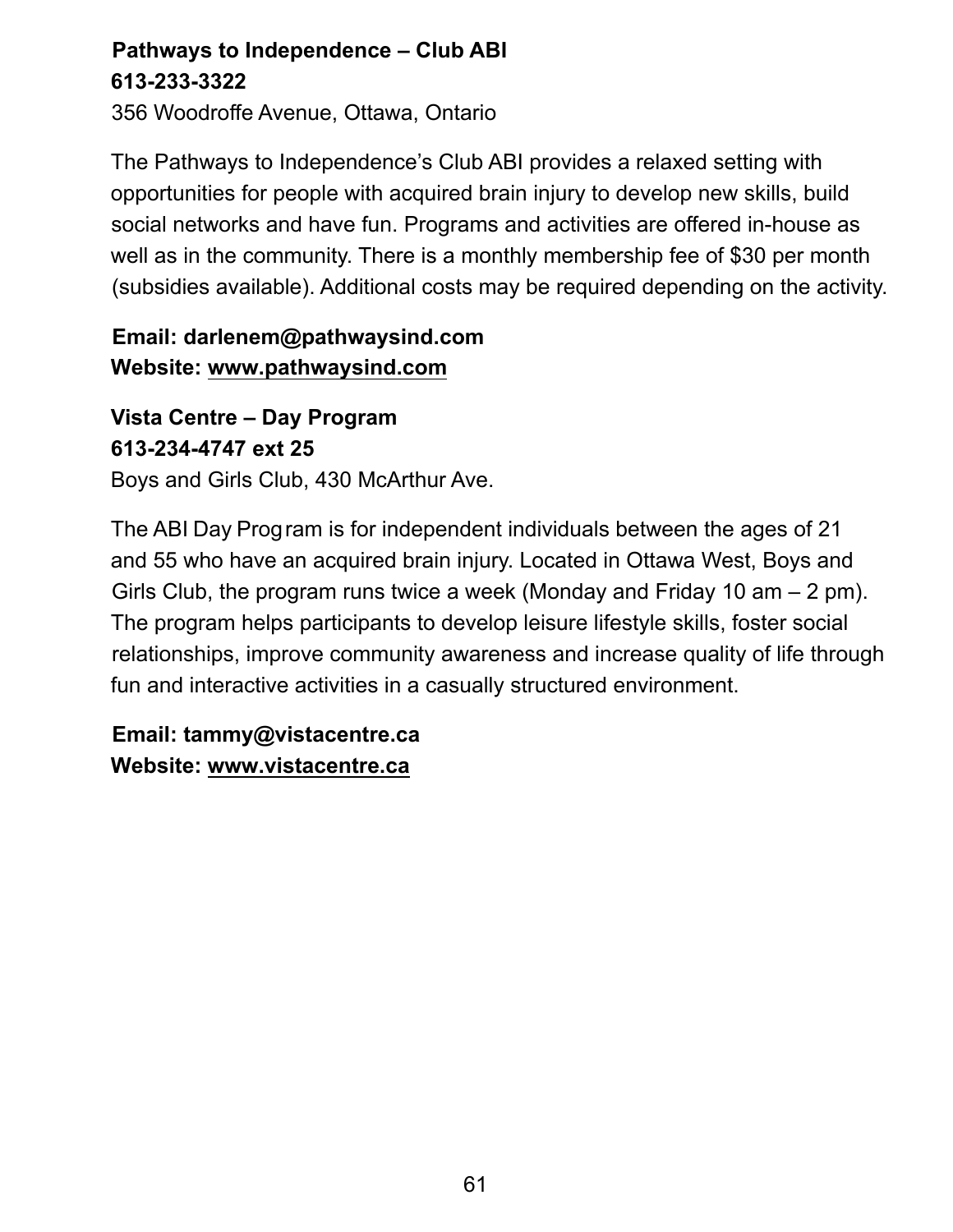# <span id="page-64-0"></span>Educational resources

#### **ABC Line, Ottawa Community Coalition for Literacy 613-233-3232**

211 Bronson Avenue, Suite 107

ABC Line is a literacy hotline for persons looking for help with the basics reading and writing skills. The hotline offers information and referral services about literacy and programs here in the City of Ottawa.

**Email: [abcline@occl.ca](mailto:abcline@occl.ca)  Website[: www.occl.ca](www.occl.ca)** 

#### **Adult High School – Ottawa-Carleton District School Board 613-239-2707** 300 Rochester Street

High school courses are offered during the day for adults from grades 10 to 12. The environment is designed to meet special needs. Programs are run full-time in a classroom setting. Also, a cooperative education program is available to students who want to combine work and school. Students must attend full time minimum 3 out of 4 classes.

#### **Website: www.adulths.ocdsb.ca**

## **Algonquin College – The Centre for Students with Disabilities 613-727-4723 ext 7683**

1381O Woodroffe Avenue, Room C 142

The Centre for Students with Disabilities provides educational support services to students with identif ed disabilities who are applying or attending Algonquin College. A counsellor gives ongoing academic support and guidance. Accommodations are put in place to help students meet the academic requirements of their courses, for example: note-taking services, memory aids, extended time on tests/exams. The J ohn Burton Adaptive Technology Lab provides assessment on adaptive equipment based on a student's cognitive and physical needs.

#### **Email: [csd@algonquincollege.com](mailto:csd@algonquincollege.com)  Website: <www.algonquincollege.com/cal/>**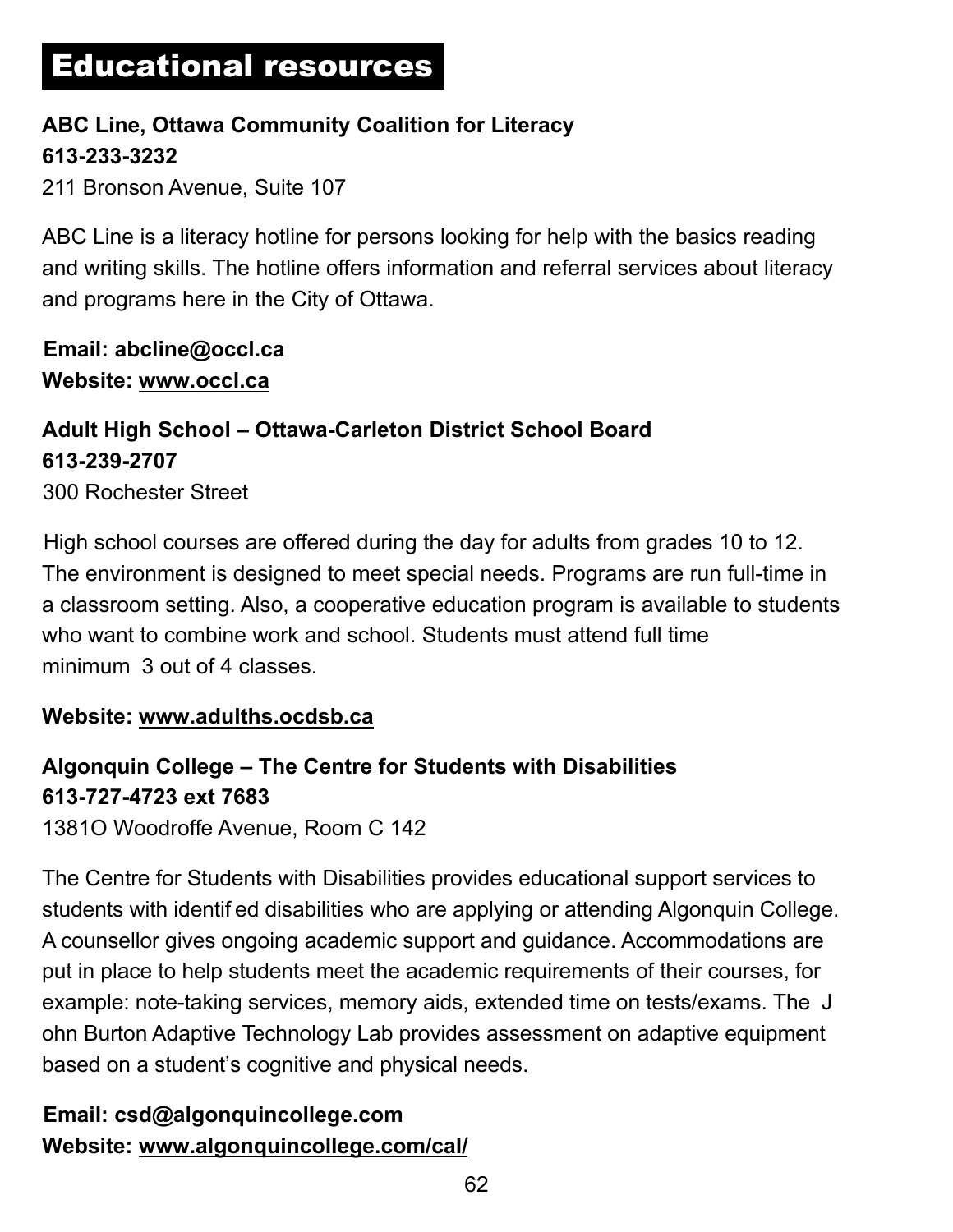## **Alternative Learning Styles and Outlooks (ALSO) 613-233-8660**

153 Chapel Street

ALSO helps people who need extra support and time with the basics reading, writing and math skills required for daily life, work and future learning. Specialized training plans and goal setting are used to help students reach their upgrading goals. ALSO works with Algonquin College to offer the ACElinks program too. ACElinks is like a Grade 12 diploma that can be used to get into college, university and apprenticeship programs.

**Email: [info@also-ottawa.org](mailto:info@also-ottawa.org)  Website: <www.also-ottawa.org>**

#### **Carleton University – Paul Menton Centre 613-520-6608**

500 University Centre, 1125 Colonel By Drive

The Paul Menton Centre is responsible for the coordination of academic accommodations and support services for students with disabilities who are applying or attending Carleton University. A variety of support services are provided, such as: one-on-one learning support, note taking, adaptive equipment loans, sign language interpretation, and screening and referral for disability assessment.

**Email: [pmc@carleton.ca](mailto:pmc@carleton.ca)  Website:<www2.carleton.ca/pmc>**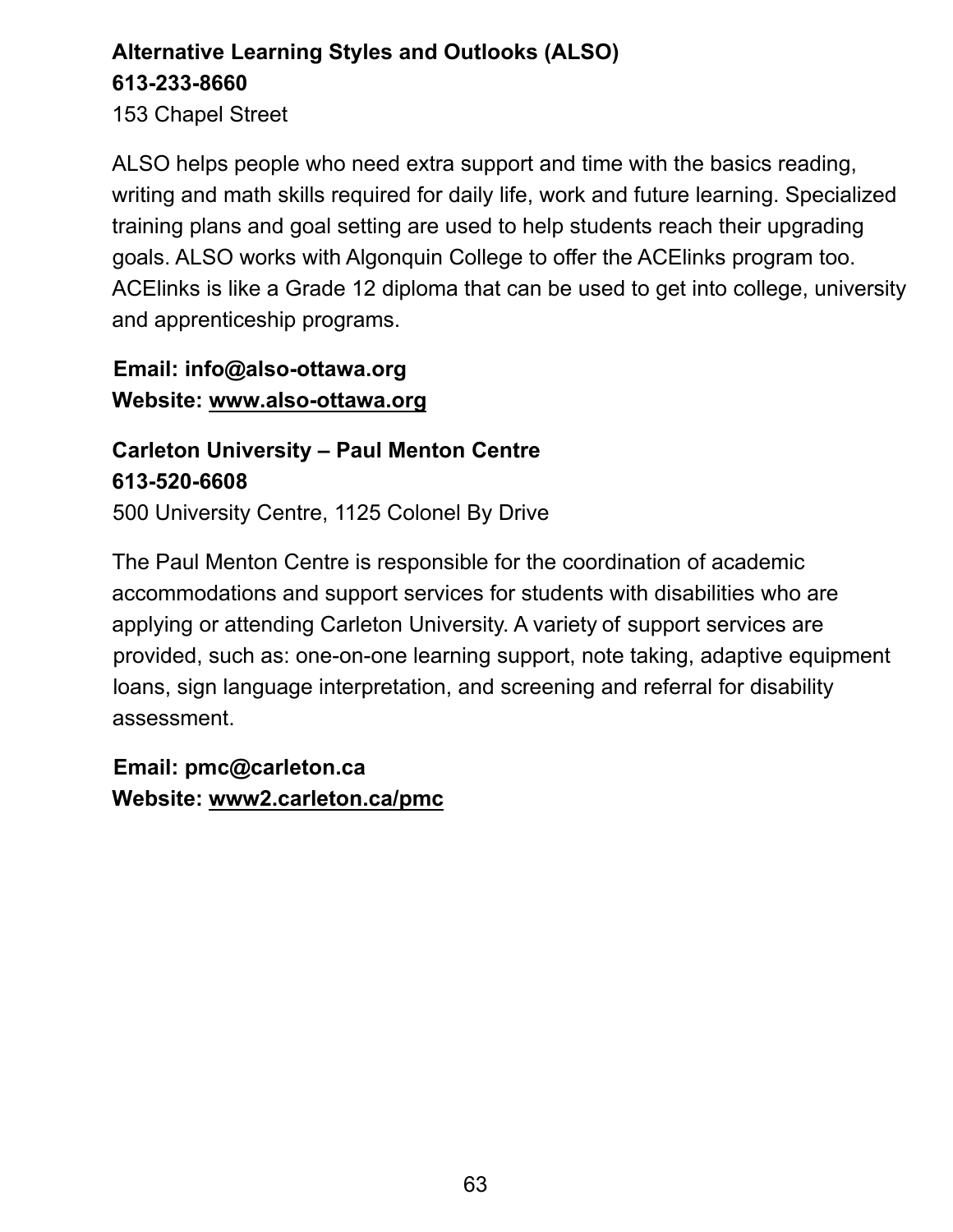#### **La Cité collégiale – Service des besoins spéciaux 613-742-2493 ext 2090**

801 Aviation Parkway, Unit C – 1040

La Cité collégiale has established various quality services tailored to the special needs of its French students. The Special Needs Services provide students with an assessment of their needs. The result of this evaluation is to develop a plan of accommodating the student in such a way that functional limitations on learning are reduced and the chances of success are increased. Tutoring services in are also offered free to students with diff culties in written and spoken French.

**Email: [info@lacitec.on.ca](mailto:info@lacitec.on.ca)  Website: <www.collegelacite.ca/programme-transition>**

#### **Ottawa-Carleton Catholic School Board – Special Education 613-224-2222** 570 West Hunt Club Road

The Ottawa-Carleton Catholic School Board has classes available in number of schools for English-speaking students with developmental and/or physical disabilities, living in Ottawa. There are assessment programs, education for community living classes as well as elementary to high school classes.

#### **Website: www.ocdsb.ca**

## **University of Ottawa– Student Academic Success Services (SASS) 613-562-5976**

University Centre, 85 University, Room 339

SASS offers a wide range of services to meet student's learning needs, including: workshops, study skills appointments, study spaces and more at Learning Support Services; a network of peers helping peers in our Peer Assisted Study Sessions; and assistance with academic writing in the Writing Tutorial Service. SASS is the best place for special needs students to meet one-on-one with a SASS academic advisor to discuss their educational plans. Hours: 8:30 am – 4:30 pm.

#### **Email: [adapt@uOttawa.ca](mailto:adapt@uOttawa.ca)  Website[: www.sass.uOttawa.ca/access](www.sass.uOttawa.ca/access)**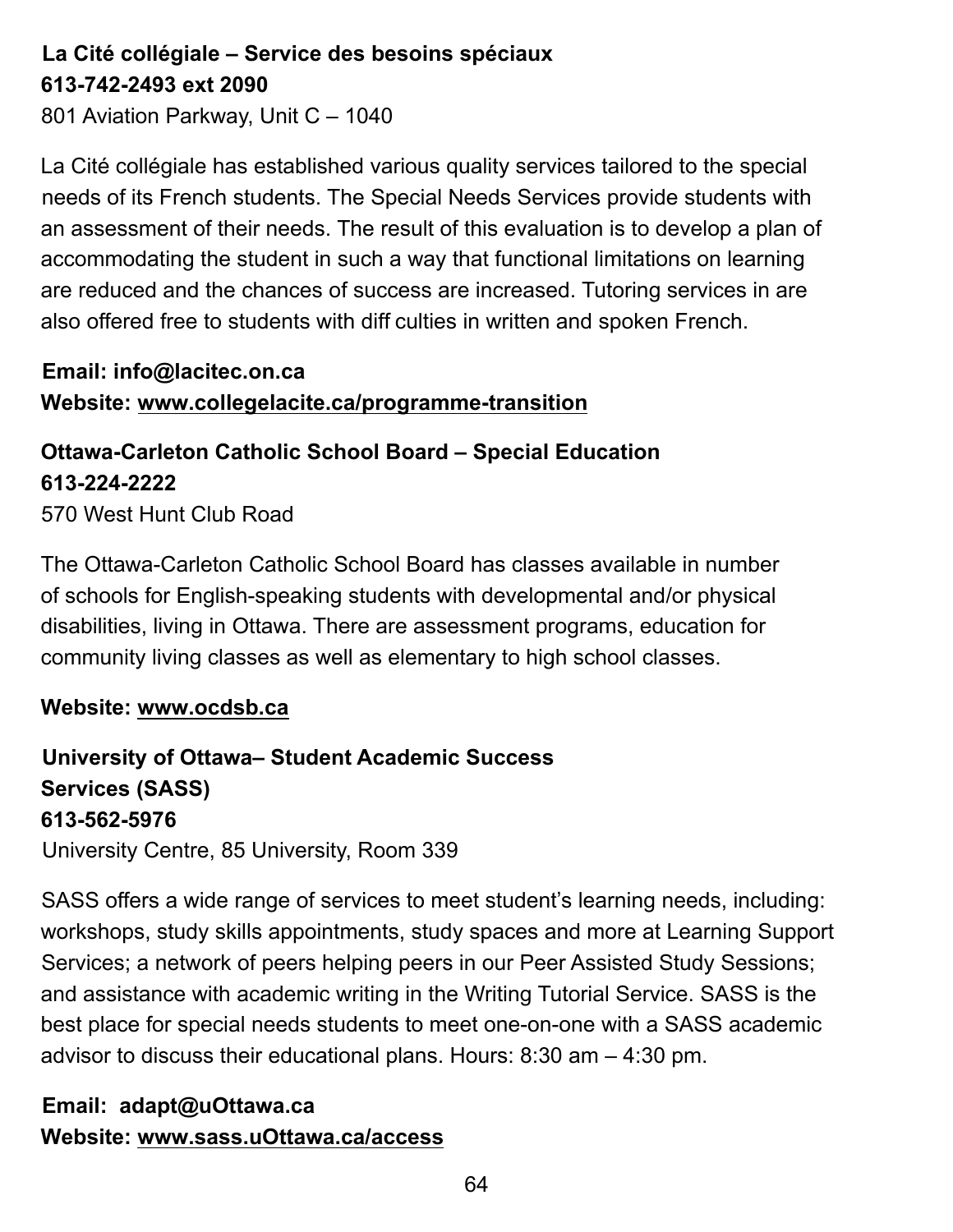# <span id="page-67-0"></span>Family and peer support

#### **Brain Injury Association of Ottawa Valley (BIAOV) 613-233-8303**

211 Bronson Avenue, Room 300

The Brain Injury Association offers a number of programs in the community for adult survivors with brain injury, their family and caregivers. A Family Support Group, Peer Support Group and Peer Mentoring Program are available through the Association. The groups allow those coping with brain injury to connect with and learn from other individuals sharing similar experiences. Also, the Peer Mentoring Program offers the added opportunit y to volunteer help to others by sharing your experiences.

#### **Email: [braininjuryottawavalley@bellnet.ca](mailto:braininjuryottawavalley@bellnet.ca)  Website:<www.biaov.org>**

**The Ottawa Hospital Rehabilitation Centre 613-737-7350 ext 75322**  505 Smyth Road

Family Brain Injury Education/Support Sessions is offered through the department of Social Work in the Ottawa Hospital Rehabilitation Centre (no referral needed). Also, individual counselling is available through the Psychology department (referral needed). If you were not previously a client of the Ottawa Hospital then you will need a referral from Dr. Marshall, at the Acquired Brain Injury Outpatient Clinic.

#### **Website: http://www.ottawahospital.on.ca/wps/portal/Base/TheHospital/ [ClinicalServices/DeptPgrmCS/Departments/RehabilitationCentre](http://www.ottawahospital.on.ca/en/clinical-services/deptpgrmcs/departments/rehabilitation-centre/)**

Refer to Specialty Community Services for support in the areas of:

- Employment
- Financial Aid
- Addiction Services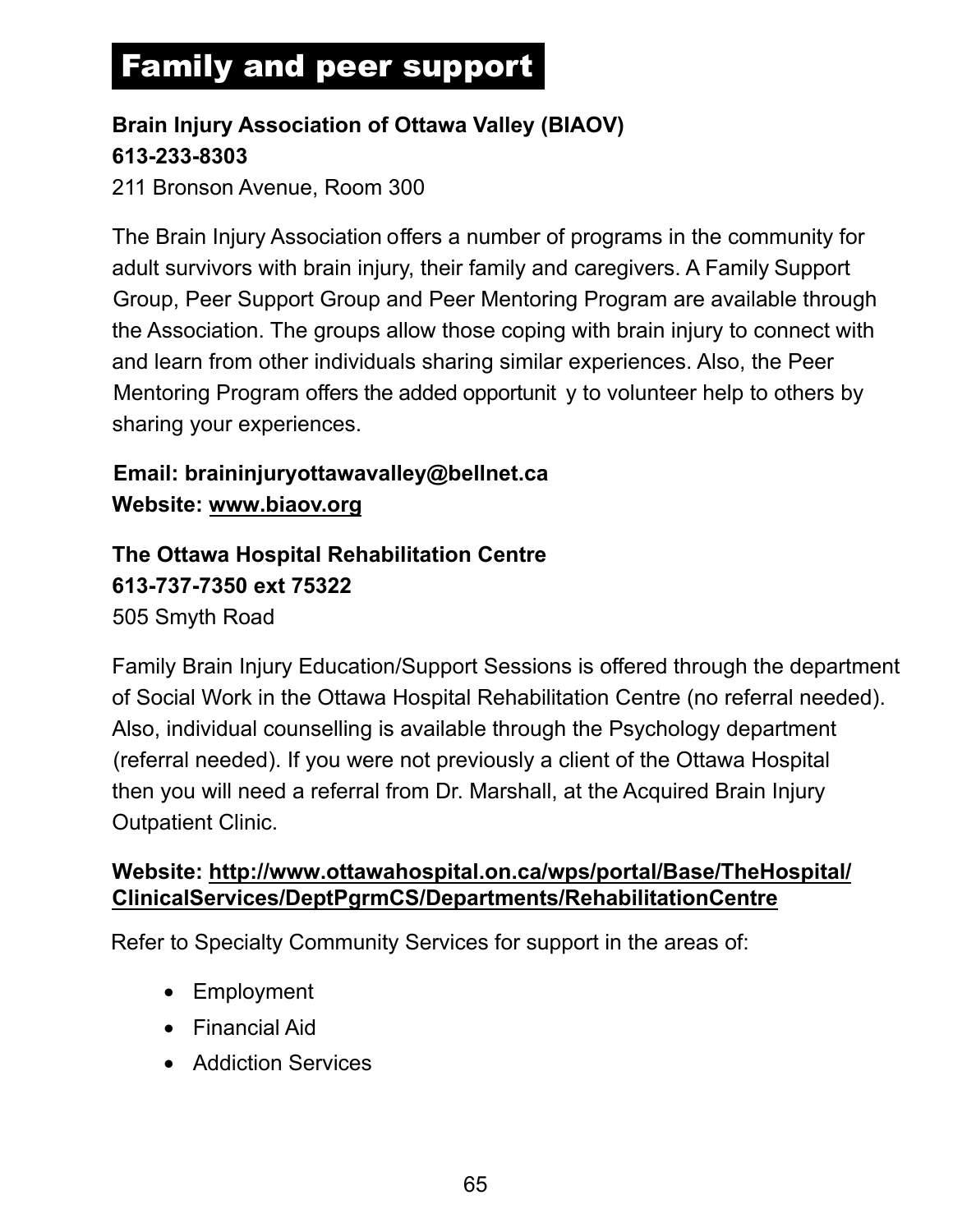# <span id="page-68-0"></span>General community services

#### (Information services, transportation, etc.)

#### **Brain Injury Association of Ottawa-Valley 613-233-8303**

219-211 Bronson Avenue

The Brain Injury Association of Ottawa Valley provides support groups for individuals who have sustained a brain injury and their families. A resource centre is available, providing literature and video cassette information about brain injury and brain injury resources. The Association also provides a quarterly newsletter and special events/education sessions for the membership.

#### **Email: [braininjuryottawavalley@bellnet.ca](mailto:braininjuryottawavalley@bellnet.ca)  Website:<www.biaov.org>**

#### **Champlain Health Line**

Online only

The Champlainhealthline.ca is a website developed by the Champlain Community Care Access centre (CCAC). It posts accurate and up-to-date information about health and community services across the Champlain region. Over 2100 service listings describe organizations and programs serving people who live in Ottawa, Renfrew county, Prescott and Russell, Stormont, Dundas and Glengarry and North Lanark and North Grenville. Users can search through services, events, news and careers.

**Email: [edit@champlain.ccac-ont.ca](mailto:edit@champlain.ccac-ont.ca)  Website:<www.champlainhealthline.ca>**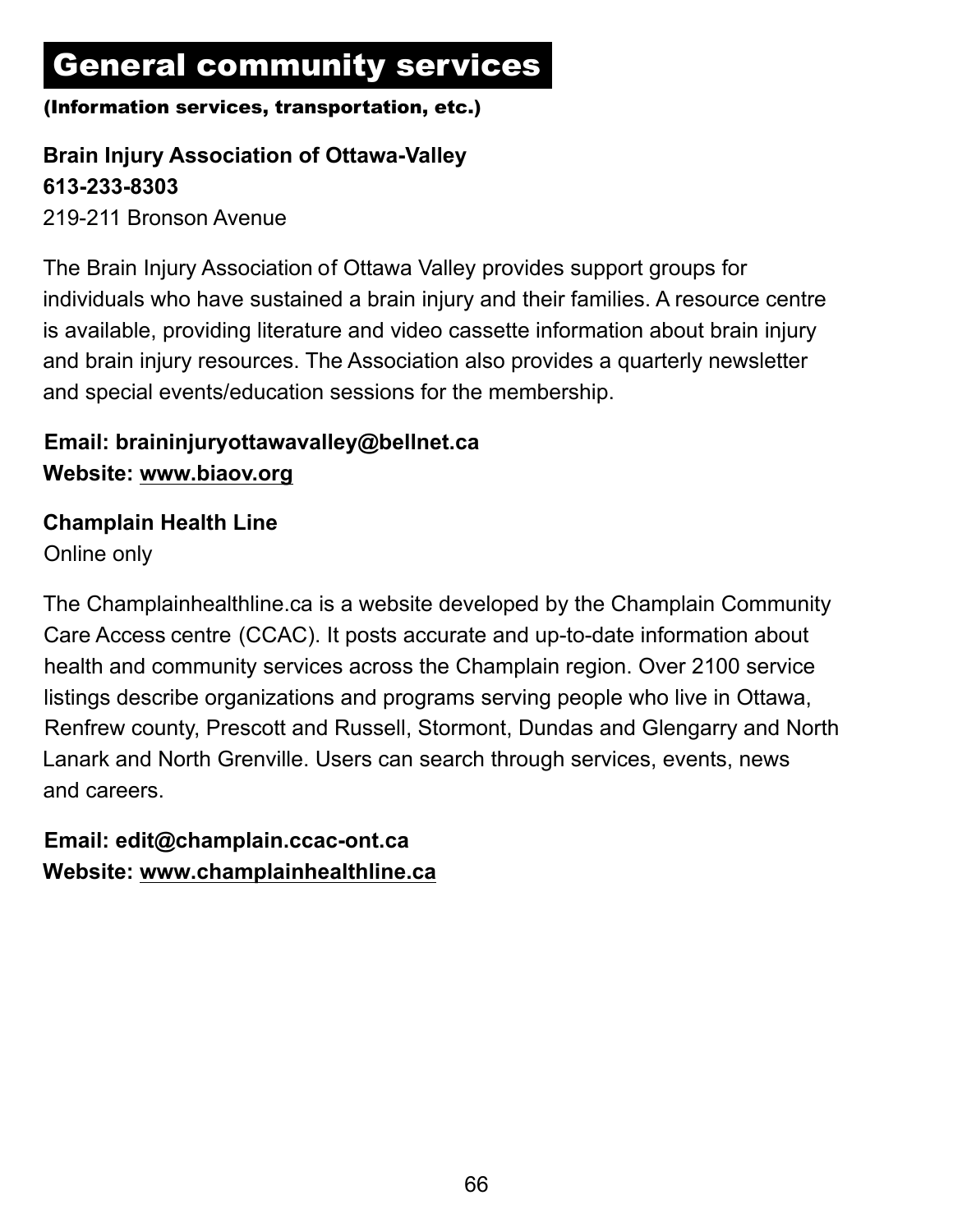## **Community Care Access Centre (CCAC) Ottawa 613-745-5525**

100–4200 Labelle St.

The Ottawa Community Care Access Centre (CCAC) is a bilingual, charitable, non-prof t corporation. They are funded by the provincial Ministry of Health and Long-Term Care. The CCAC exists to connect the people of Ottawa with the community and long-term care services they need. They provide personal and caregiver support by means of information, education as well as referrals to accessible brain injury resources.

#### **Email: [info@champlain.ccac-ont.ca](mailto:info@champlain.ccac-ont.ca)  Website: <http://healthcareathome.ca/champlain/en>**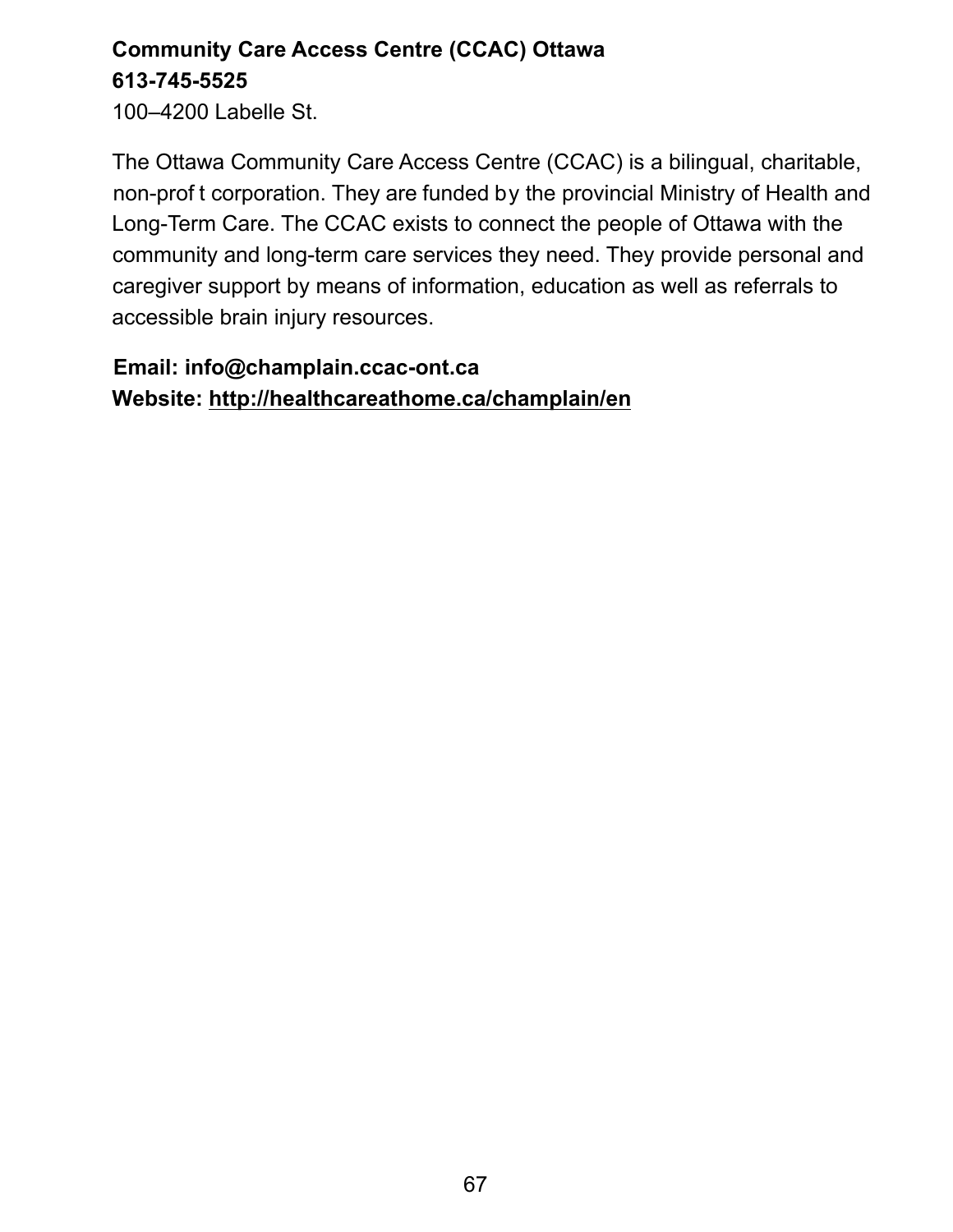## **Citizen Advocacy of Ottawa 613-761-9522**

312 Parkdale Avenue

Citizen Advocacy is one of only a few Ottawa agencies supporting people with a wide range of disabilities. Citizen advocacy matches volunteers from the community with people who are isolated and vulnerable because of a disability. Citizen Advocacy sets up one-to-one matches between volunteer advocates and people with disabilities that can have profound effects on both. They offer services to the client by taking them out in the community and as a result giving respite to the caregiver during this community outing.

#### **Email: [info@citizenadvocacy.org](mailto:info@citizenadvocacy.org)  Website:<www.citizenadvocacy.org>**

#### **Ottawa Public Health: Health and Support Services 613-613-580-9656**

100 Constellation Crescent

Ottawa Public Health (OPH) encourages residents to actively participate in decisions that affect their health. Health and support services allow all residents to increase their knowledge about how to access health and social services in our community. The more you know about where to fnd help, the more informed decisions you can make to get and to stay healthy. OPH is your link to Ottawa's health and support services.

#### **Email: [healthsante@ottawa.ca](mailto:healthsante@ottawa.ca)  Website: <www.ottawa.ca/en/residents/public-health>**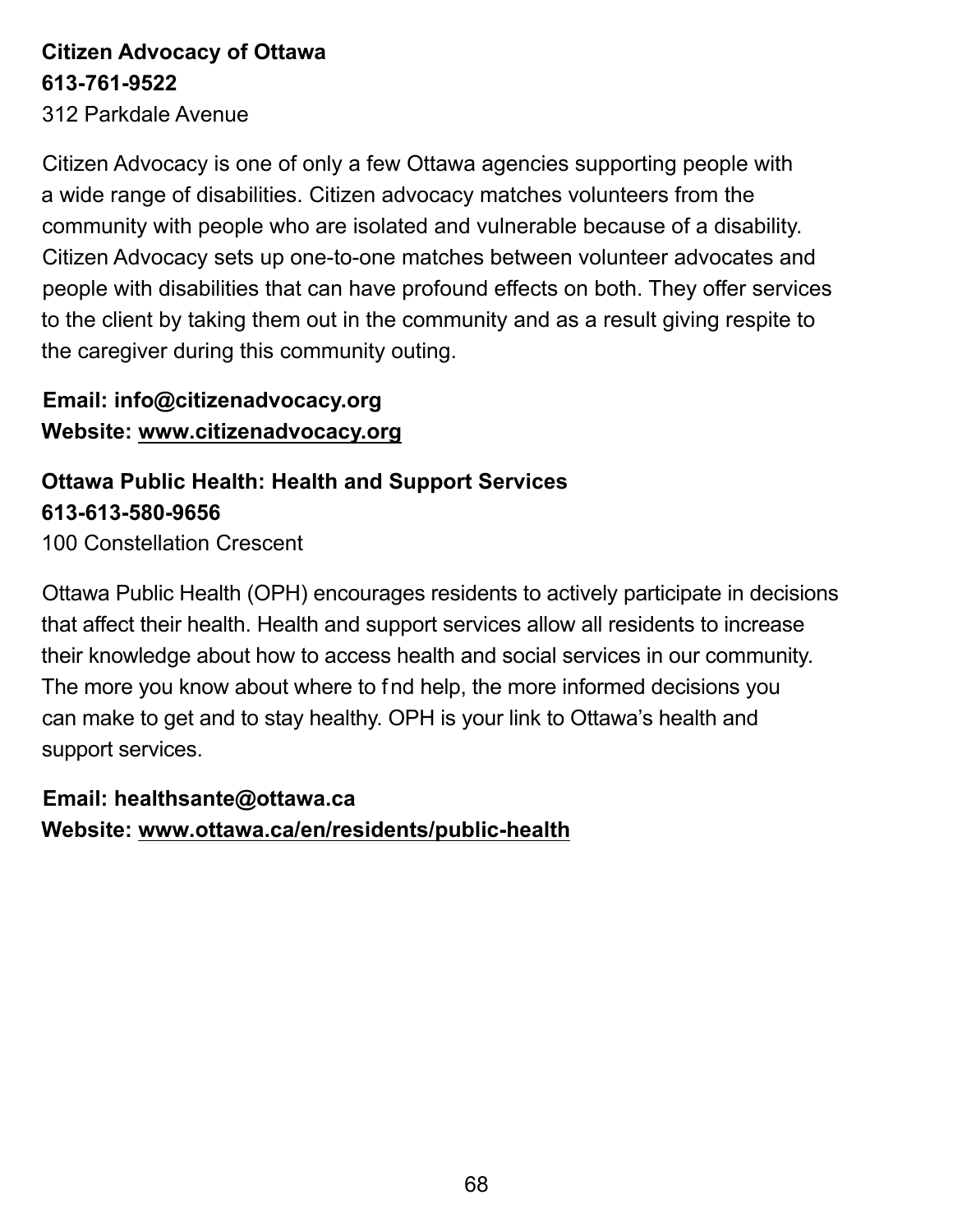#### **Para Transpo 613-244-1289**

1500 St. Laurent Boulevard

Para Transpo is a door-to-door transportation service for persons with disabilities who are unable to use conventional transit services. It is funded by the City of Ottawa and administered by OC Transpo. It provides transportation within the urban and rural areas of the City of Ottawa and to the Hull sector of Gatineau. Para Transpo may offer transportation services to acquired brain injury but it is done on an individual basis. Off cehours are Monday to Friday between 8 am – 5 pm.z

#### **Website: [http://www.octranspo.com/accessibility/para\\_transpo](http://www.octranspo.com/accessibility/para_transpo)**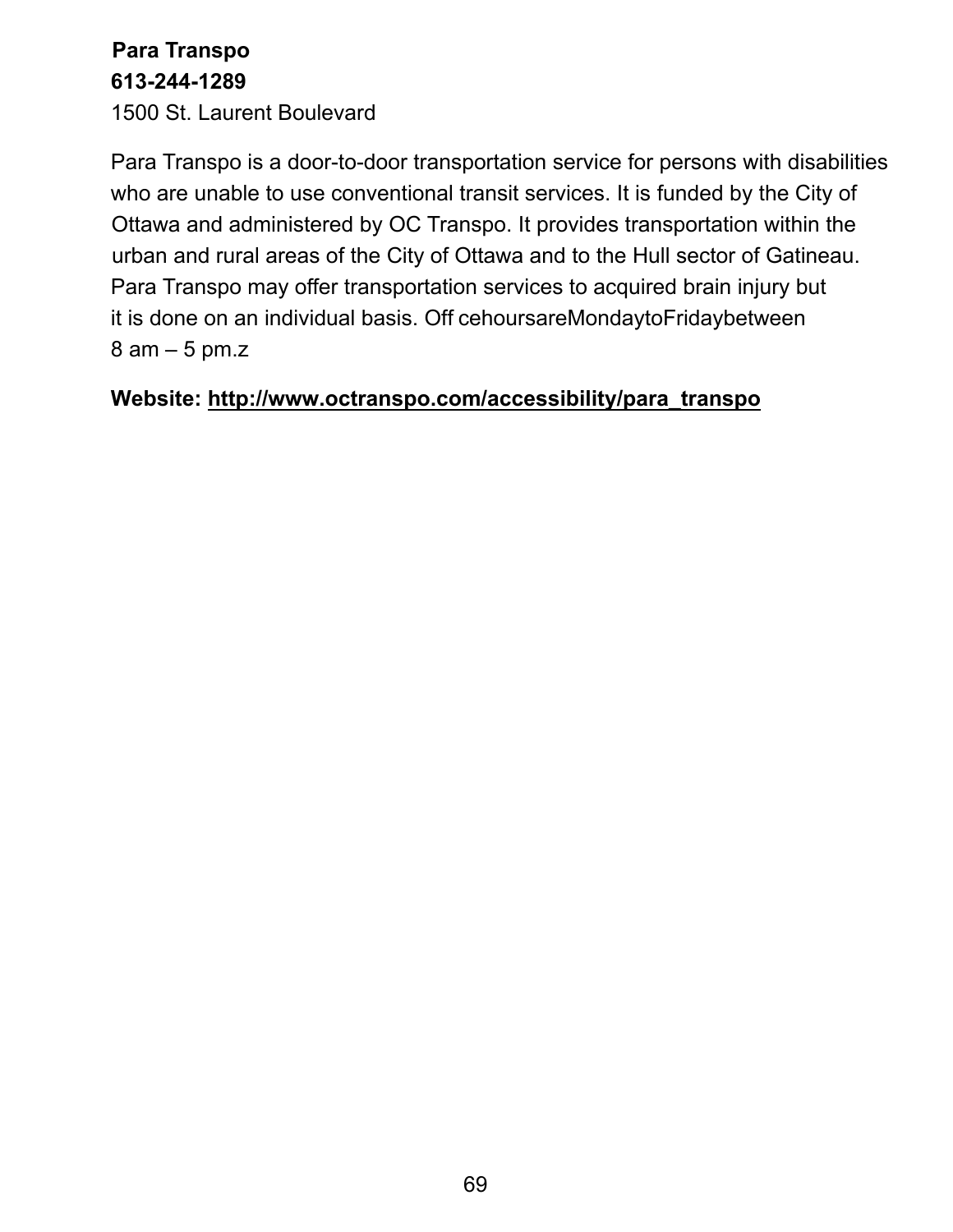#### **Distress Centre – Ottawa and Region 613-238-2311**

The Distress Centre operates a conf dential volunteer based 24/7 supportline. Volunteers are trained to listen, talk through concerns or provide community resource information. They support those who are depressed, lonely, overwhelmed or so distraught they're contemplating suicide.

#### **Website:<www.dcottawa.on.ca>**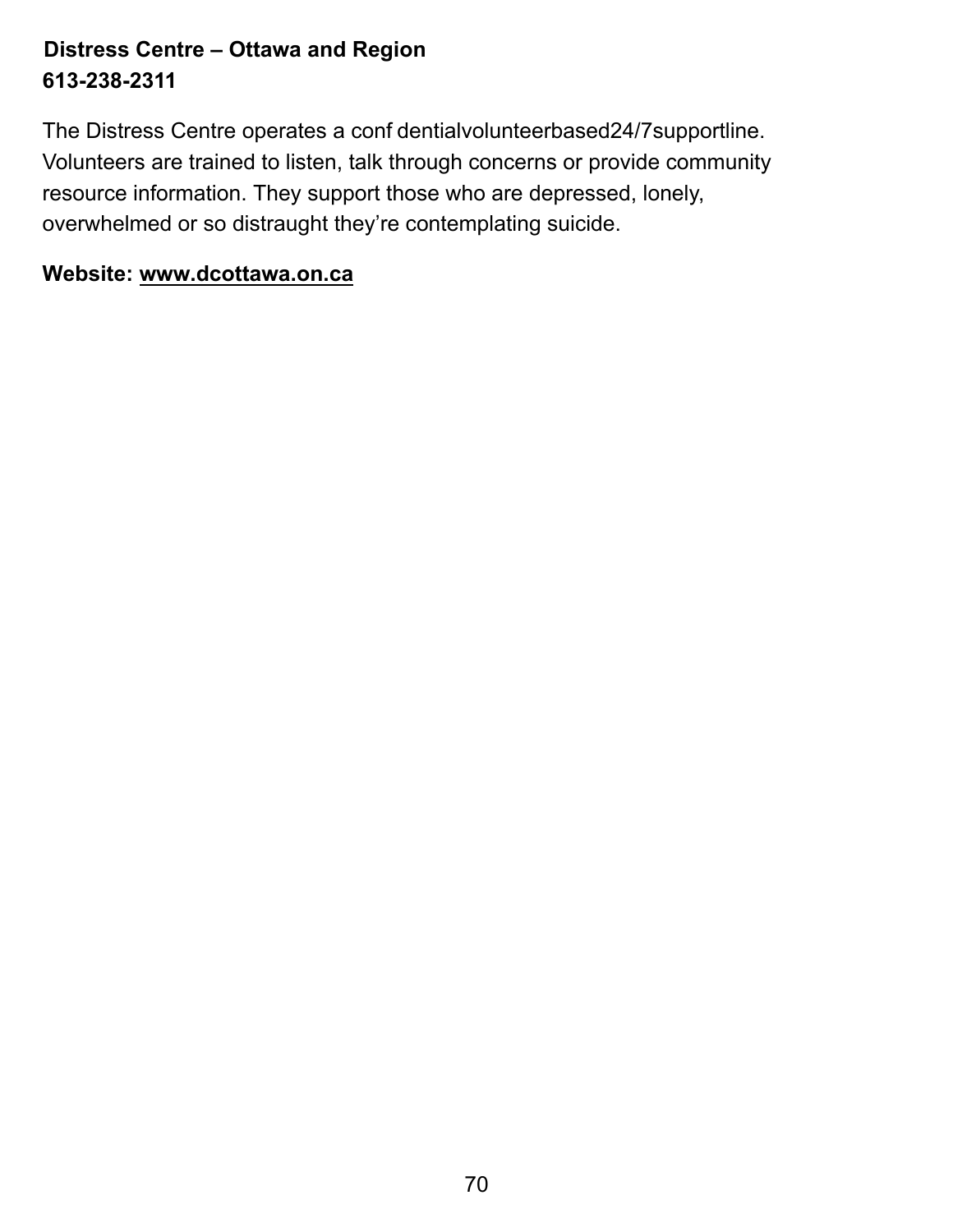## Hospitals and community care centres

To find a Community Care Access Centre (CCAC) closest to you, within the Champlain District please call the local number: 613-310-2222.

| <b>Alexandria</b>     | <b>Glengarry Memorial Hospital</b>                                                                                                                                                                                                        |  |  |  |  |
|-----------------------|-------------------------------------------------------------------------------------------------------------------------------------------------------------------------------------------------------------------------------------------|--|--|--|--|
| <b>Almonte</b>        | <b>Almonte General Hospital</b>                                                                                                                                                                                                           |  |  |  |  |
| <b>Arnprior</b>       | The Arnprior and District Memorial Hospital                                                                                                                                                                                               |  |  |  |  |
| <b>Barrys Bay</b>     | <b>St. Francis Memorial Hospital</b>                                                                                                                                                                                                      |  |  |  |  |
| <b>Carleton Place</b> | Carleton Place and<br><b>District Memorial Hospital</b>                                                                                                                                                                                   |  |  |  |  |
| <b>Cornwall</b>       | Hotel Dieu Hospital of Cornwall Cornwall Community<br>Hospital                                                                                                                                                                            |  |  |  |  |
| <b>Deep River</b>     | Deep River and District Hospital                                                                                                                                                                                                          |  |  |  |  |
| <b>Hawkesbury</b>     | Hawkesbury and District General Hospital                                                                                                                                                                                                  |  |  |  |  |
| <b>Kemptville</b>     | <b>Kemptville District Hospital</b>                                                                                                                                                                                                       |  |  |  |  |
| <b>Ottawa</b>         | Bruyere Continuing Care Inc. Children's Hospital of<br>Eastern Ontario (CHEO)<br><b>Hopital Monfort</b><br>Queensway-Carleton Hospital The Ottawa Hospital/<br>L'Hopital D'Ottawa<br>University of Ottawa<br>Heart Institute 613-761-4779 |  |  |  |  |
| <b>Pembroke</b>       | Pembroke Regional Hospital Inc. 613-732-2811                                                                                                                                                                                              |  |  |  |  |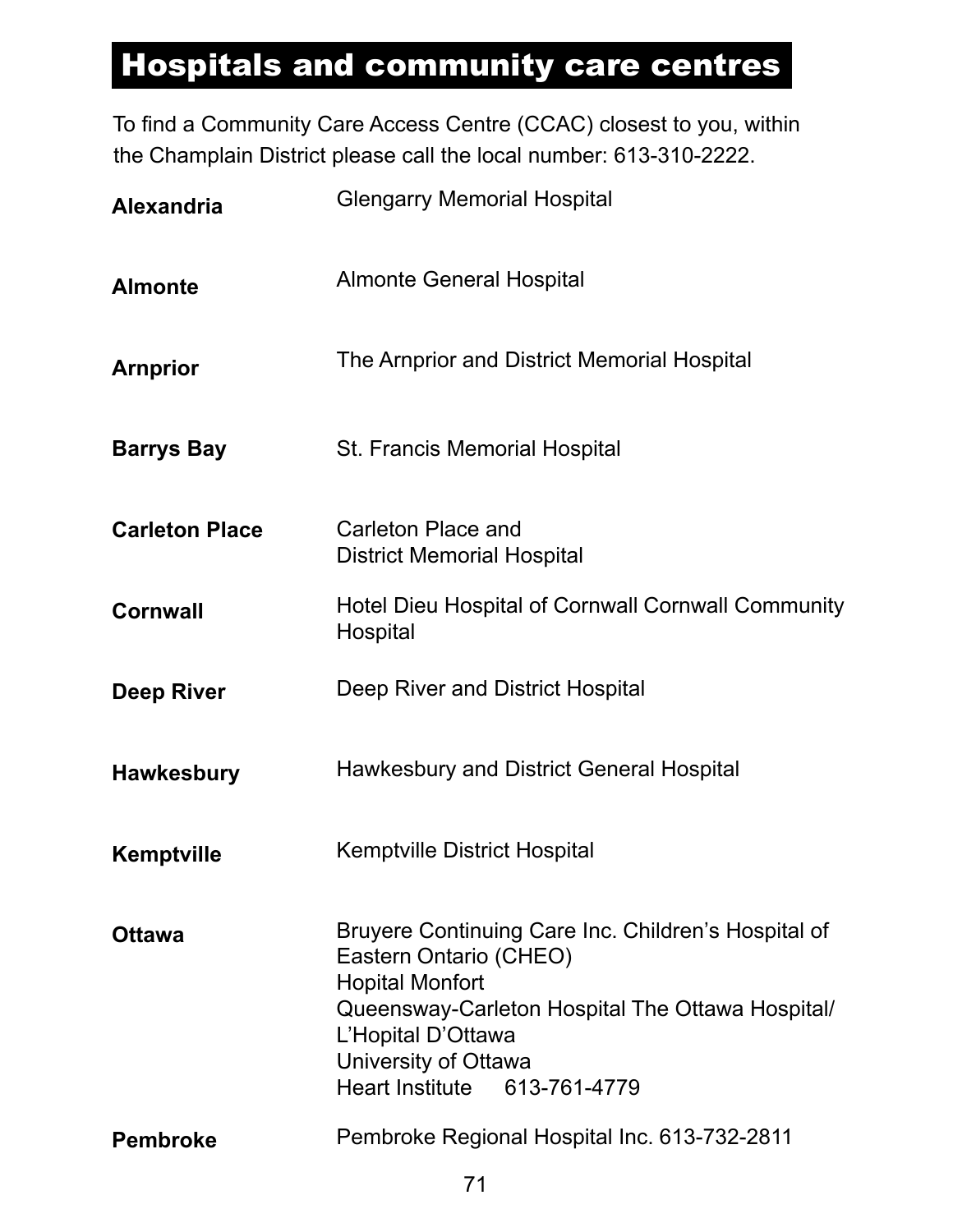**Renfrew Renfrew Victoria Hospital** 613-432-4851

#### **To find a hospital or CCAC outside the Champlain District area, please call:**  1-866-532-3161 to reach **The Ontario Ministry of Health INFOline**.

The hours of operation are from  $8:30$  a.m.  $-5:00$  p.m. or you can f nd them online.

#### **Website:<www.health.gov.on.ca>**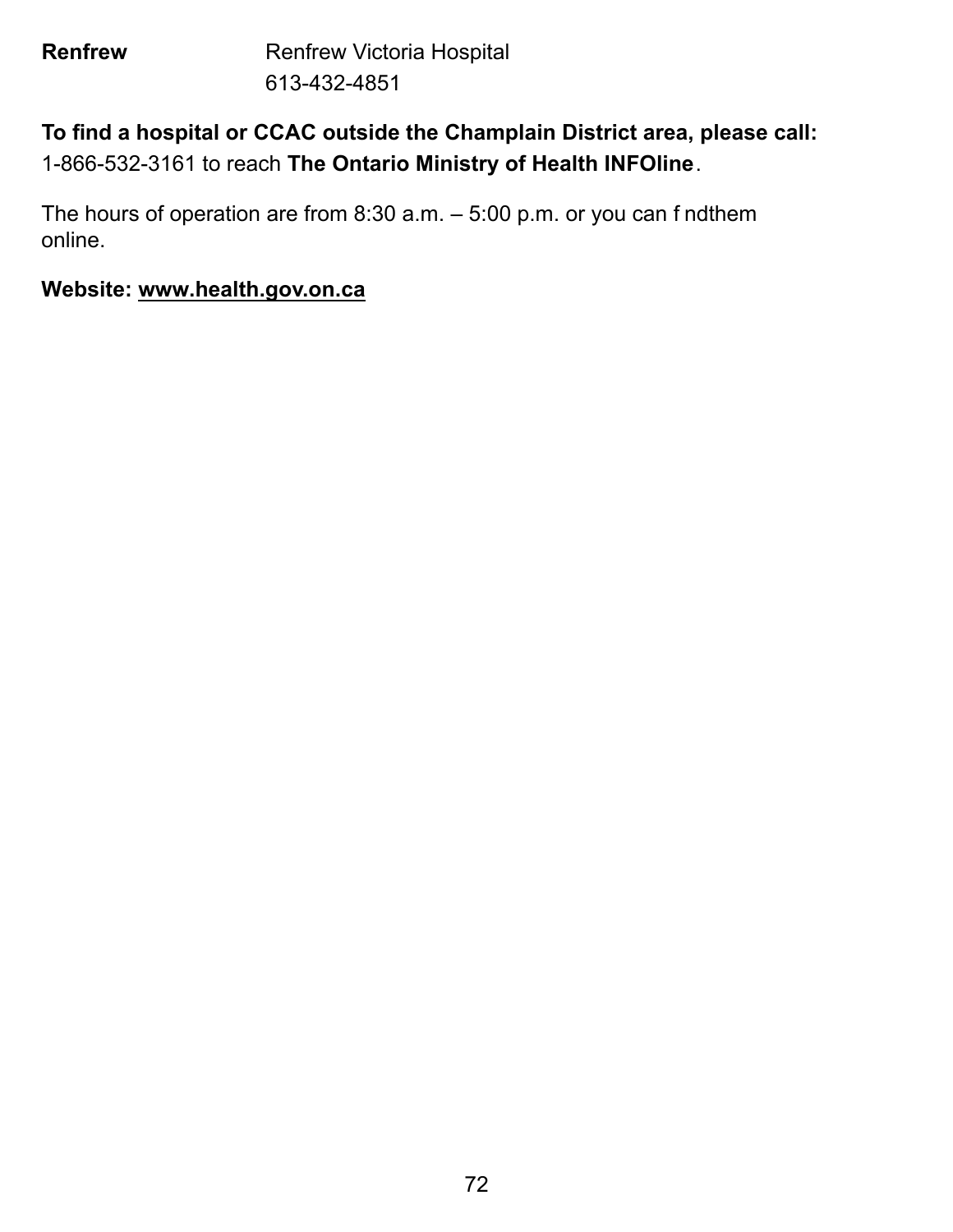## Speciality community services: Addiction services

#### **Alcoholics Anonymous (AA) in Ottawa 613-237-6000**

If you or your loved one thinks you may have a problem with alcohol, there are many meeting locations throughout the Ottawa area. The local website explains the twelve steps and traditions to success in AA as well as the various listings for when and where you can attend meetings nearest you. You may also email a request for help.

**Email: [ottawaaa-help09@primus.ca](mailto:ottawaaa-help09@primus.ca)  Website:<www.ottawaaa.org>**

**Rideauwood Addiction and Family Services 613-742-4881**  312 Parkdale Avenue, Ottawa

If you are calling regarding admittance into a Rideauwood program, or are calling to gather information on our programs for someone you know, you must go through our Telephone Intake Screening. Please call between 9 am and 5 pm, Monday to Friday and leave a message for intake services. The receptionist will tell you how soon you can expect to receive a call back.

#### **Email: [rideauwood@rideauwood.org](mailto:rideauwood@rideauwood.org)  Website:<www.rideauwood.org>**

**Sandy Hill Addiction and Mental Health Services 613-789-8941** 

221 Nelson Street, Ottawa

Sandy Hill Community Health Centre provides conf dential and supportive counselling services for individuals, couples, families and children/ adolescents seeking help for addictions (including problem gambling), mental health issues, or co-occurring disorders. These services are open to anyone living in the City of Ottawa.

#### **Email: [info@sandyhillchc.on.ca](mailto:info@sandyhillchc.on.ca)  Website: [www.sandyhillchc.on.ca](https://www.shchc.ca/)**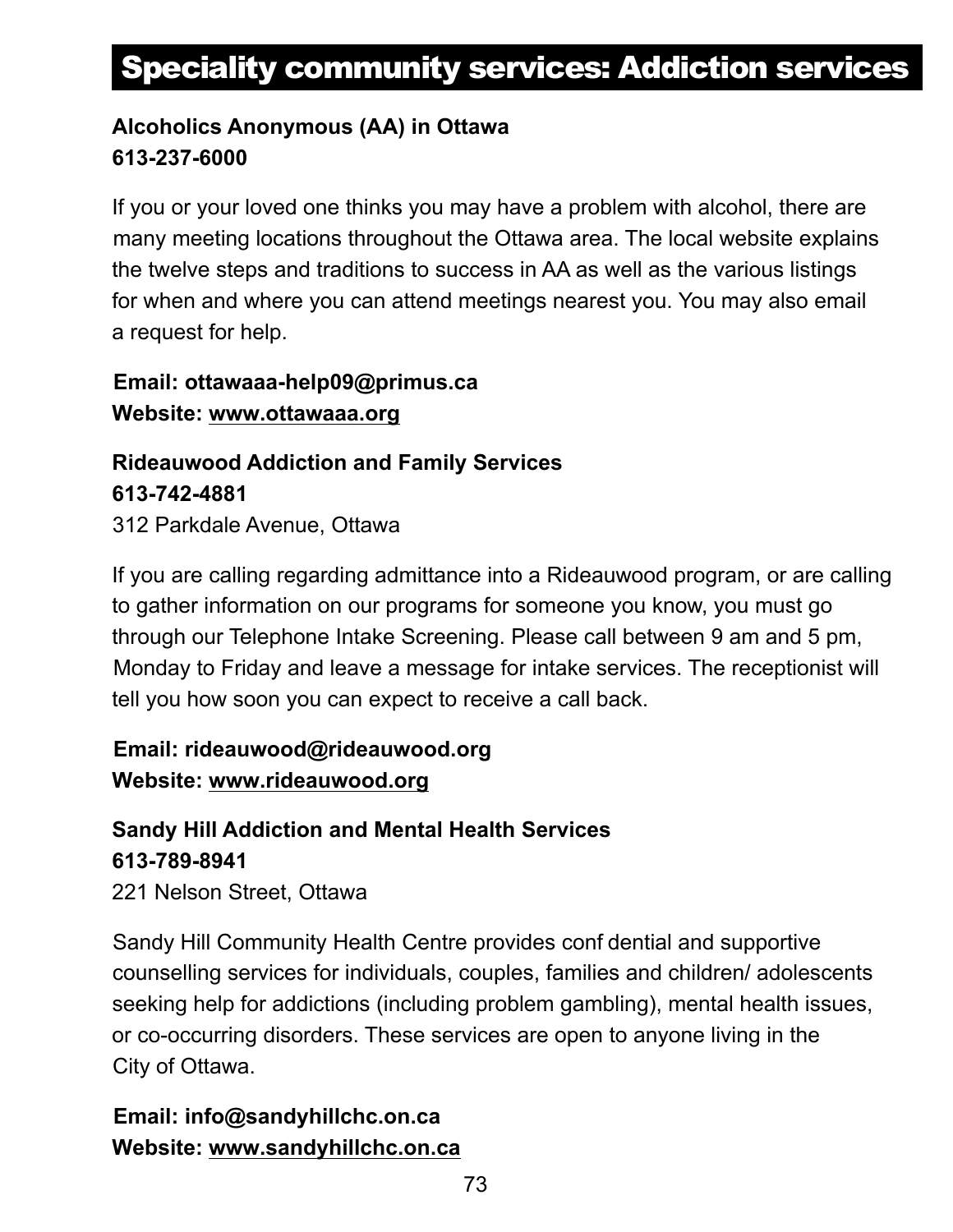#### **Serenity Renewal Counselling (individual and family) 613-523-5143**

2810 Baycrest Drive, Ottawa

Serenity Renewal for Families helps individuals, couples, youth and families in the Ottawa region to build healthier and happier lives. The focus of the program is to educate others about addiction and more importantly the effect addiction can have on the family as a whole. Groups are offered where individuals learn to deal with life's challenges by learning new life skills and developing personal 'tools' to help deal with problems as they arise.

#### **Email: [info@serenityrenewal.com](mailto:info@serenityrenewal.com)  Website:<www.serenityrenewal.ca>**

#### **Tri-County Addiction Services in Smith Falls 1-800-361-6948**

Unit A3 | 88 Cornelia Street West, Smith Falls

The Tri-County Addiction Services is a community-based addictions counselling and health promotion agency located in south-eastern Ontario. Services are available to persons in Lanark and Leeds & Grenville counties who may be experiencing family or personal diff culties related to alcohol, drugs, gambling and addiction co-occurring with mental health problems.

#### **Email: <north@tricas.on.ca>**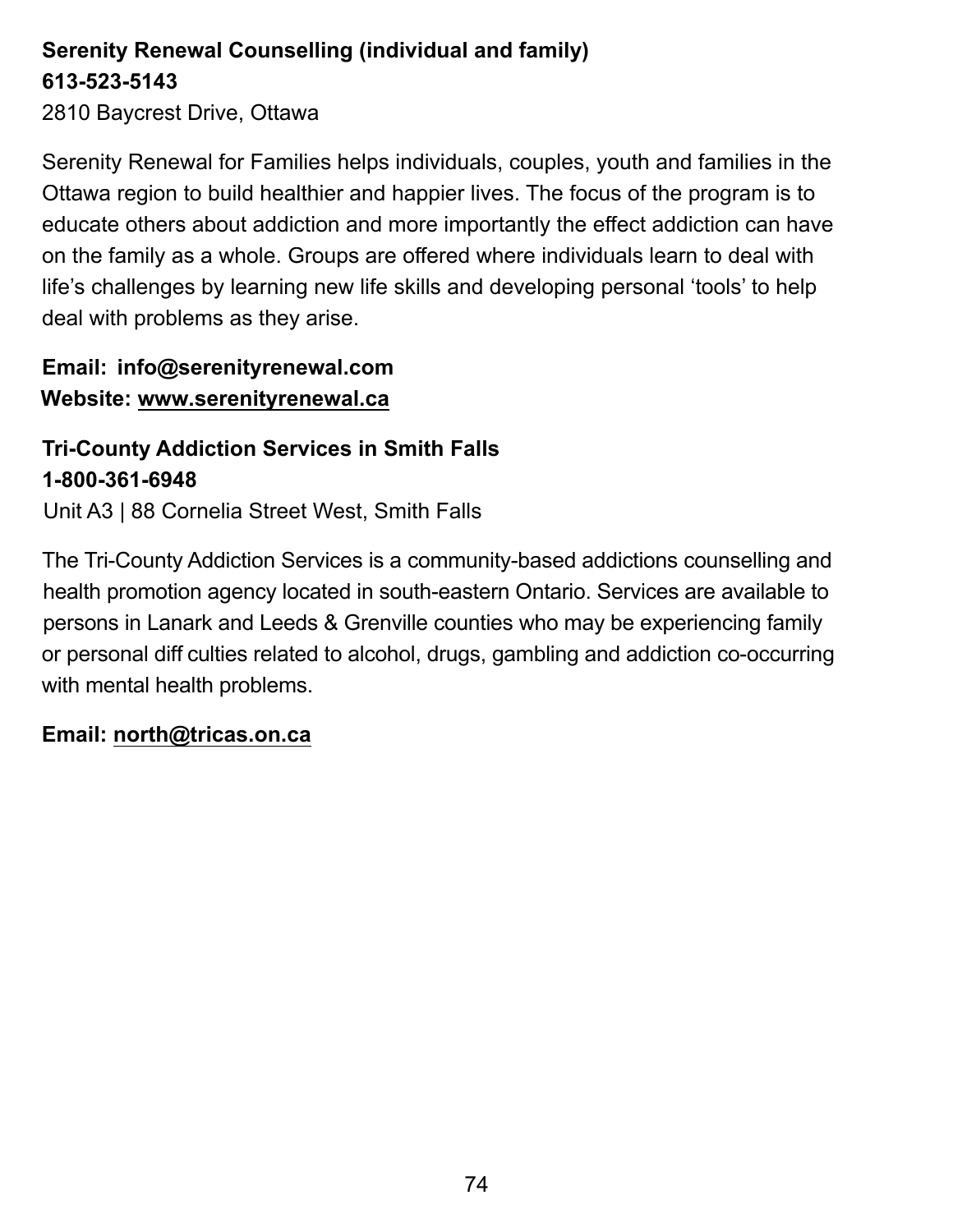## **Employment and financial services**

Everyone's situation is different. The information here is intended as general guidance only. It is not meant to provide a full description of the following government programs or to tell you if you qualify for the program. Please call or visit the website address for more information.

#### **Canadian Pension Plan – Retirement & Disability Benefits 1-800-277-9914**

The Canada Pension Plan (CPP) retirement pension provides a monthly taxable benef t to retired contributors.

The Canada Pension Plan (CPP) disability benef t is a monthly payment. The primary purpose is to replace a portion of employment earnings for people who recently paid into the CPP. It is available to people who contributed while they worked, and then became unable to work at any job on a regular basis because of a disability.

#### **Website:<www.servicecanada.gc.ca>**

#### **Northern Lights Canada Ottawa**

Gloucester Shopping Centre, 1980 Ogilvie Road, Suite 163 (EAST) Lincoln Fields Shopping Center, 2525 Carling Avenue, Suite 27A (WEST)

Northern Lights is now working with Employment Ottawa. Employment Ottawa is a network of Employment Ontario services available to Ottawa citizens. Northern Lights' staff will work with you to develop a return to work action plan that is custom-made to meet your employment needs, and provide you with a referral to the programs that will assist you to meet your job goals. The two off ces have the same hours of operation – Monday to Friday, 08:30 to 16:30 (8:30 am to 4:30 pm). It is recommended that you book an appointment before hand, if you wish to meet with an Employment Specialist.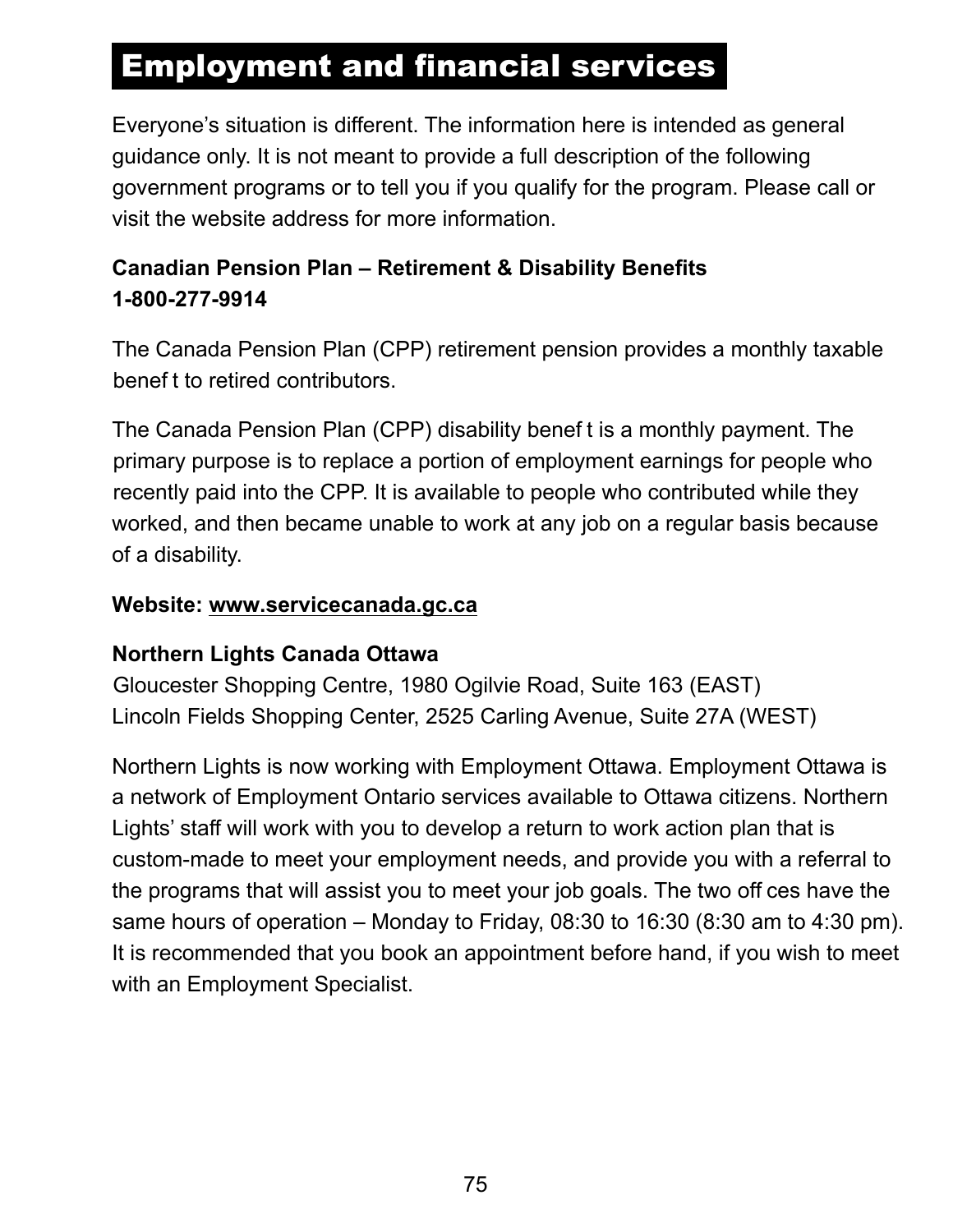#### **Ontario Disability Support Program (ODSP)**

The Ontario Disability Support Program helps people with disabilities who need f nancial help or help f nding a job. You do not have to work, but we can help you f nd and keep a job if you are interested. If you are eligible, you may also receive health and other benef ts for yourself and your family.

#### **Website:<www.mcss.gov.on.ca/en/mcss/programs/social>**

#### **Ontario Works 613-560-6000**

Ontario Works helps people who need money right away to pay for food and housing. To qualify, the person applying must be willing to participate in activities to help them f nd a job. If you are eligible, you may also receive health and other benef ts for yourself and your family.

#### **Website:<www.mcss.gov.on.ca/en/mcss/programs/social>**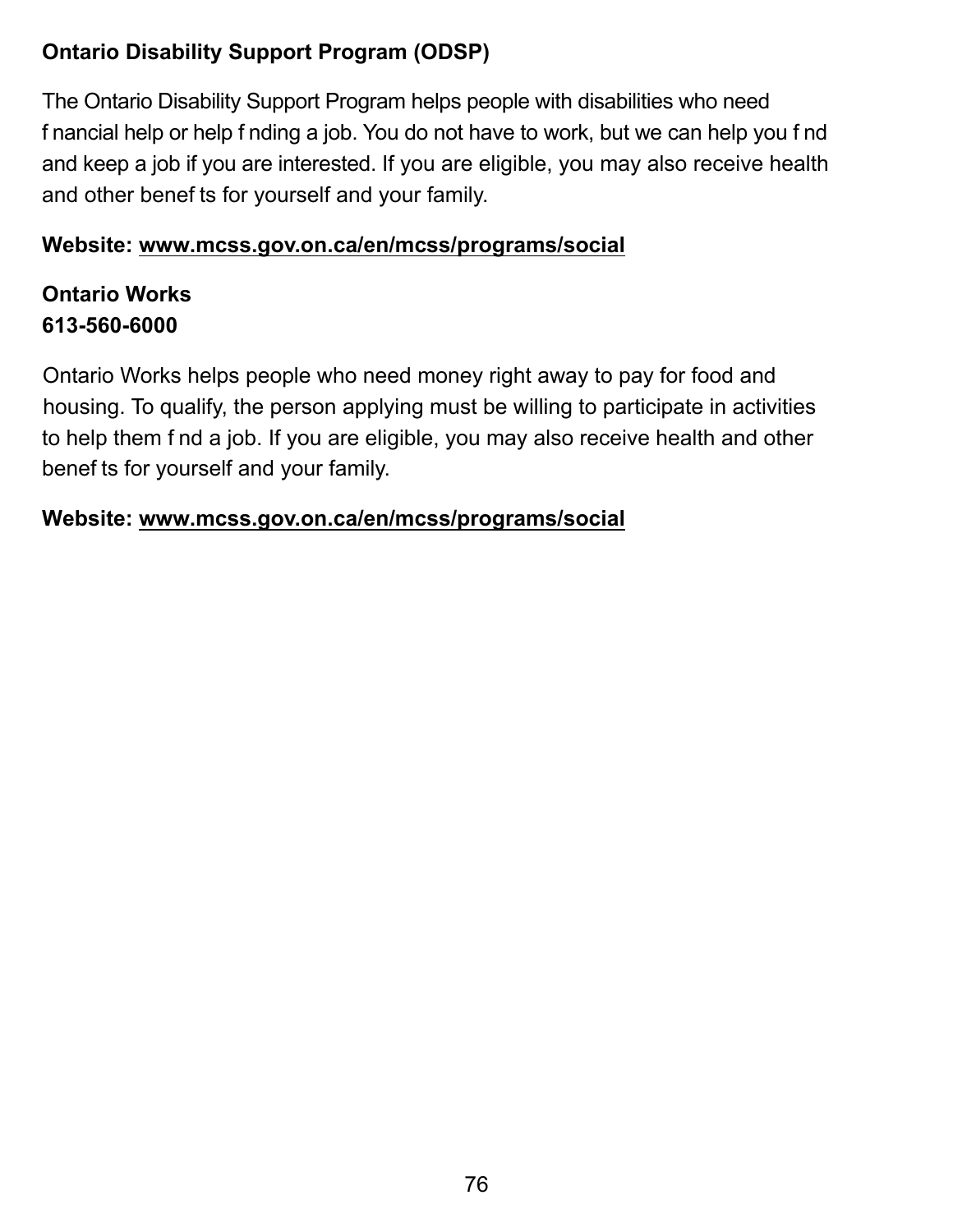# The Ottawa Hospital

The Ottawa Hospital offers four services based on the patients need at the time of referral.

#### **Post Acute Acquired Brain Injury Inpatient Service**

505 Smyth Rd, General Campus

The Post Acute Acquired Brain Injury Inpatient Service is a structured inpatient program. The focus is to improve memory, attention, perception, learning, planning judgment and physical functioning. Therapy programs help patient's to manage challenges in the areas of perception, memory, thinking, problem solving and physical functioning. Skills are practiced and strategies are taught to help improve function and f nd strategies to work around the challenges left by the brain injury. The overall goal is to help patients to return to the community and live as independently as possible.

#### **Behavioural Rehabilitation Service (BRS)**

505 Smyth Rd, General Campus

The Behavioural Rehabilitation Service (BRS) helps patients gain control over challenges associated with their brain injury. The BRS services adults who have an acquired brain injury and demonstrate moderate to severe behaviours. Their treatment approach focuses on the behaviours and thinking, their interactions, and their impact on everyday functioning. Both inpatient and outreach services are offered.

#### **Robin Easey Centre**

125 Scrivens Dr., Ottawa ON

The Robin Easey Centre is a community-based transitional living centre located in Ottawa-West. The centre provides community-based life skills instruction, rehabilitation and education services for adults who are living with a brain injury. It also provides training to other health care providers to enable local, specialized support. There is a residential program, a day program and an outreach program.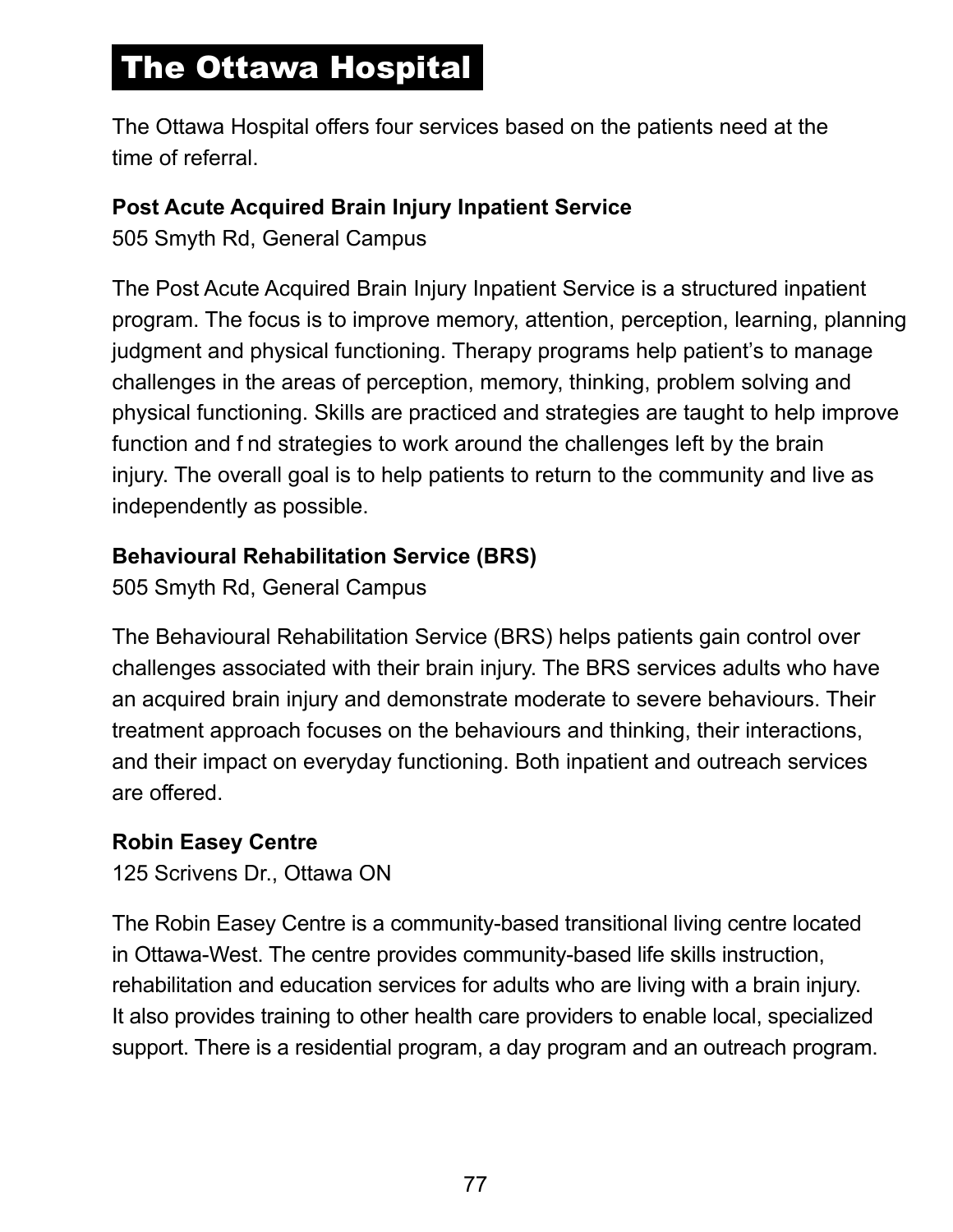#### **Acquired Brain Injury Outpatient Clinic**

505 Smyth Rd., General Campus

The Acquired Brain Injury Outpatient Clinic offers an outpatient clinic and followup services. Outpatients are seen in the ABI clinic for follow up after inpatient rehabilitation. Patients and signif cant other can discuss challenges and concerns they may have with returning to the community. New patients who require the services need a referral from family doctors or other specialists, to see Dr. Shawn Marshall, Physiatrist.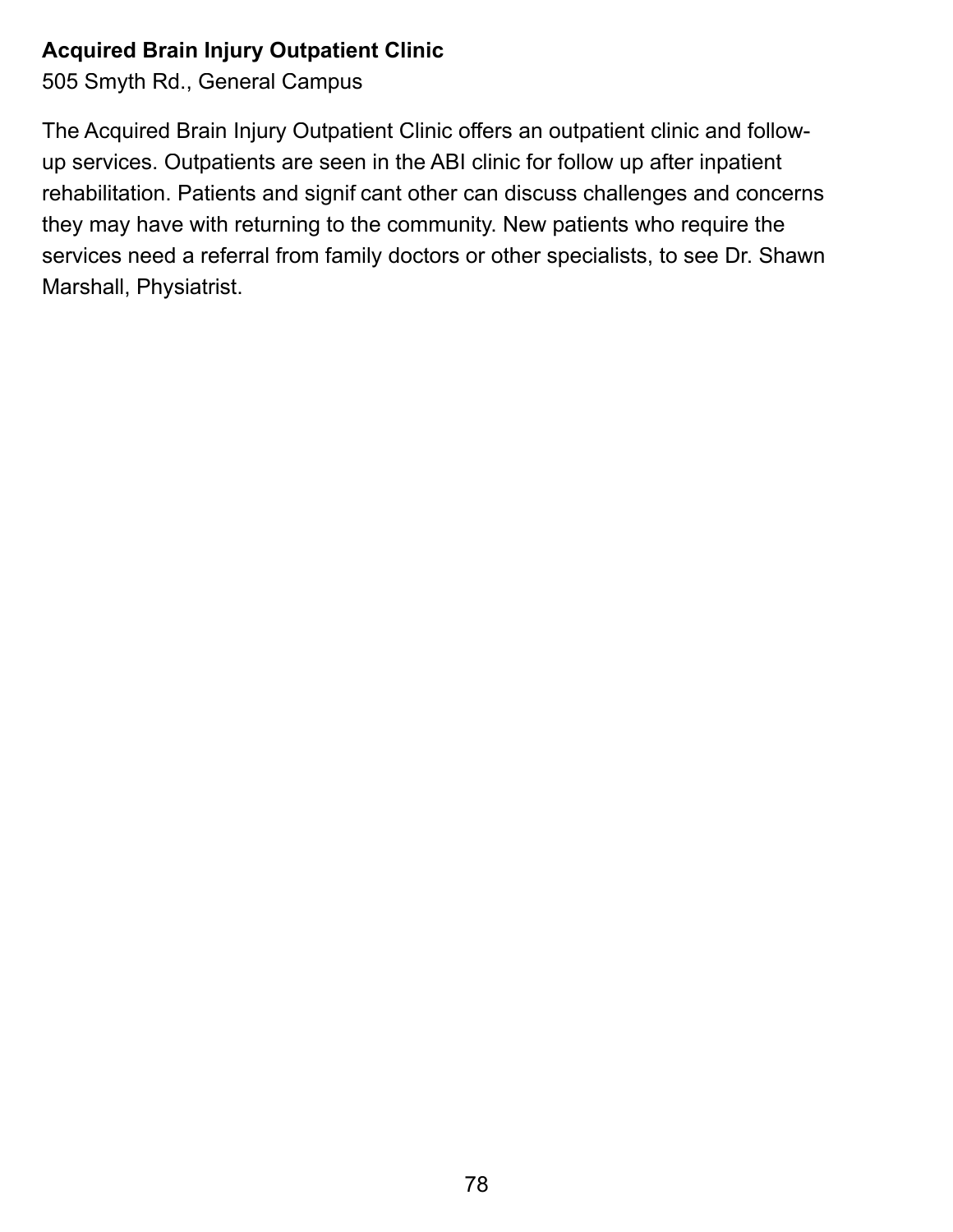# Website listings

#### **ABC Line, Ottawa Community Coalition for Literacy**  <www.occl.ca>

**Adult High School – Ottawa-Carleton District School Board**  <www.ocdsb.ca>

**Alcoholics Anonymous (AA) in Ottawa**  <www.ottawaaa.org>

**Algonquin College – The Centre for Students with Disabilities**  <www.algonquincollege.com/cal>

#### **Alternative Learning Styles and Outlooks (ALSO)**

<www.also-ottawa.org>

**Brain Injury Association of Ottawa Valley** 

<www.biaov.org>

**Carleton University – Paul Menton Centre**  <www2.carleton.ca/pmc>

#### **Canadian Pension Plan**

<www.servicecanada.gc.ca>

#### **Champlain Health Line**

<www.champlainhealthline.ca>

# **Citizen Advocacy of Ottawa**

<www.citizenadvocacy.org>

#### **City of Ottawa ABI Day Program**

<www.ottawa.ca>

### **Community Care Access Centre (CCAC)**

<http://healthcareathome.ca/champlain/en>

#### **Distress Centre – Ottawa and Region**

<www.dcottawa.on.ca>

#### **La Cite collegiale – Service des besoins speciaux**  <www.collegelacite.ca/programme-transition>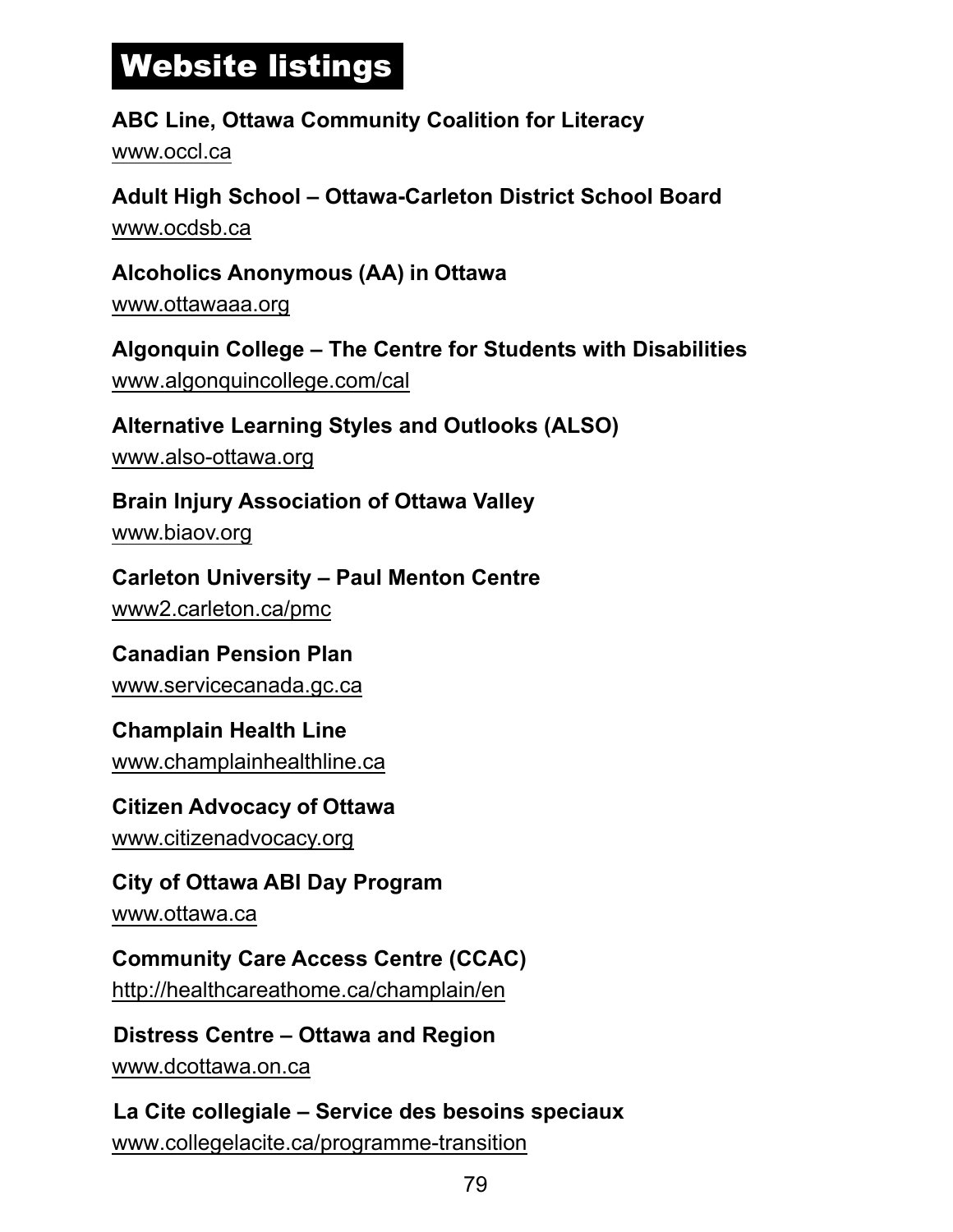#### **Moose Creek Villa – Long Term Care**

<www.moosecreekvilla.com>

#### **Northern Lights Vocational Services**

<www.eoon.ca/northern-lights.php>

#### **Ottawa-Carleton Catholic School Board**

<www.ocdsb.ca>

#### **Ottawa University – Student Academic Success Services (SASS)**

<www.sass.uOttawa.ca/access>

#### **The Ottawa Hospital Rehabilitation Centre**

[www.ottawahospital.on.ca/rehabcentre](http://www.ottawahospital.on.ca/en/clinical-services/deptpgrmcs/departments/rehabilitation-centre/)

#### **Ottawa Public Health: Health and Support Services**

<http://ottawa.ca/en/residents/public-health>

#### **Ontario Disability Support Program(ODSP)**

<www.mcss.gov.on.ca/en/mcss/programs/social>

#### **Ontario Works**

<www.mcss.gov.on.ca/en/mcss/programs/social>

#### **Para Transpo**

[www.octranspo.com/accessibility/para\\_transpo](www.octranspo.com/accessibility/para_transpo)

#### **Pathways to Independence**

<www.pathwaysind.com>

#### **Rideauwood Addiction and Family Services Website:**

<www.rideauwood.org>

#### **Sandy Hill Addiction and Mental Health Services**

[www.sandyhillchc.on.ca](https://www.shchc.ca/)

#### **Serenity Renewal Counseling**

<www.serenityrenewal.ca>

#### **Vista Centre**

<www.vistacentre.ca>

#### **Ontario Brain Injury Association**

<www.obia.ca>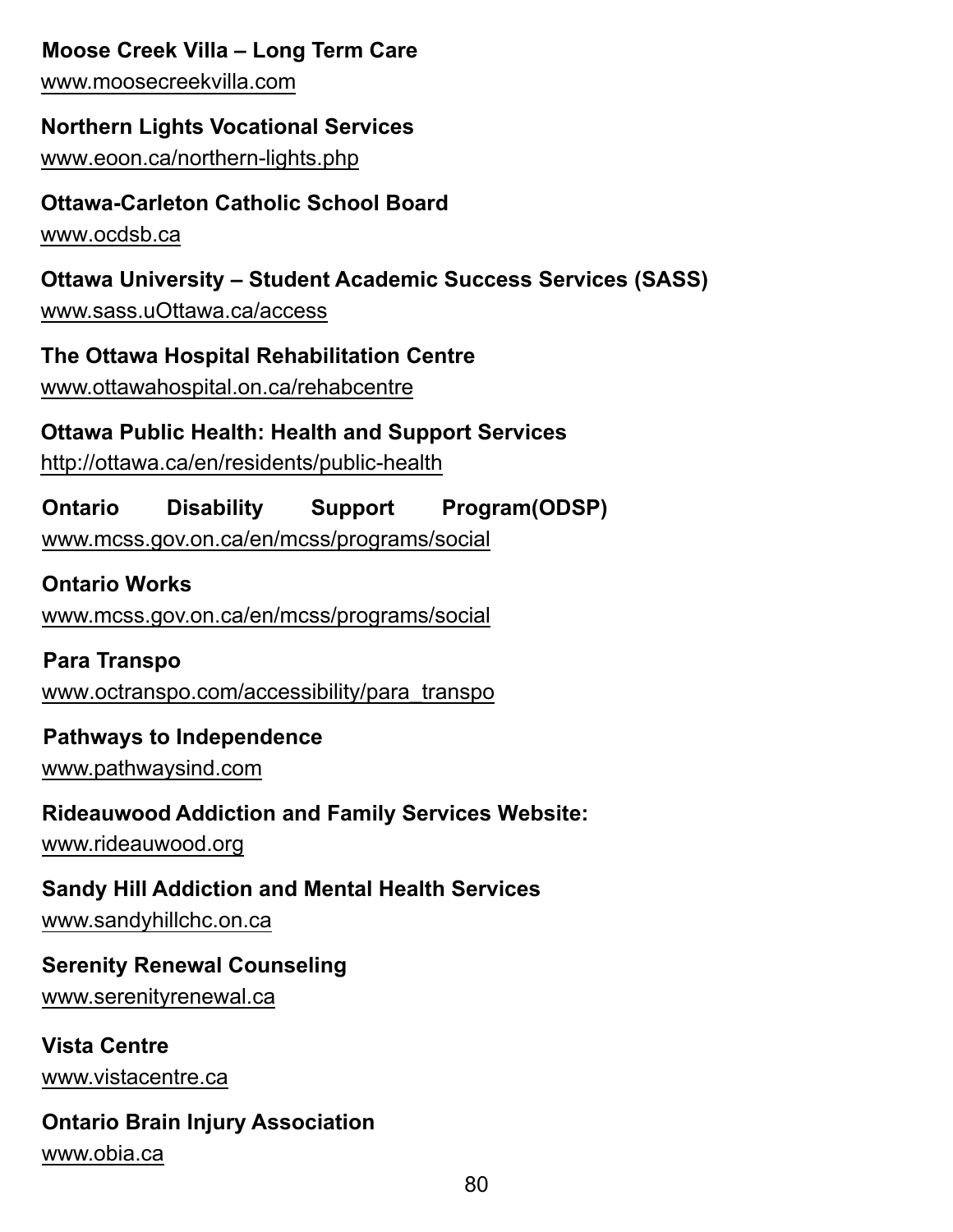NAME:<br>DATE: PATIENT<br>NAME: PATIENT

# **MEDICATION CALENDAR** MEDICATION CALENDAR

| <b>COMMENTS</b>                                                         |  |  |  |
|-------------------------------------------------------------------------|--|--|--|
| More common<br>side effects                                             |  |  |  |
| $\mathsf{m} \mathsf{m} \mathsf{m} \mathsf{m} \mathsf{m}$                |  |  |  |
| <b>SUDREWA</b>                                                          |  |  |  |
| $\sqcup \hspace*{0.1cm}\supset Z\hspace*{0.1cm}\cup\hspace*{0.1cm}\top$ |  |  |  |
| <b>BREAKFASH</b>                                                        |  |  |  |
| <b>REASON<br/>FOR USE</b>                                               |  |  |  |
| <b>DIRECTIONS</b>                                                       |  |  |  |
| <b>MEDICATION</b><br>NAME                                               |  |  |  |

The following medications have been discontinued: The following medications have been discontinued:

The Rehabilitation Centre The Rehabilitation Centre

The Ottawa Hospital The Ottawa Hospital

Pharmacist: Pharmacist:

Contact: 613-737-7350 ext. 75312 Contact: 613-737-7350 ext. 75312

Always check the strength and directions on you bottle. If different, please contact your pharmacy to clarify. Always check the strength and directions on you bottle. If different, please contact your pharmacy to clarify.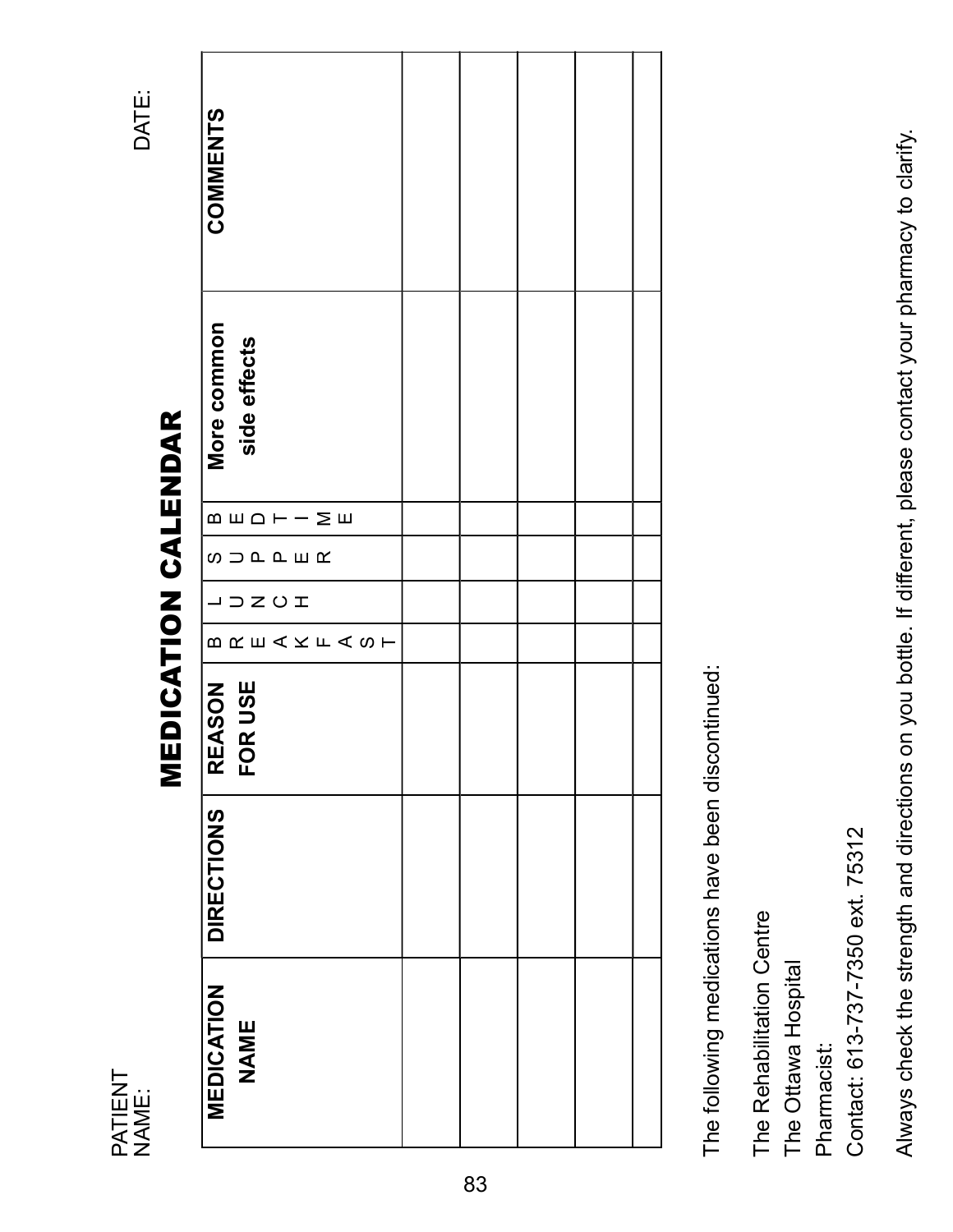# Tools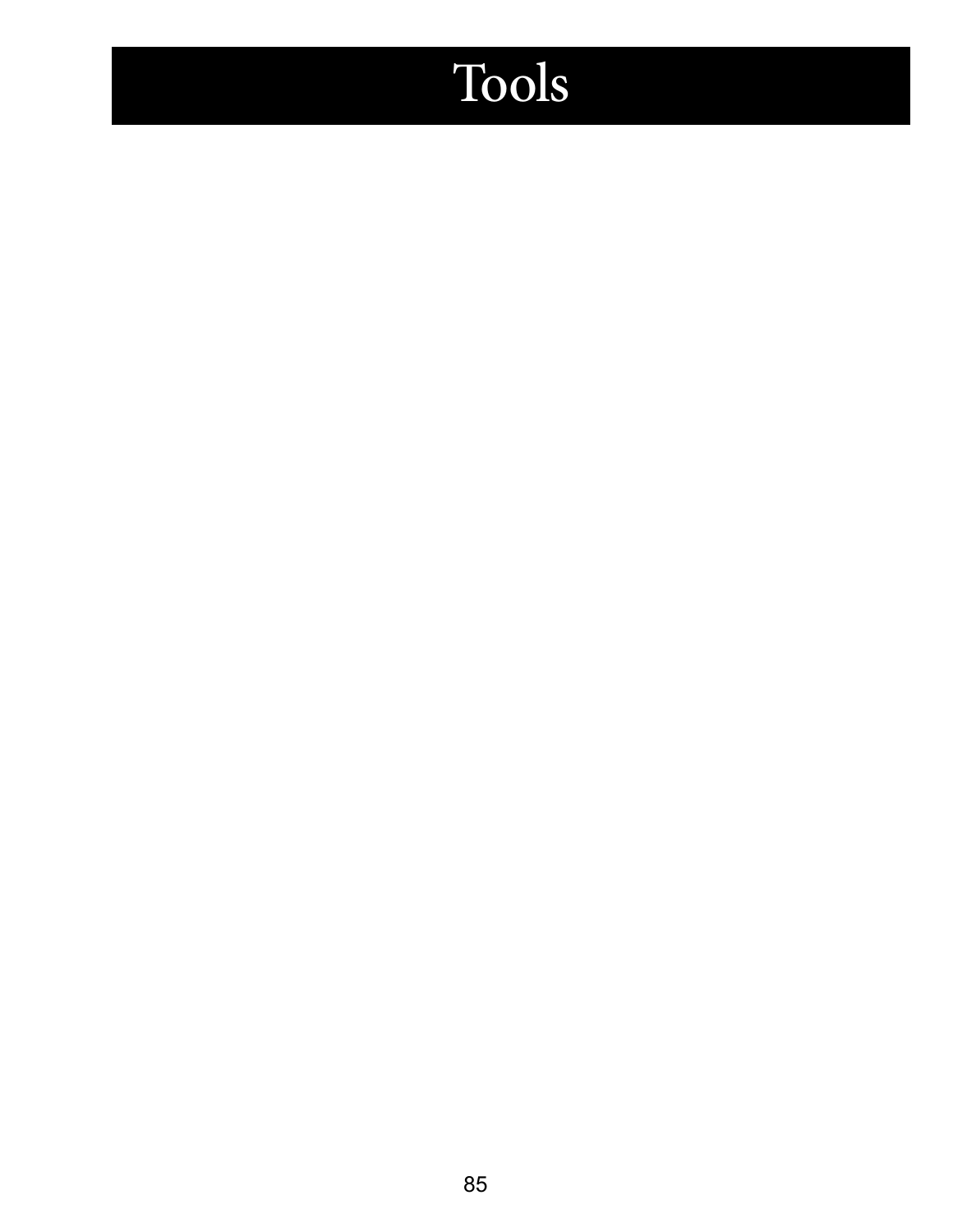# My personal notes